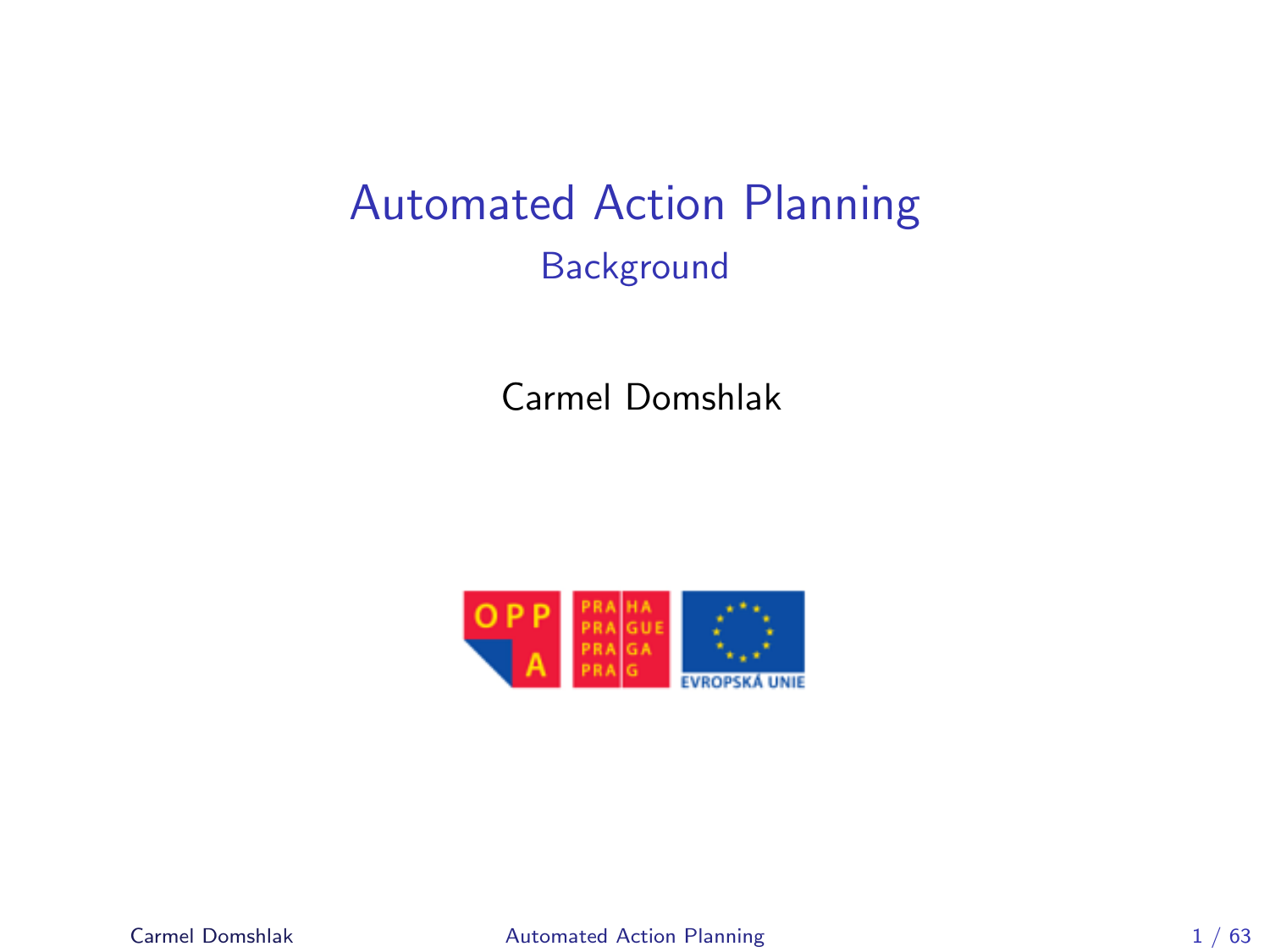# Automated Action Planning

— Background

[NP-hardness](#page-3-0)

### [Planning by state-space search](#page-13-0)

[Introduction](#page-13-0) [Classification of state-space search algorithms](#page-15-0)

### [Search algorithms for planning](#page-19-0)

[Search nodes & search states](#page-19-0) [Common procedures for search algorithms](#page-25-0)

### [Uninformed search algorithms](#page-29-0)

### [Heuristic search algorithms](#page-34-0)

[Heuristics: definition and properties](#page-34-0) [Systematic heuristic search algorithms](#page-42-0) [Heuristic local search algorithms](#page-54-0)

### [Propositional logic](#page-57-0)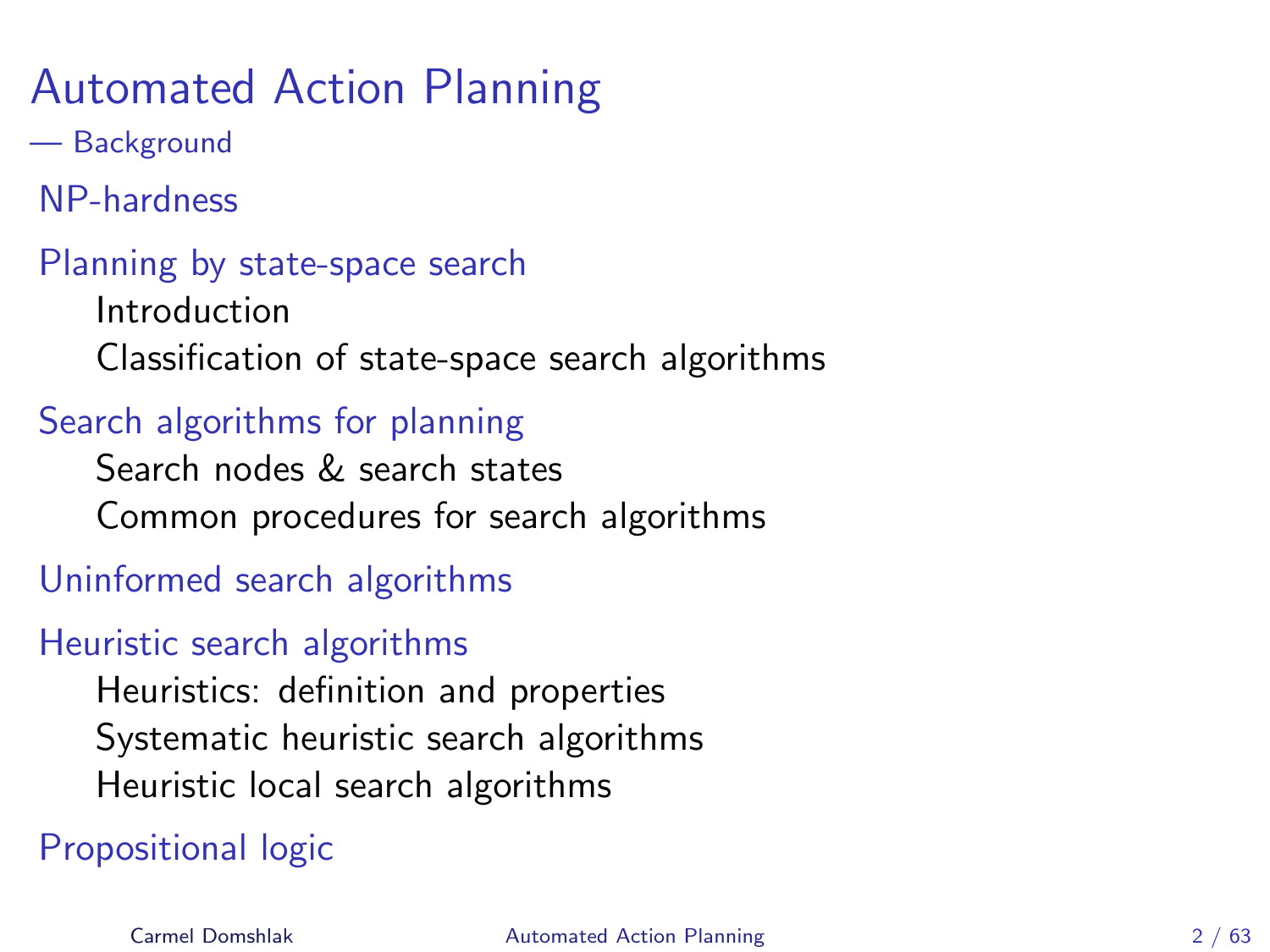# Course prerequisites

Course prerequisites:

- $\triangleright$  computational complexity theory: decision problems, reductions, NP-completeness
- $\triangleright$  foundations of AI: search, heuristic search
- $\triangleright$  propositional logic: syntax and semantics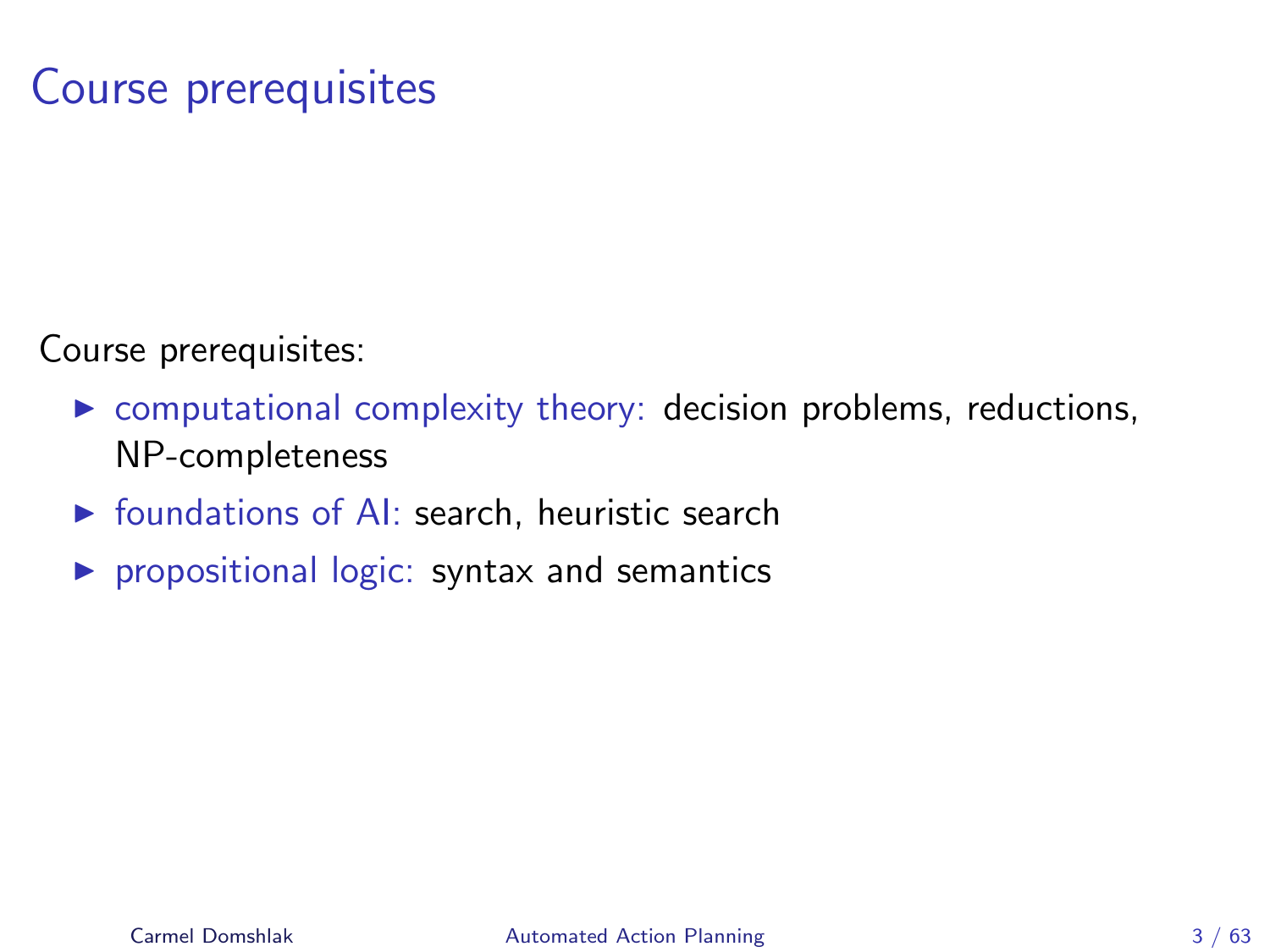# A VERY brief guide to NP-hardness

Imagine that ...

### You just got a new job. Congratulations!

You are asked to develop an efficient algorithm for determining whether or not a given set of specifications for a new XXX component can be met, and if so, constructing a design that meets them

### What is efficient:  $O(poly(n))$  vs.  $O(exp(n))$

<span id="page-3-0"></span>

|                | $n=10$              | 20                  | 30                 | 40                | 50                   |
|----------------|---------------------|---------------------|--------------------|-------------------|----------------------|
| $\mathsf{n}$   | $.00001$ sec        | .00002 sec          | .00003 sec         | $.00004$ sec      | .00005 sec           |
| $n^2$          | $.0001$ sec         | $.0004$ sec         | $.0009$ sec        | $.0016$ sec       | $.0025$ sec          |
| $n^3$          | $.001 \text{ sec}$  | .008 <sub>sec</sub> | $.027 \text{ sec}$ | $.064$ sec        | $.125$ sec           |
| $n^5$          | $.1$ sec            | $3.2$ sec           | 24.3 sec           | $1.7 \text{ min}$ | $5.2 \text{ min}$    |
| $2^n$          | $.001$ sec          | 1.0 <sub>sec</sub>  | 17.9 min           | $12.7$ days       | 35.7 years           |
| 3 <sup>n</sup> | .059 <sub>sec</sub> | 58 min              | $6.5$ years        | 3855 cent         | $2 \times 10^8$ cent |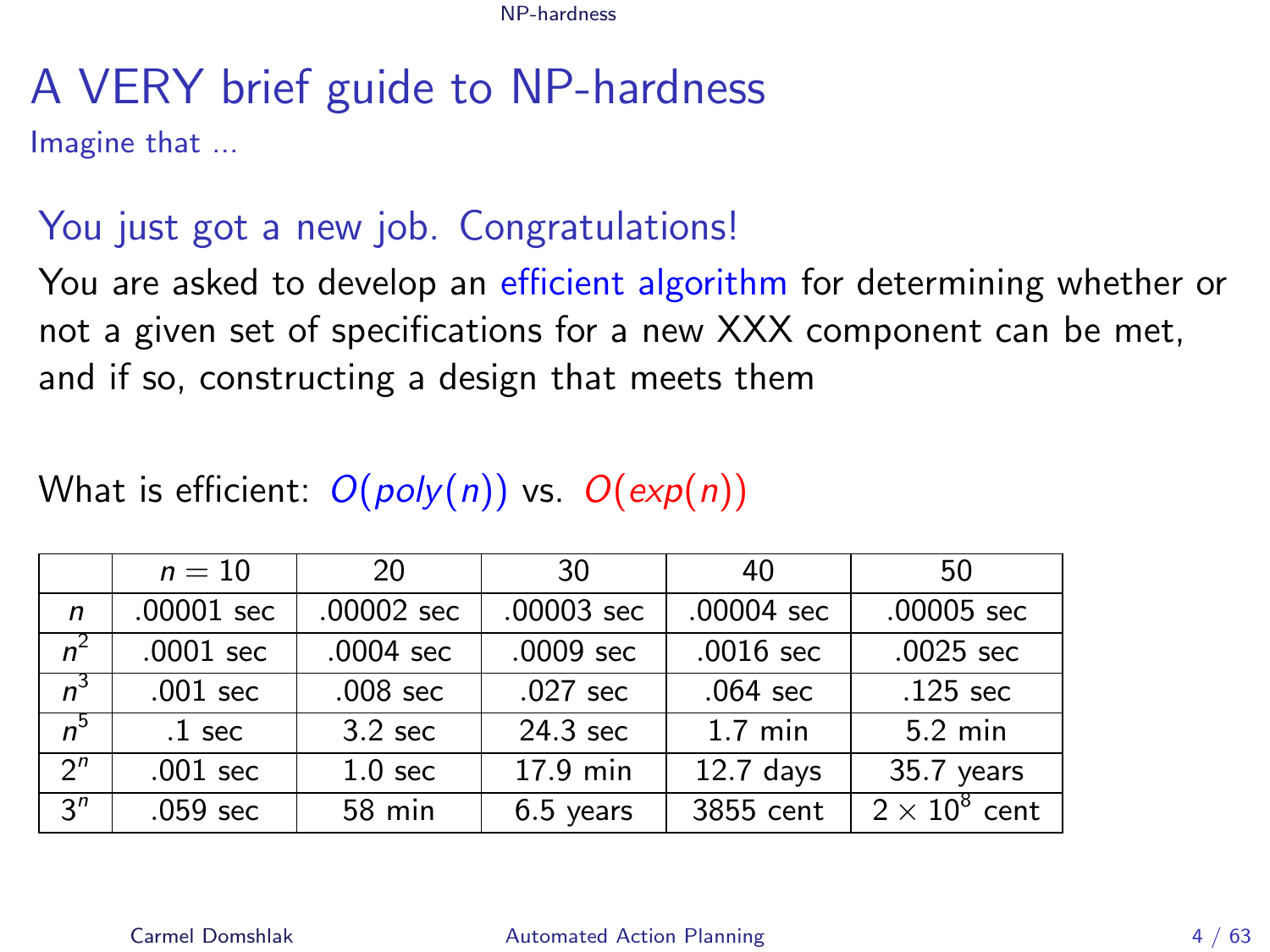# A VERY brief guide to NP-hardness

Imagine that ...

### You just got a new job. Congratulations!

You are asked to develop an efficient algorithm for determining whether or not a given set of specifications for a new XXX component can be met, and if so, constructing a design that meets them

### Bad news

A year after you still have no algorithm that is substantially more efficient than searching through all possible designs ...

What to do?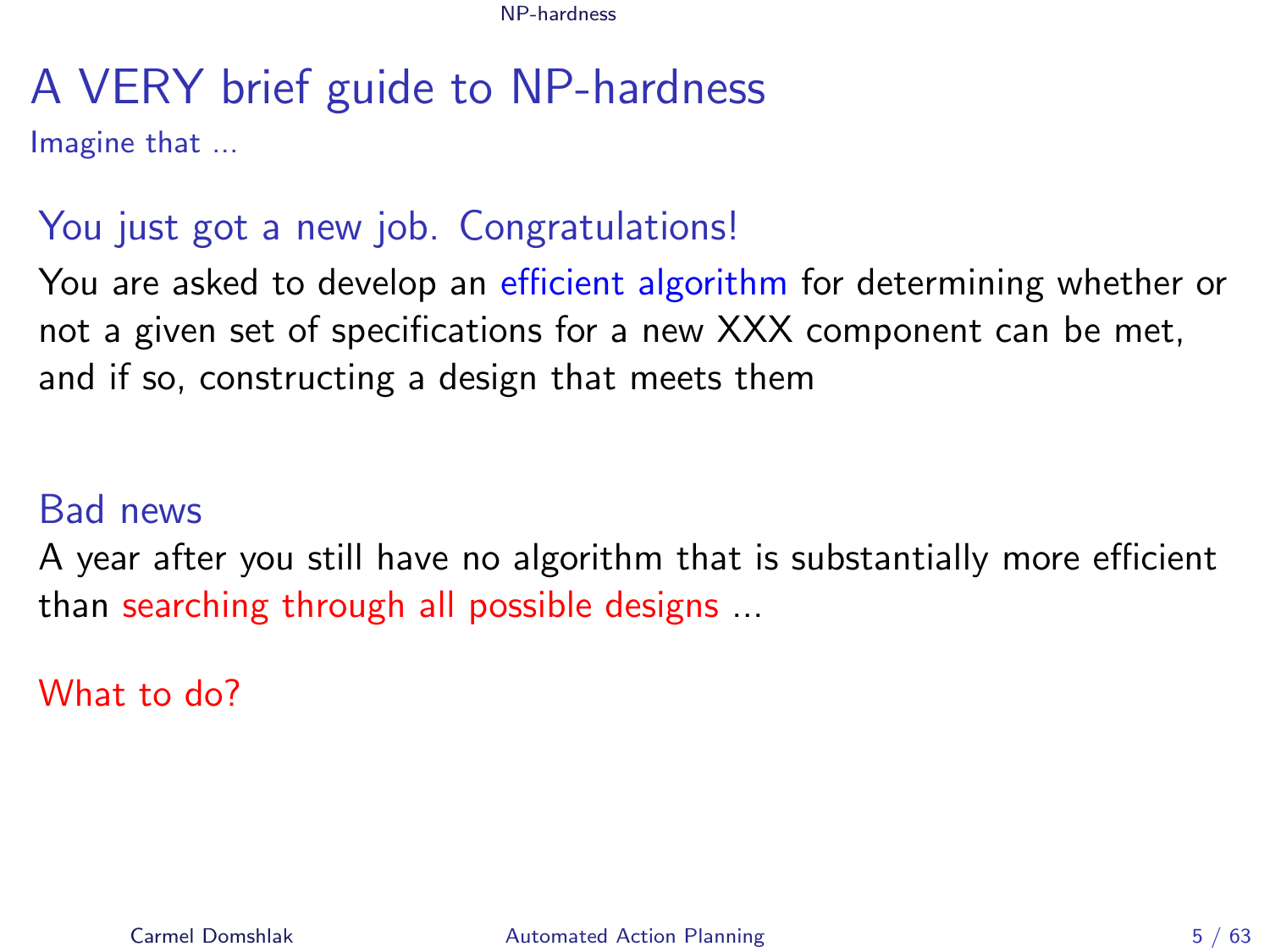# You don't want to ...



I can't find an efficient algorithm, I guess I'm just too dumb.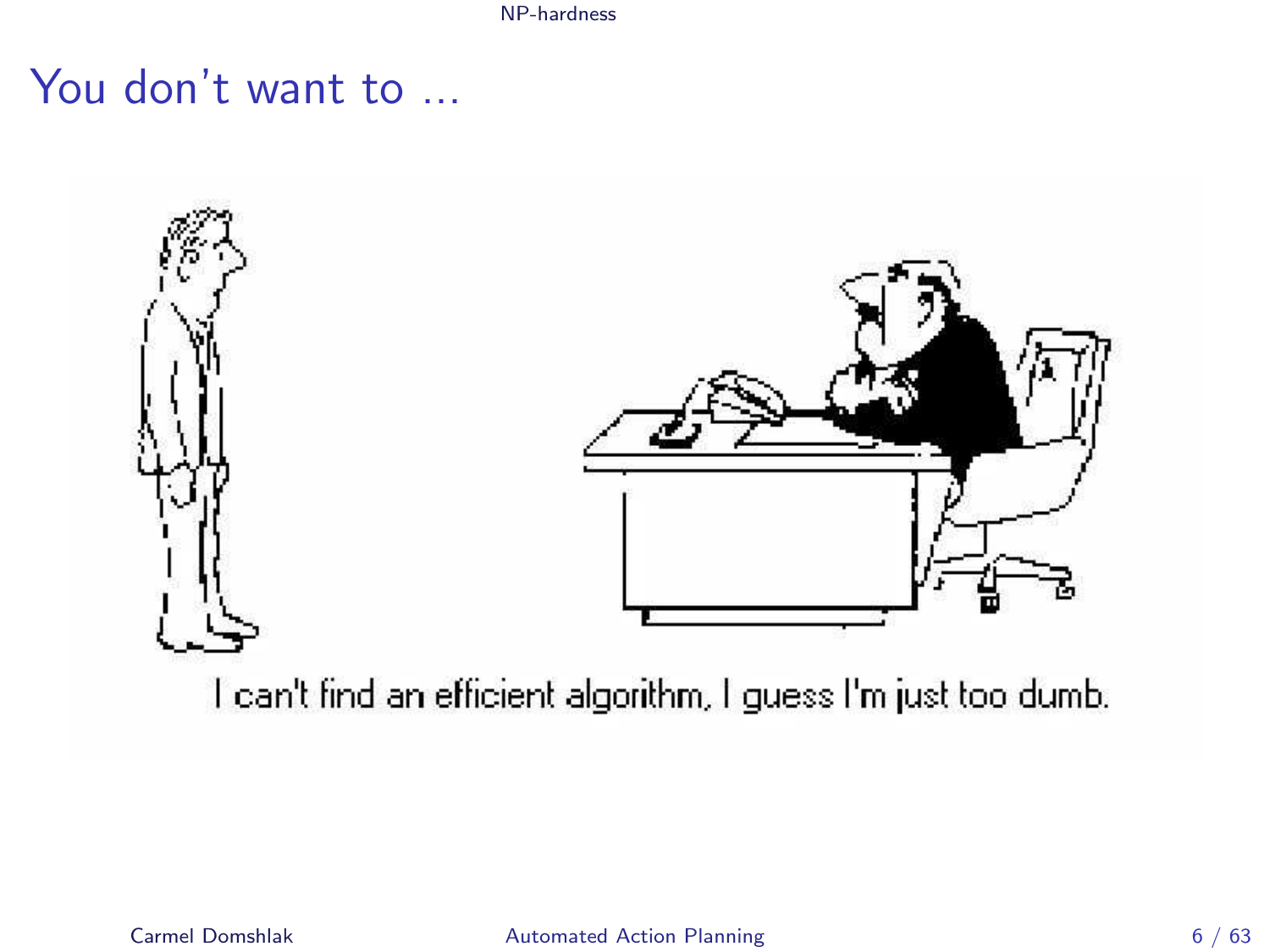You would like to say, but ...



I can't find an efficient algorithm, because no such algorithm is possible.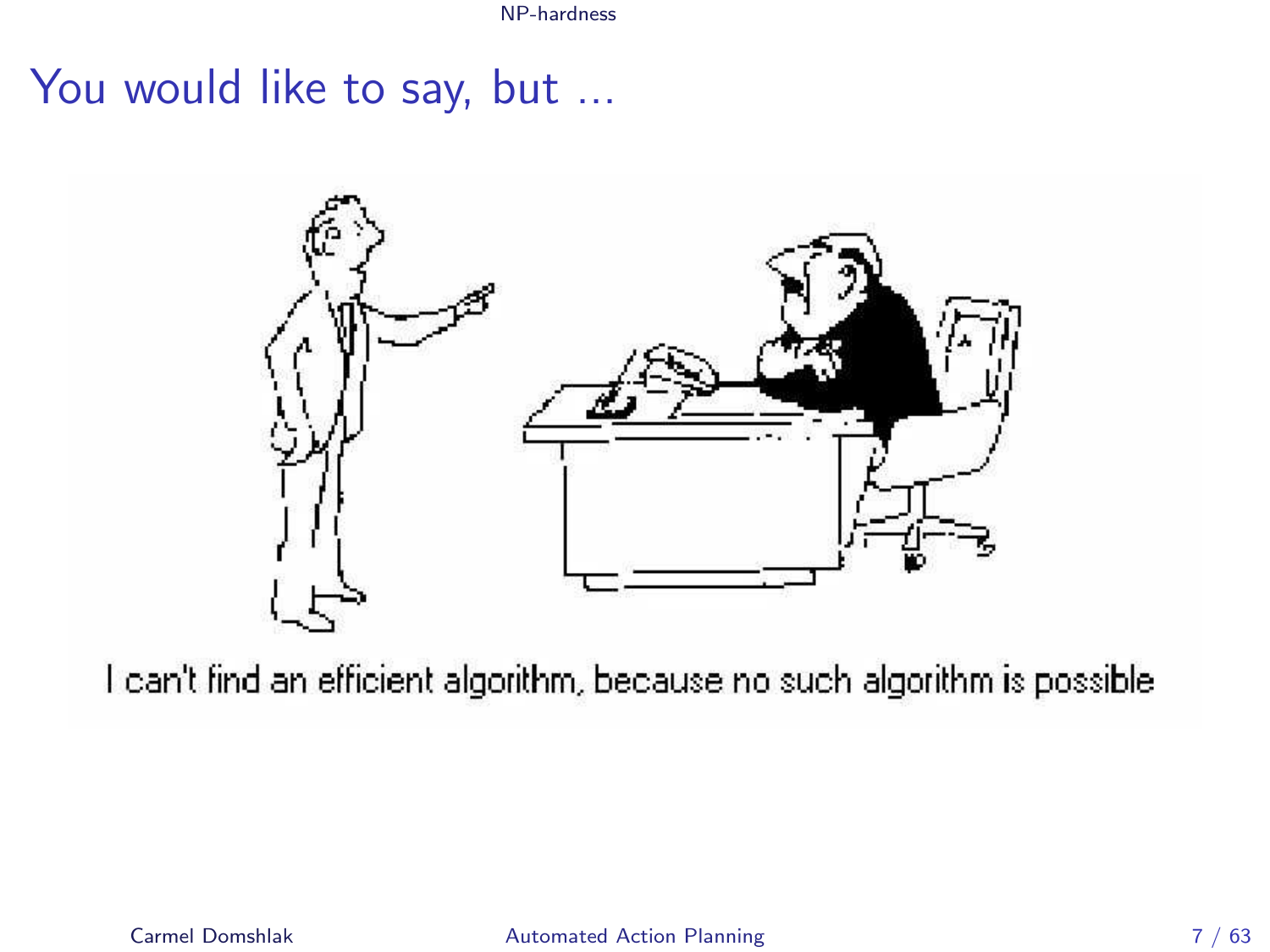Today you can say



I can't find an efficient algorithm, but neither can all these famous people.

### Carmel Domshlak **[Automated Action Planning](#page-0-0)** 8 / 63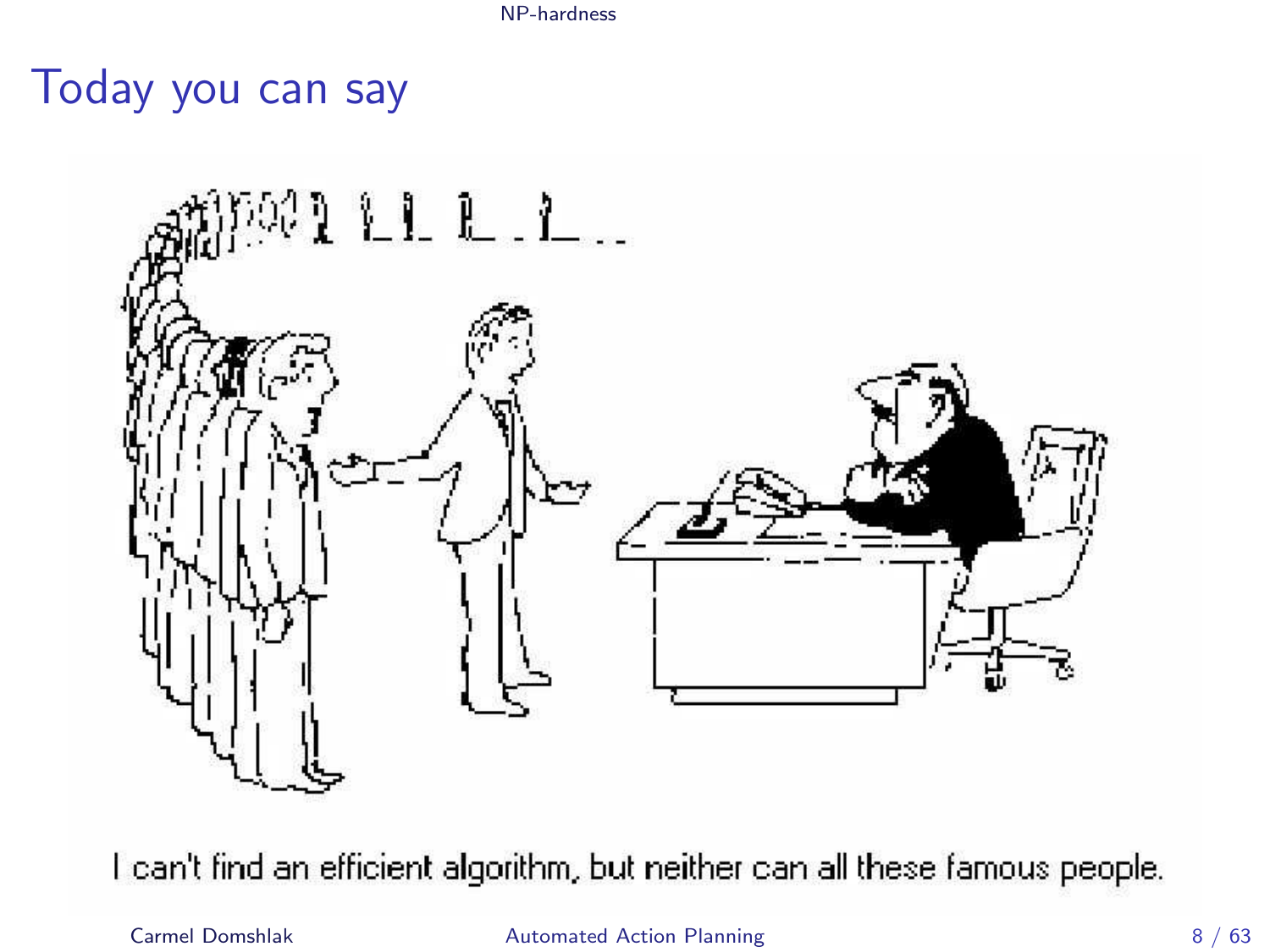Some important complexity classes

A class of problems is in ...

P if any problem in the class can be solved in polynomial time

- NP if, for any problem in the class, some solutions can be verified in polynomial time
- NPC if (informally) it is one of the "hardest" problem classes in NP

Obviously,  $P\subseteq NP$ , and it is not likely that  $P=NP$ . However, no proof so far for  $P\neq NP!$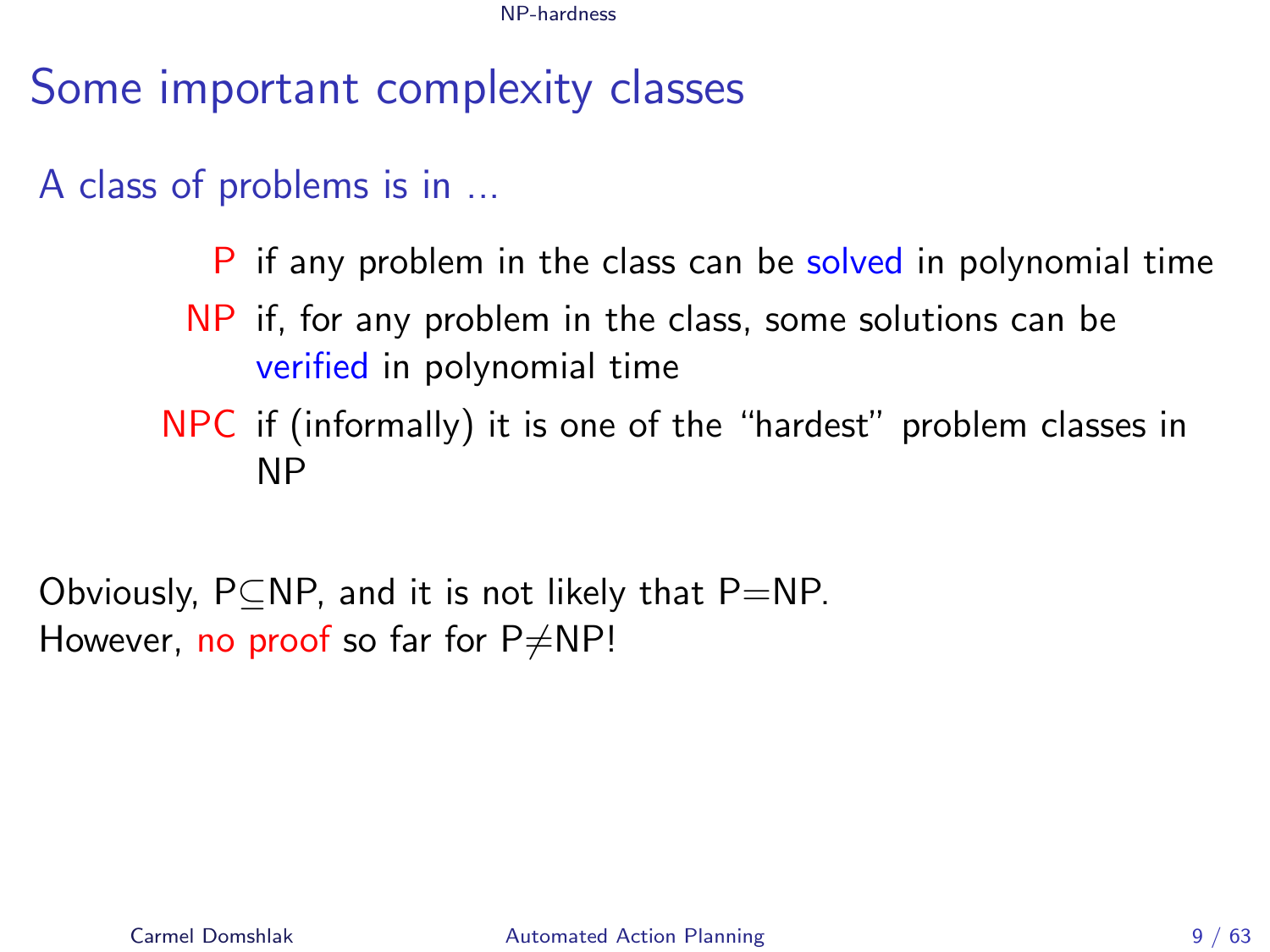# NP-complete problem classes

### Definition: NP-completeness

A decision (yes/no) problem class  $C$  is NP-complete if:

- 1. C is in NP, and
- 2. Every problem class in NP is reducible to C in polynomial time.

### Definition: Reducibility

A problem class K is reducible to C if there is a polynomial-time deterministic algorithm (reduction) that transforms any problem  $k \in K$ into a problem  $c \in C$  such that the answer to c is Yes if and only if the answer to  $k$  is Yes.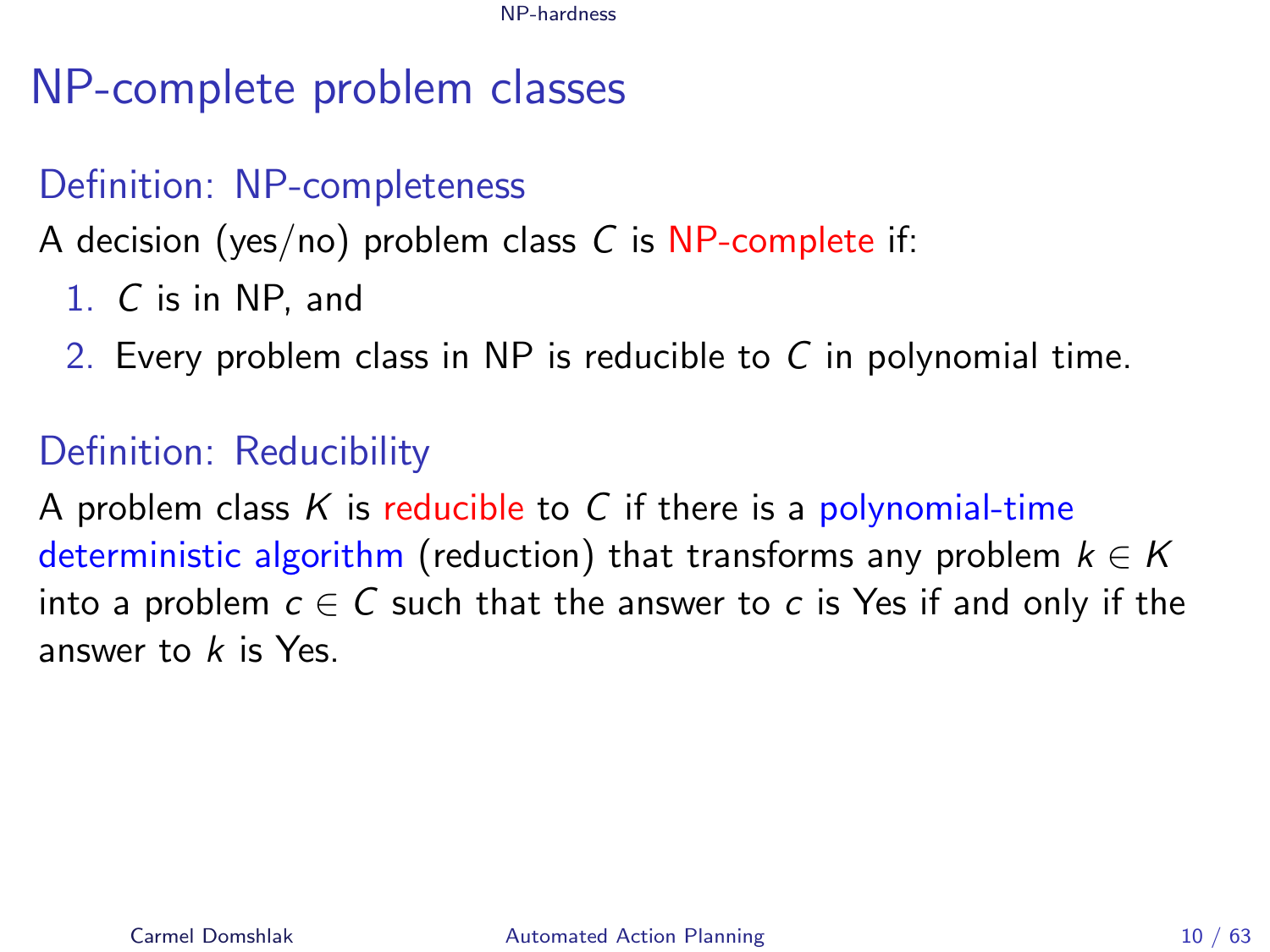# NP-complete problem classes

### Definition: NP-completeness

A decision (yes/no) problem class C is NP-complete if:

- 1. C is in NP, and
- 2. Every problem class in NP is reducible to C in polynomial time.
- $\triangleright$  To prove that an NP problem class C is NP-complete it is sufficient to show that an already known NP-complete problem class  $K$  reduces to C.
- $\triangleright$  A problem satisfying condition (2) is said to be NP-hard, whether or not it satisfies condition (1).
- $\triangleright$  Bottom line: if we had a polynomial time algorithm for C, we could solve all problems in NP in polynomial time.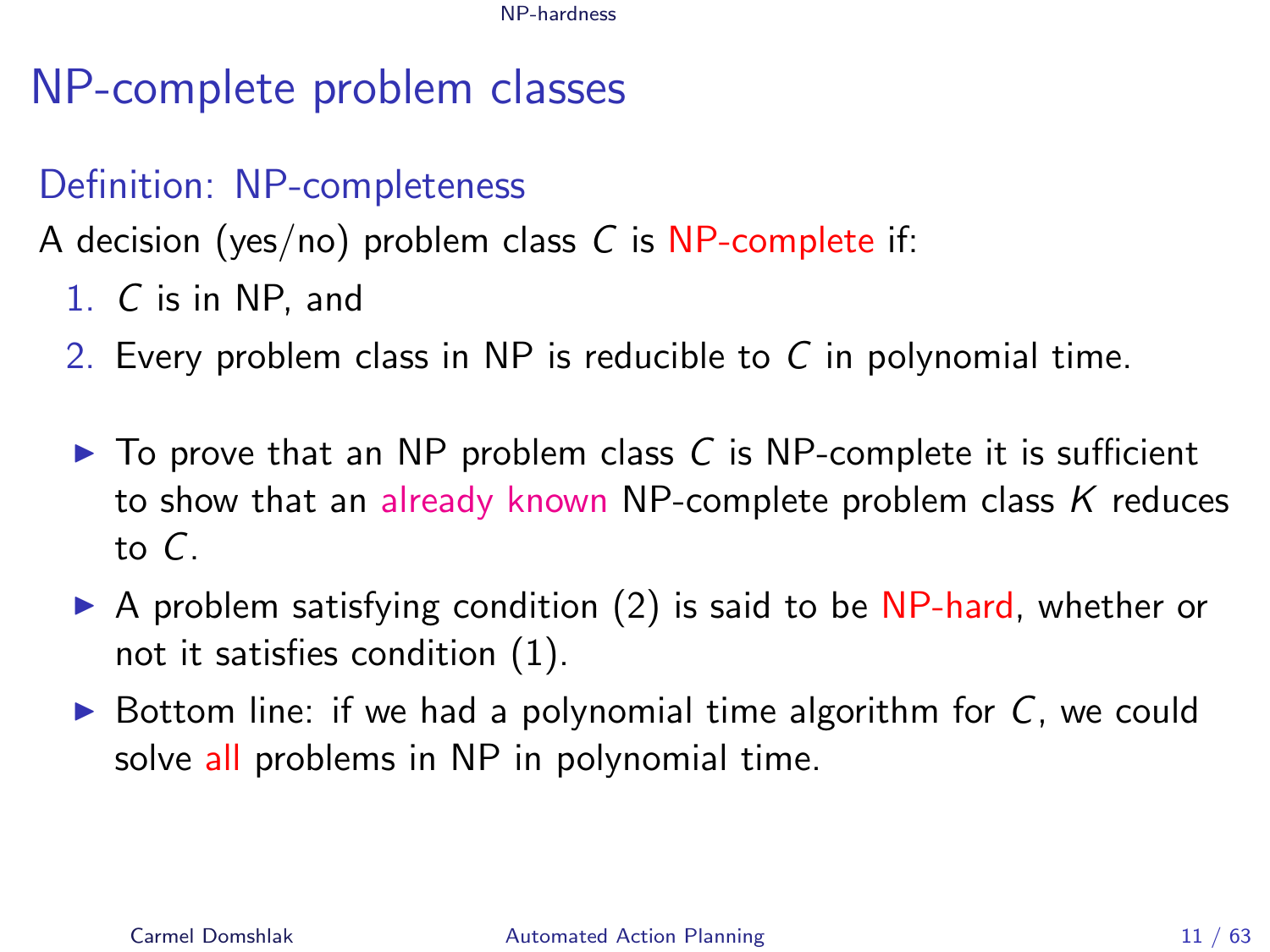# Still, what to do?

The needs to solve a problem won't disappear overnight simply because the problem is known to be NP-hard, but knowing the problem is NP-complete does provide valuable information

 $\triangleright$  The search for an efficient exact algorithm should certainly be accorded "low priority"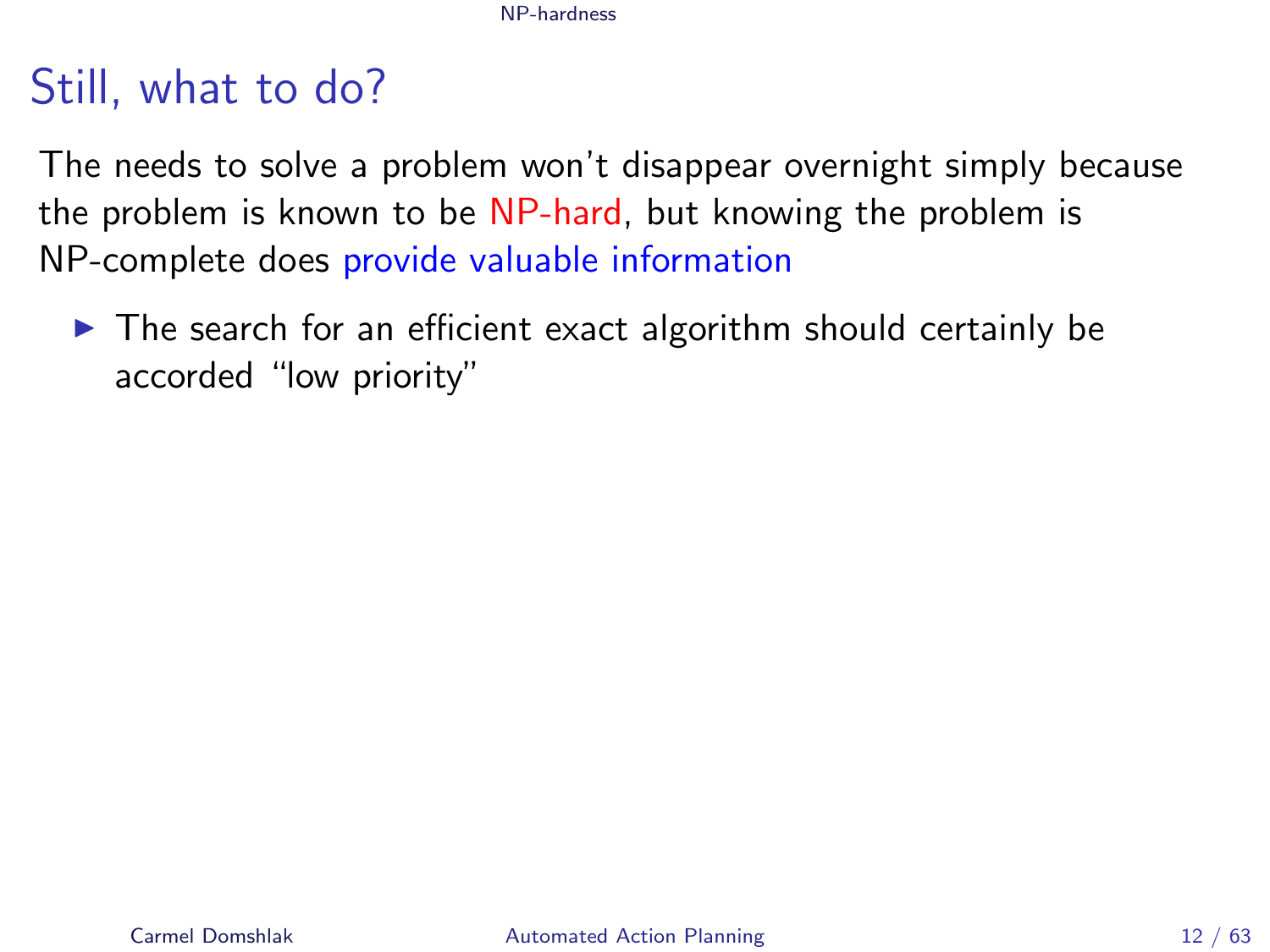# Dealing with NP-hard problems

- I ess relevant to our course:
	- $\blacktriangleright$  approximation algorithms
	- $\blacktriangleright$  probabilistic algorithms
- $\blacktriangleright$  More relevant to our course:
	- $\triangleright$  efficient algorithms for interesting subclasses (special cases) of the general problem
	- $\triangleright$  relaxing the problem so that a fast algorithm will meet most of the problem's original properties
	- $\blacktriangleright$  algorithms that do not guarantee to run quickly, but seem likely to do it "most of the time"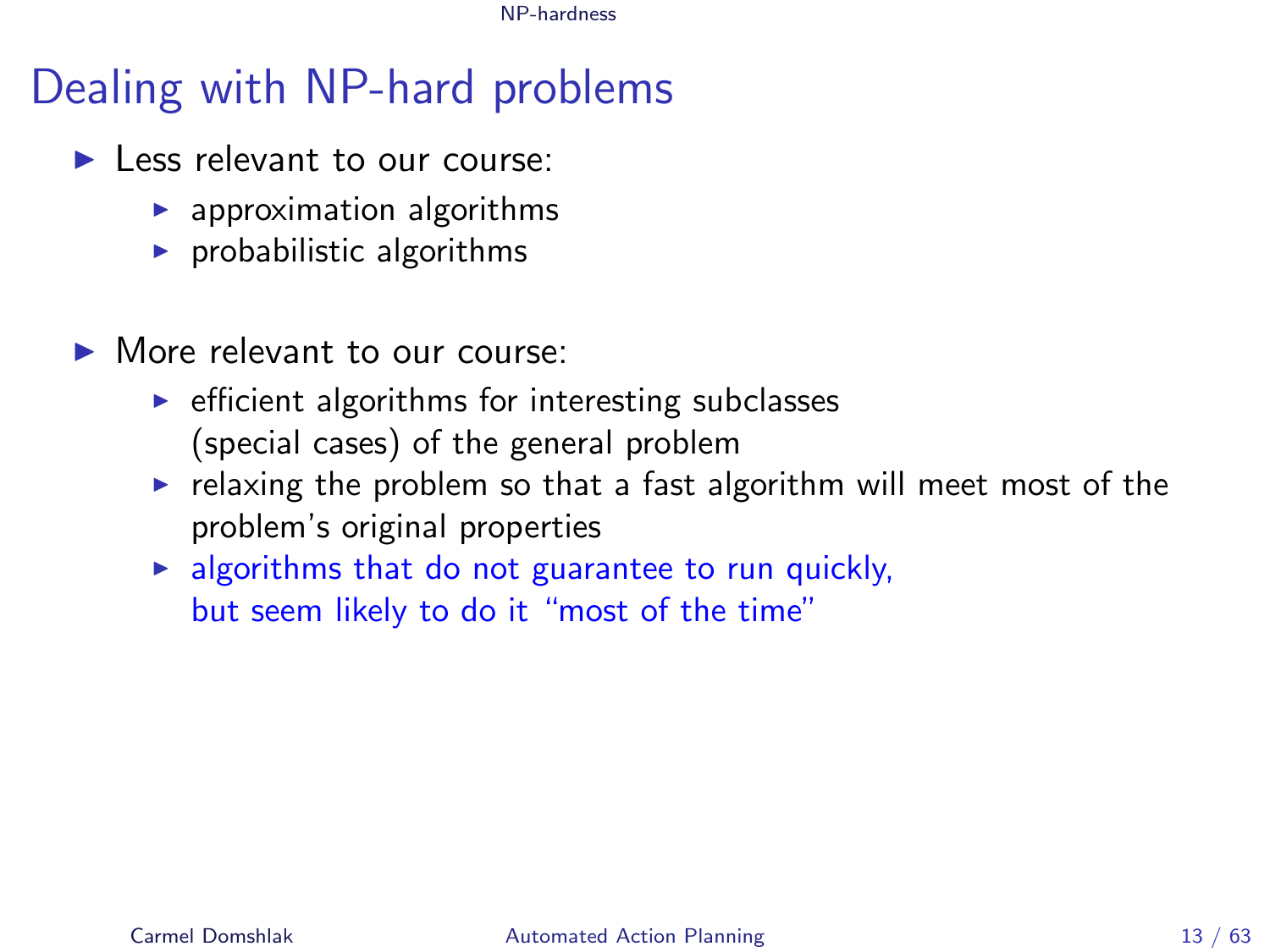# State-space search

- $\triangleright$  state-space search: one of the big success stories of AI
- $\blacktriangleright$  different classes of search algorithms
	- $\blacktriangleright$  uninformed vs. informed
	- $\blacktriangleright$  systematic vs. local
- $\triangleright$  many planning algorithms based on state-space search
- <span id="page-13-0"></span> $\triangleright$  background on search: Russell & Norvig, Artificial Intelligence – A Modern Approach, chapters 3 and 4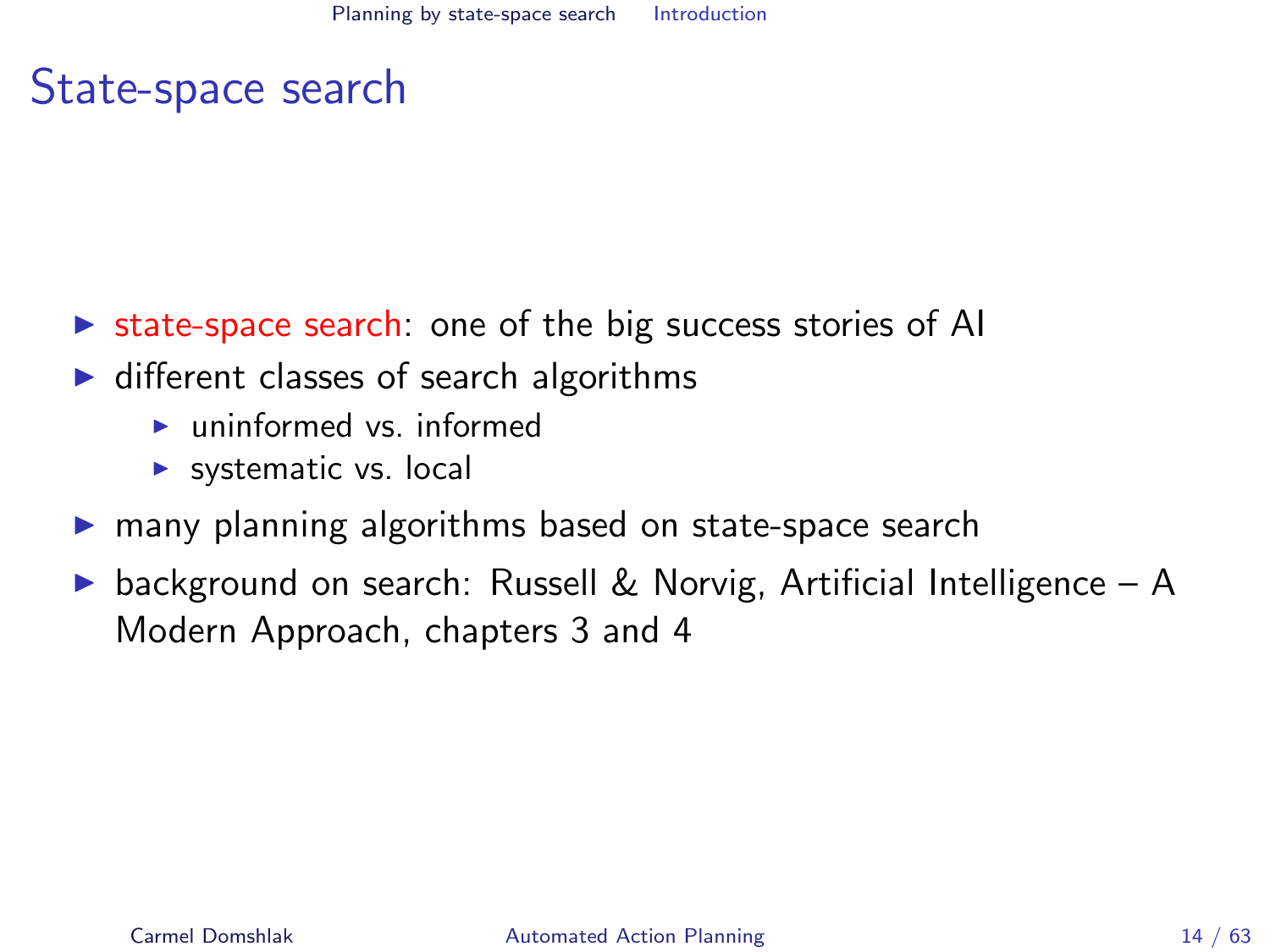# Satisficing or optimal planning?

Must carefully distinguish two different problems:

- $\triangleright$  satisficing planning: any solution is OK (although shorter solutions typically preferred)
- $\triangleright$  optimal planning: plans must have shortest possible length

Both are often solved by search, but:

- $\blacktriangleright$  details are very different
- $\triangleright$  almost no overlap between good techniques for satisficing planning and good techniques for optimal planning
- $\triangleright$  many problems that are trivial for satisficing planners are impossibly hard for optimal planners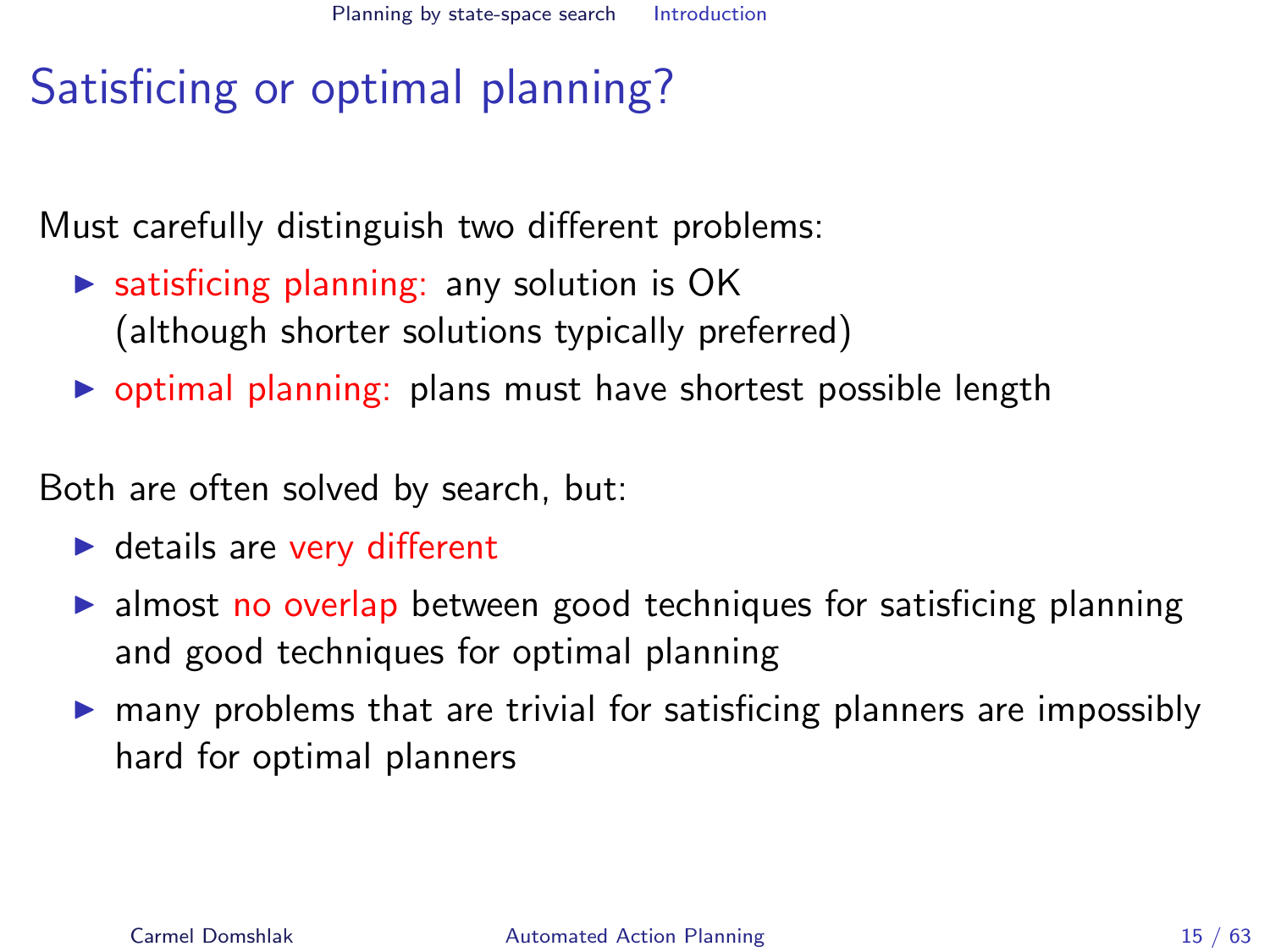How to apply search to planning?  $\rightsquigarrow$  many choices to make!

- <span id="page-15-0"></span>Choice 1: Search direction
	- $\triangleright$  progression: forward from initial state to goal
	- $\triangleright$  regression: backward from goal states to initial state
	- $\blacktriangleright$  bidirectional search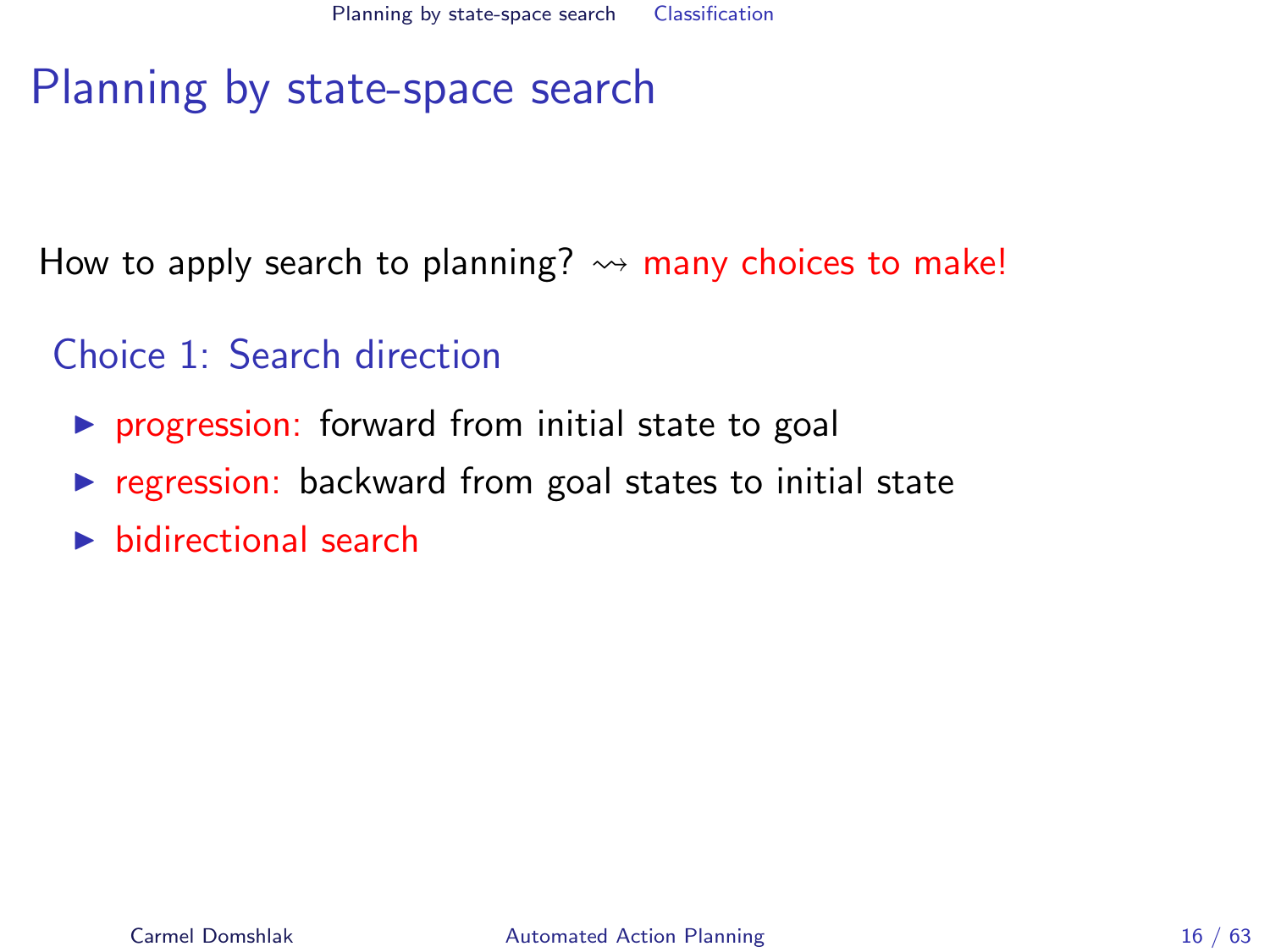How to apply search to planning?  $\rightsquigarrow$  many choices to make!

Choice 2: Search space representation

- $\triangleright$  search nodes are associated with states
- $\triangleright$  search nodes are associated with sets of states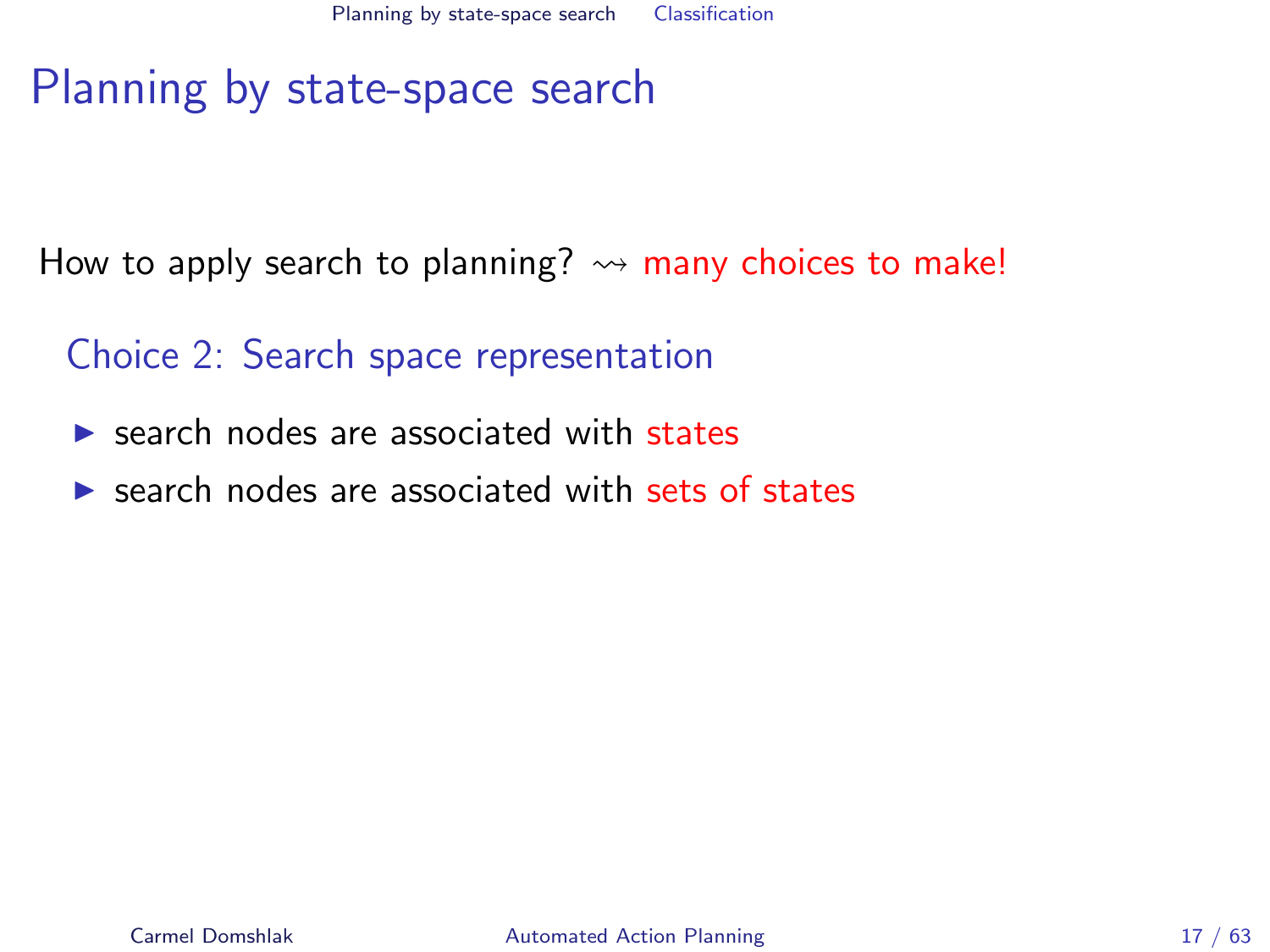How to apply search to planning?  $\rightsquigarrow$  many choices to make!

Choice 3: Search algorithm

 $\blacktriangleright$  uninformed search: depth-first, breadth-first, iterative depth-first, . . .

- $\blacktriangleright$  heuristic search (systematic): greedy best-first,  $A^*$ , Weighted  $A^*$ , ID $A^*$ ,  $\dots$
- $\blacktriangleright$  heuristic search (local):

hill-climbing, simulated annealing, beam search, ...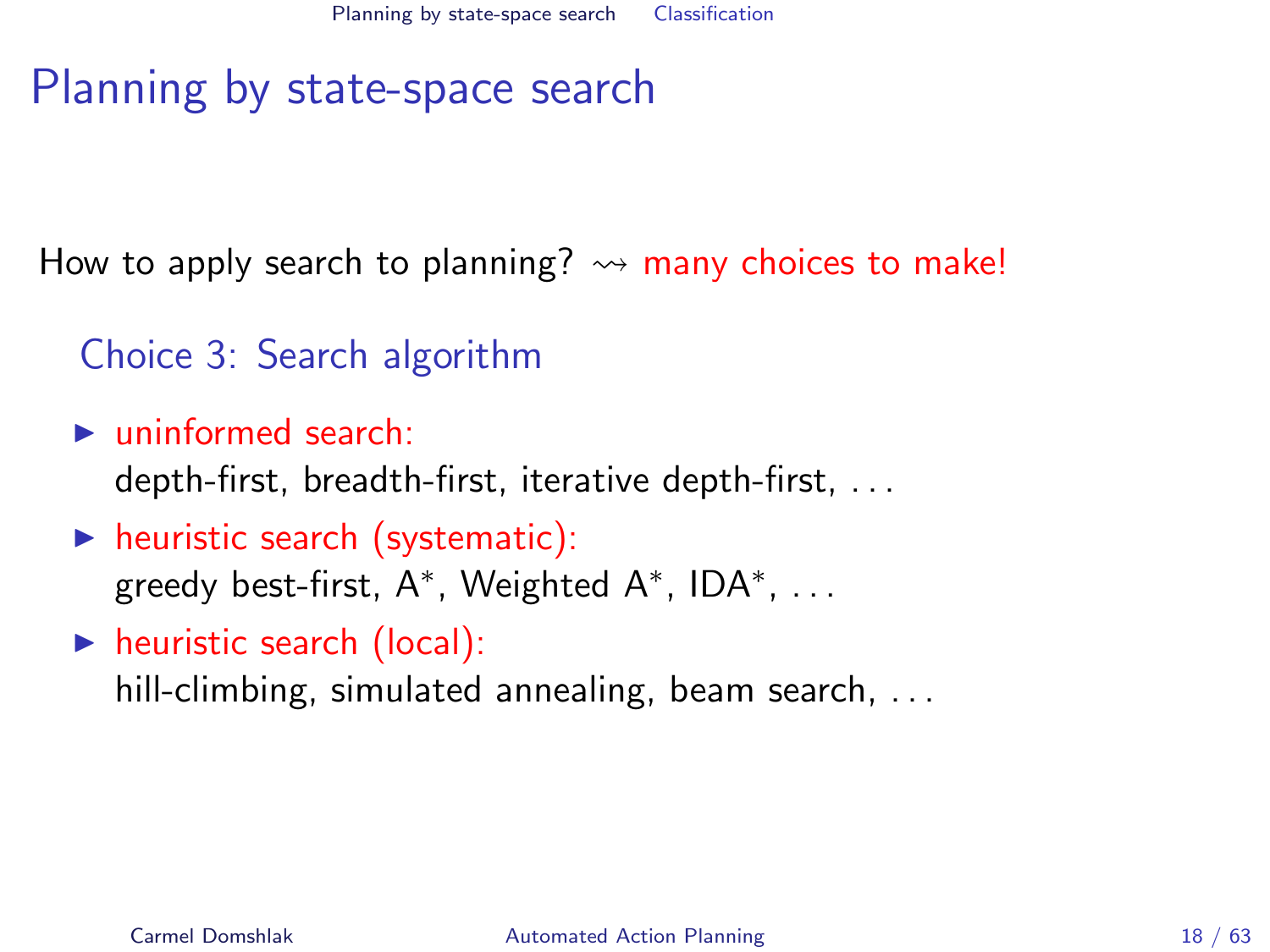How to apply search to planning?  $\rightsquigarrow$  many choices to make!

Choice 4: Search control

- $\blacktriangleright$  heuristics for informed search algorithms
- $\triangleright$  pruning techniques: invariants, symmetry elimination, helpful actions pruning, . . .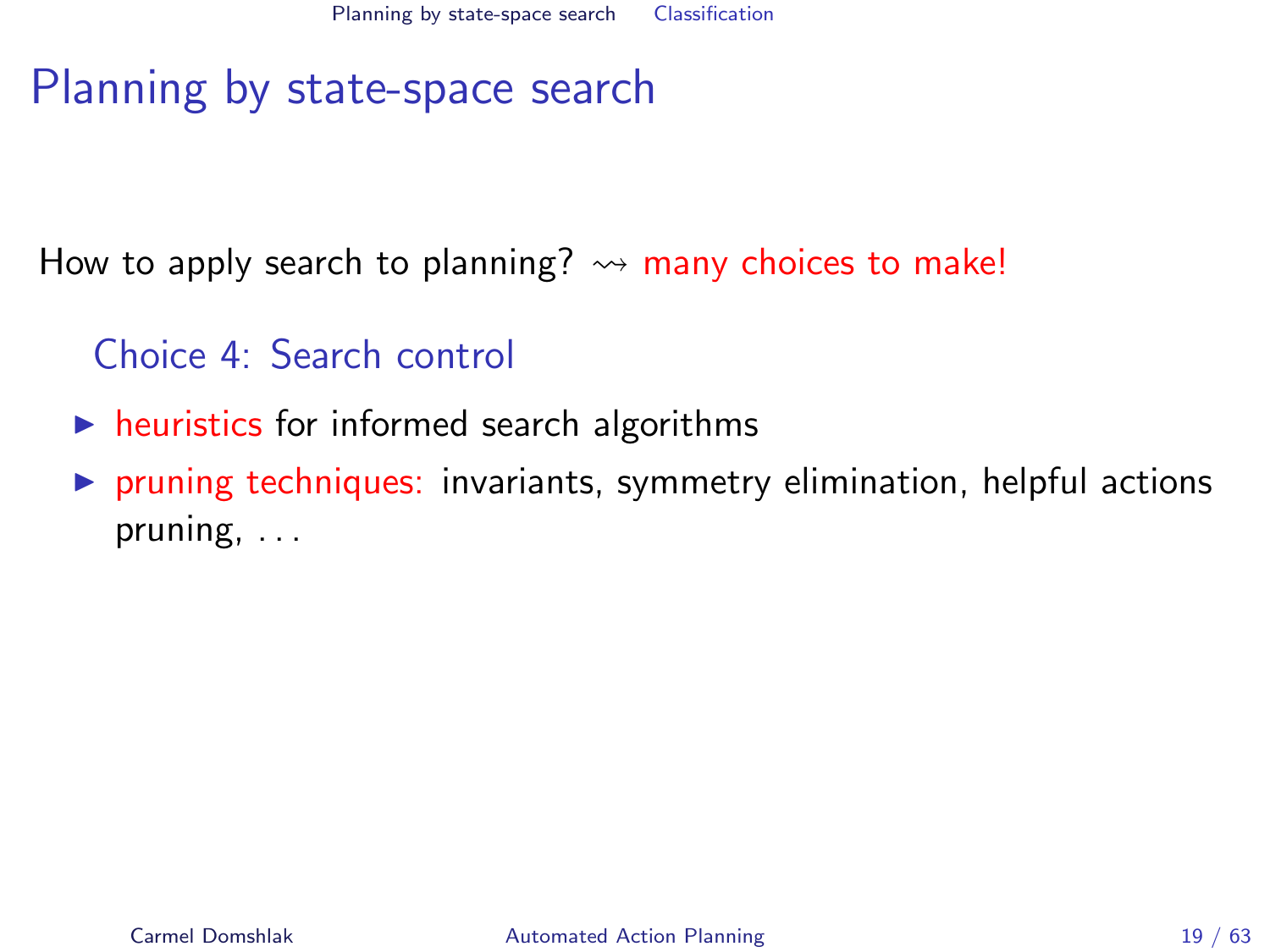

- $\triangleright$  Search algorithms are used to find solutions (plans) for transition systems in general, not just for planning tasks.
- <span id="page-19-0"></span> $\triangleright$  Planning is one application of search among many.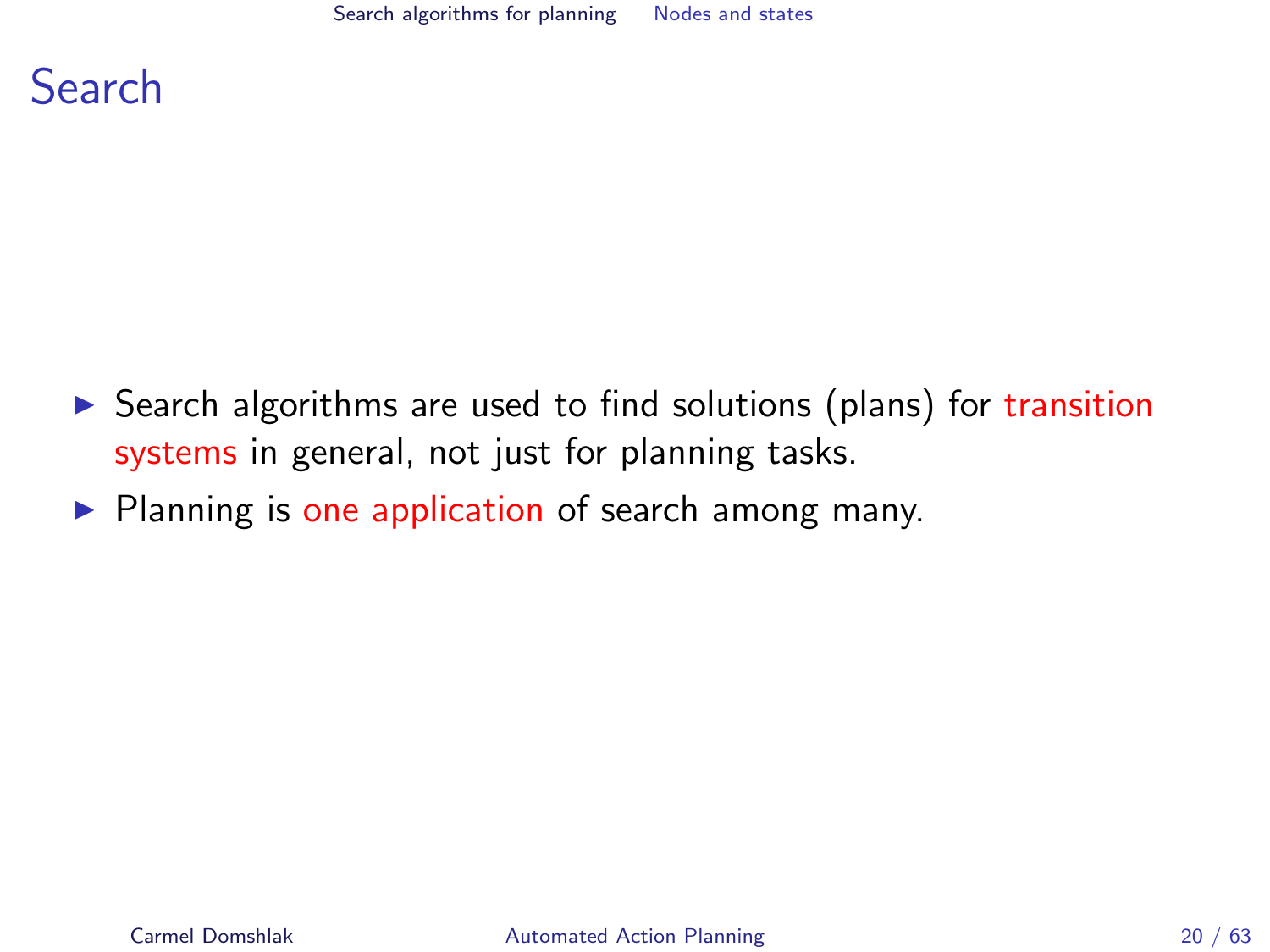# Planning by forward search: progression

Progression: Computing the successor state  $\mathit{app}_o(s)$  of a state  $s$  with respect to an operator o.

Progression planners find solutions by forward search:

- $\blacktriangleright$  start from initial state
- $\triangleright$  iteratively pick a previously generated state and progress it through an operator, generating a new state
- $\triangleright$  solution found when a goal state generated

pro: very easy and efficient to implement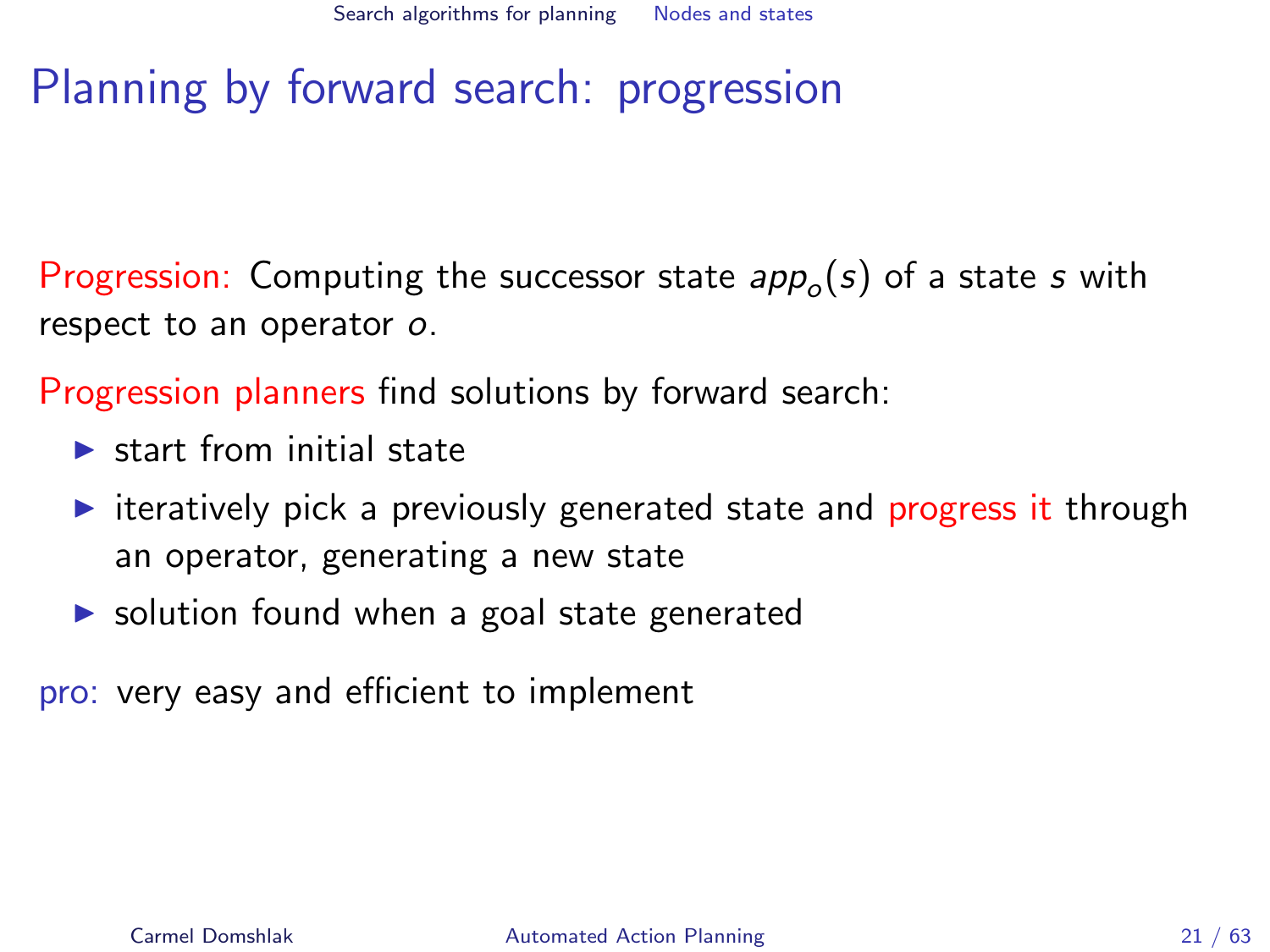# Search states vs. search nodes

In search, one distinguishes:

- **Exemple states s**  $\rightsquigarrow$  states (vertices) of the transition system
- **E** search nodes  $\sigma \rightarrow$  search states plus information on where/when/how they are encountered during search

### What is in a search node?

Different search algorithms store different information in a search node  $\sigma$ , but typical information includes:

- $\triangleright$  state( $\sigma$ ): associated search state
- **P** parent( $\sigma$ ): pointer to search node from which  $\sigma$  is reached
- $\triangleright$  action( $\sigma$ ): an action/operator leading from state(parent( $\sigma$ )) to state $(\sigma)$
- $\blacktriangleright$  g( $\sigma$ ): cost of  $\sigma$  (length of path from the root node)

For the root node, parent( $\sigma$ ) and action( $\sigma$ ) are undefined.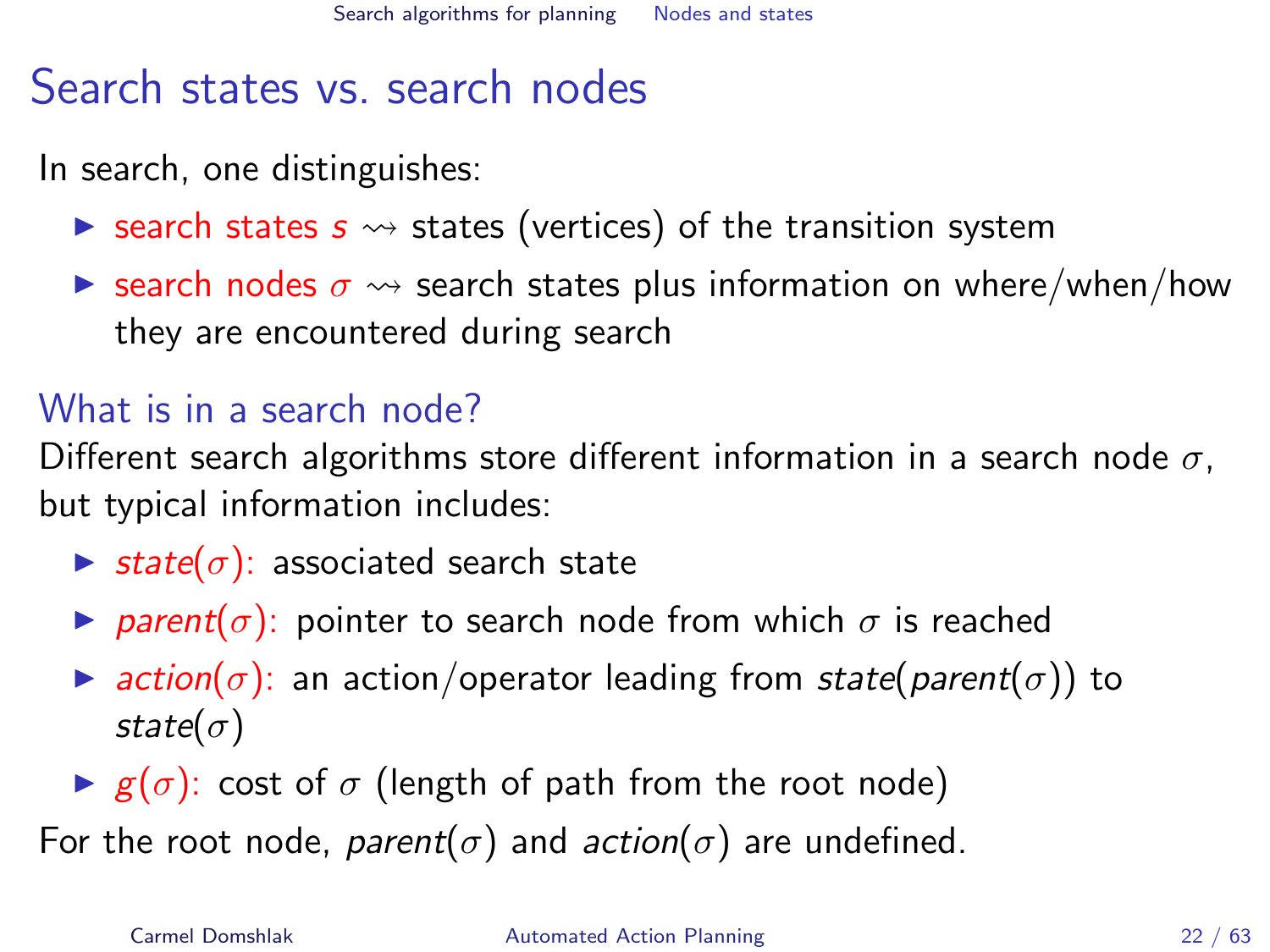# Required ingredients for search

A general search algorithm can be applied to any transition system for which we can define the following three operations:

- $\triangleright$  init(): generate the initial state
- $\triangleright$  is-goal(s): test if a given state is a goal state

 $\triangleright$  succ(s): generate the set of successor states of state s, along with the operators through which they are reached (represented as pairs  $\langle o, s' \rangle$  of operators and states)

Together, these three functions form a search space (a very similar notion to a transition system).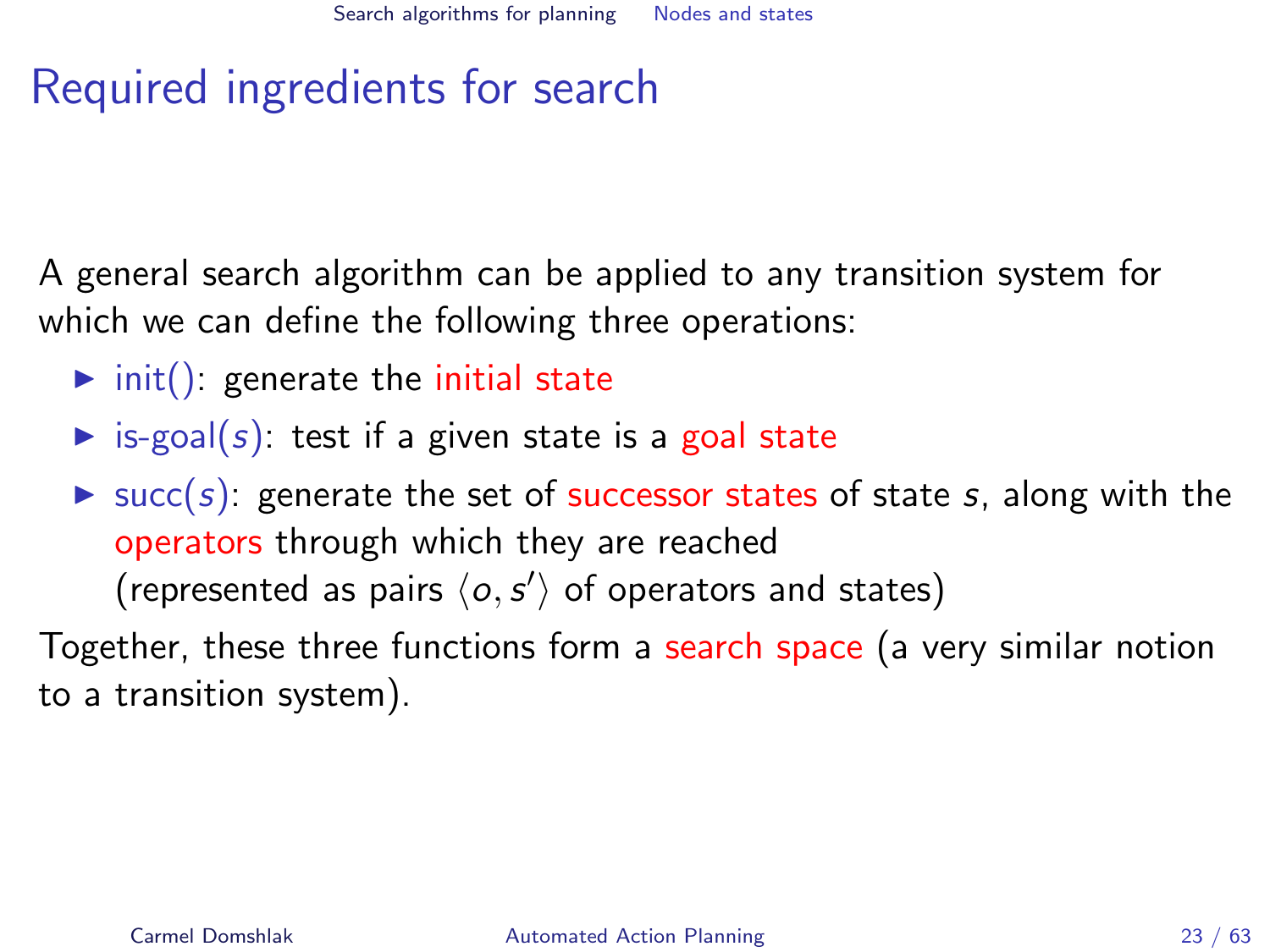# Classification of search algorithms

uninformed search vs. heuristic search:

- $\triangleright$  uninformed search algorithms only use the basic ingredients for general search algorithms
- $\triangleright$  heuristic search algorithms additionally use heuristic functions which estimate how close a node is to the goal

systematic search vs. local search:

- $\triangleright$  systematic algorithms consider a large number of search nodes simultaneously
- $\triangleright$  local search algorithms work with one (or a few) candidate solutions (search nodes) at a time
- $\triangleright$  not a black-and-white distinction; there are crossbreeds (e.g., enforced hill-climbing)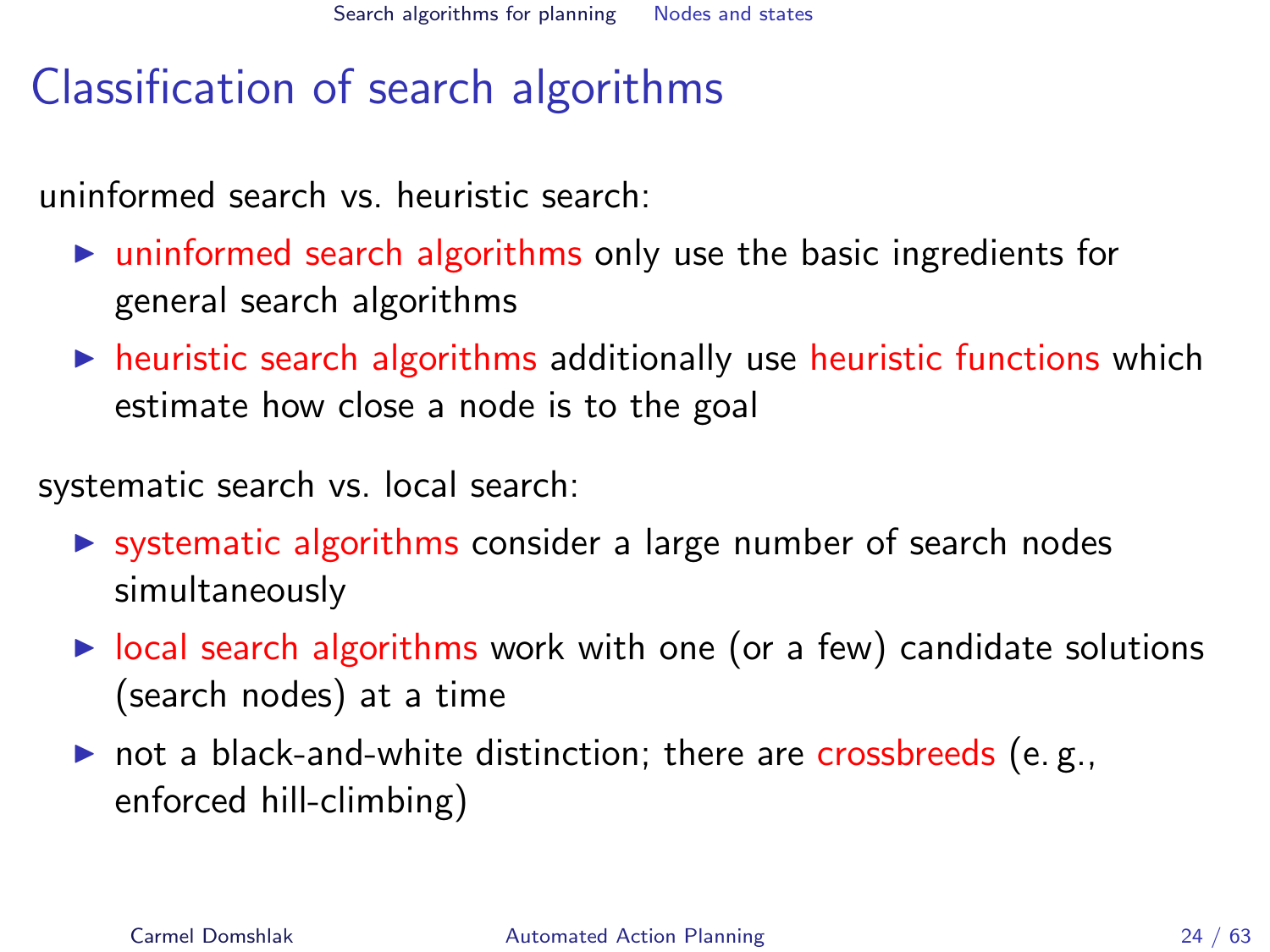# Classification: what works where in planning?

uninformed vs. heuristic search:

- $\triangleright$  For satisficing planning, heuristic search vastly outperforms uninformed algorithms on most domains.
- $\triangleright$  For optimal planning, the difference is less pronounced. An efficiently implemented uninformed algorithm is not easy to beat in most domains. (But doable! We'll see that later.)

systematic search vs. local search:

- $\triangleright$  For satisficing planning, the most successful algorithms are somewhere between the two extremes.
- $\triangleright$  For optimal planning, systematic algorithms are required.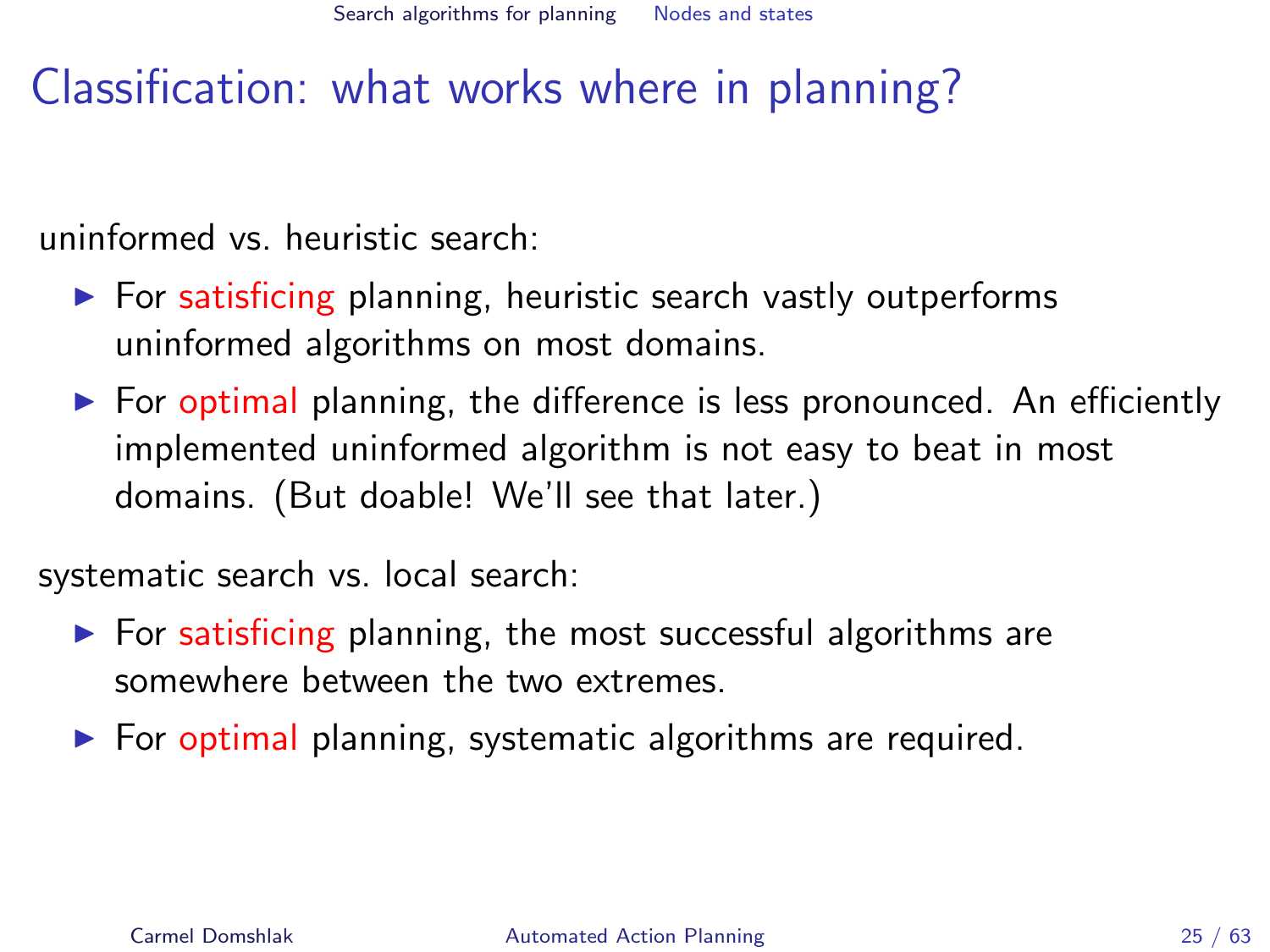# Common procedures for search algorithms

Before we describe the different search algorithms, we introduce three procedures used by all of them:

- $\triangleright$  make-root-node: Create a search node without parent.
- $\triangleright$  make-node: Create a search node for a state generated as the successor of another state.
- <span id="page-25-0"></span> $\triangleright$  extract-solution: Extract a solution from a search node representing a goal state.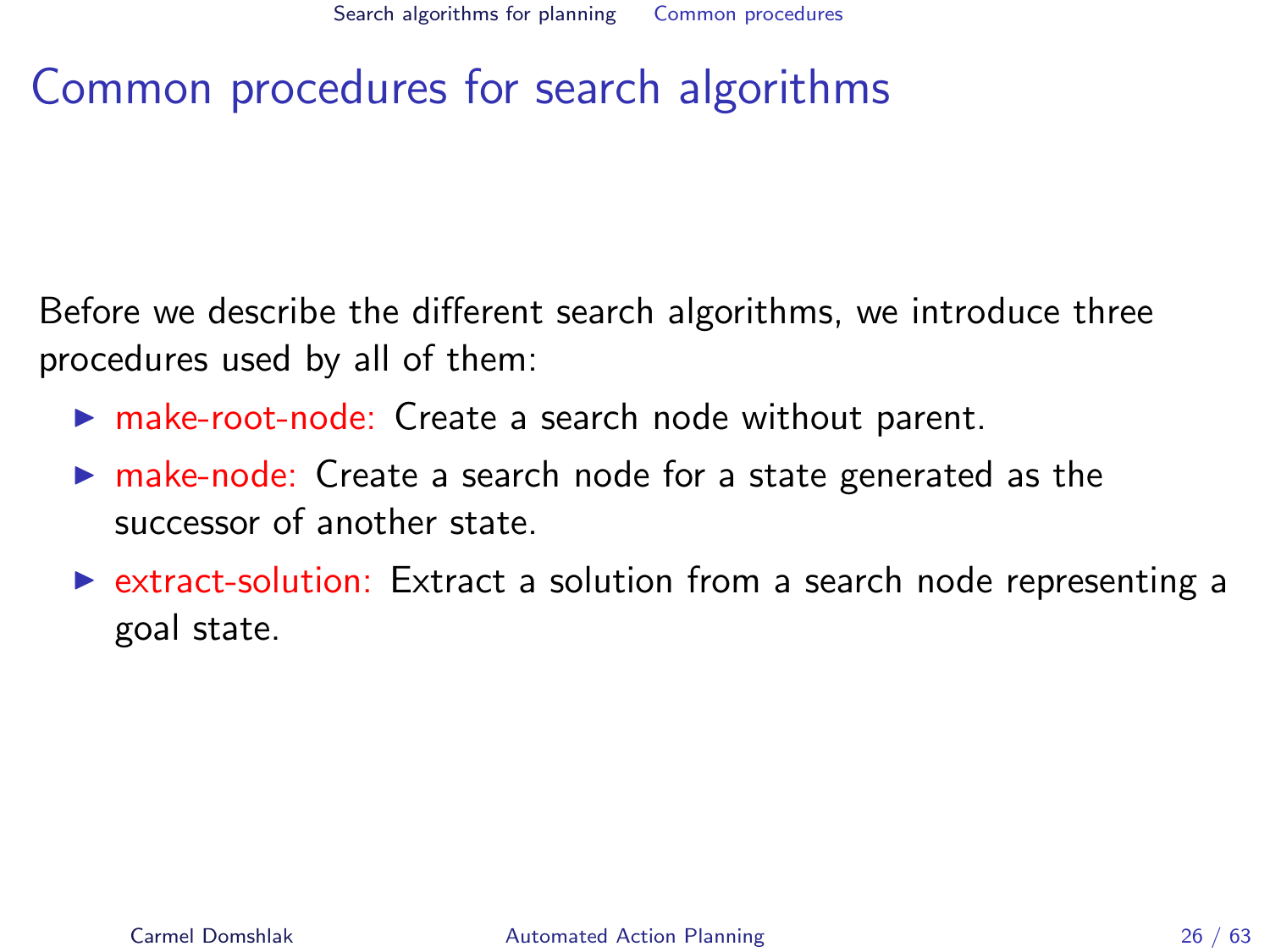# Procedure make-root-node

make-root-node: Create a search node without parent.

```
Procedure make-root-node
def make-root-node(s):
     \sigma := \textbf{new} node
     state(\sigma) := sparent(\sigma) := undefined
     action(\sigma) := undefined
     g(\sigma) := 0return \sigma
```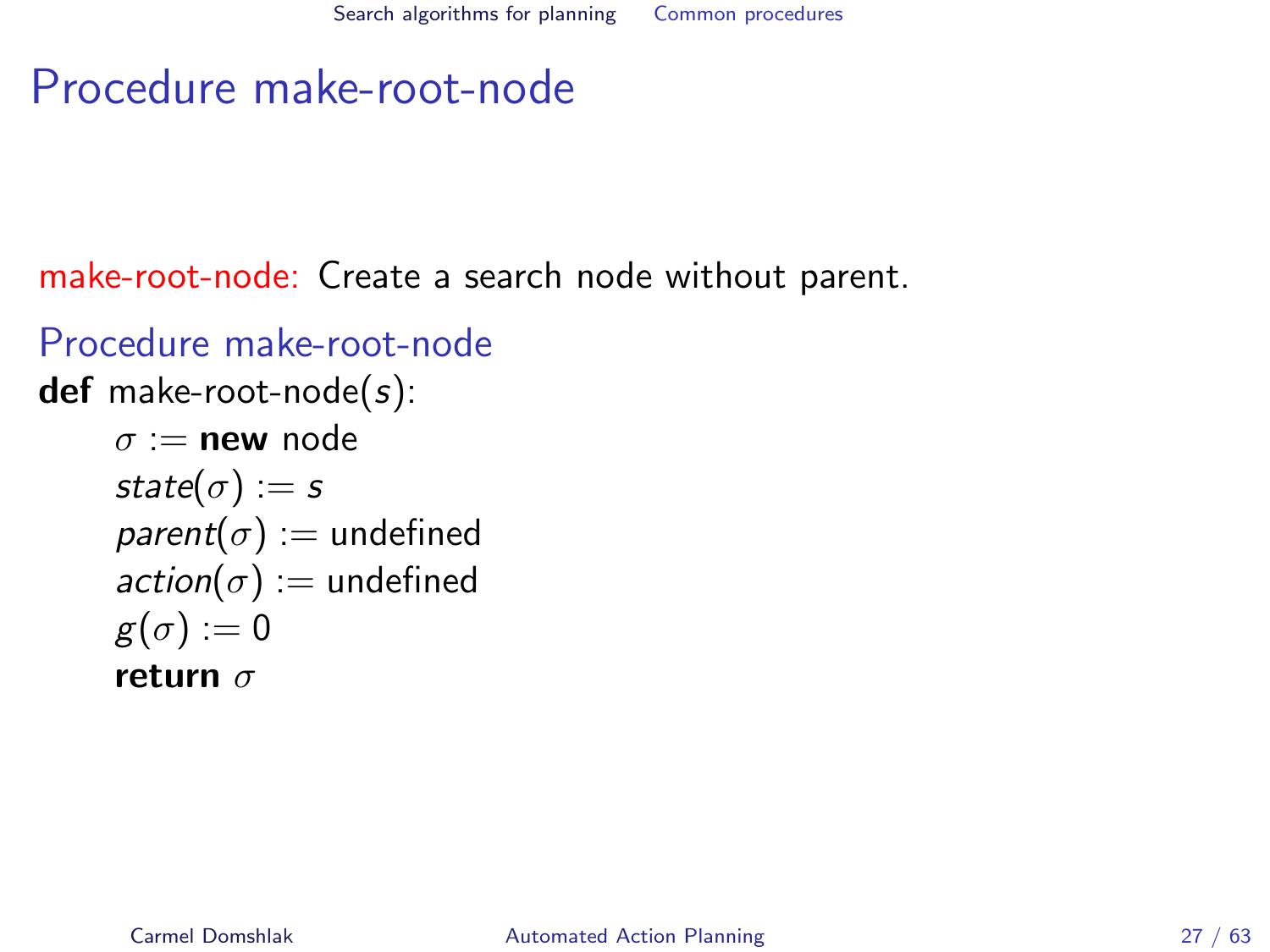# Procedure make-node

make-node: Create a search node for a state generated as the successor of another state.

```
Procedure make-node
def make-node(\sigma, \sigma, s):
       \sigma':= new node
       state(\sigma'):=sparent(\sigma'):=\sigma\mathsf{action}(\sigma') := \sigmag(\sigma') \mathrel{\mathop:}= g(\sigma) + 1return \sigma'
```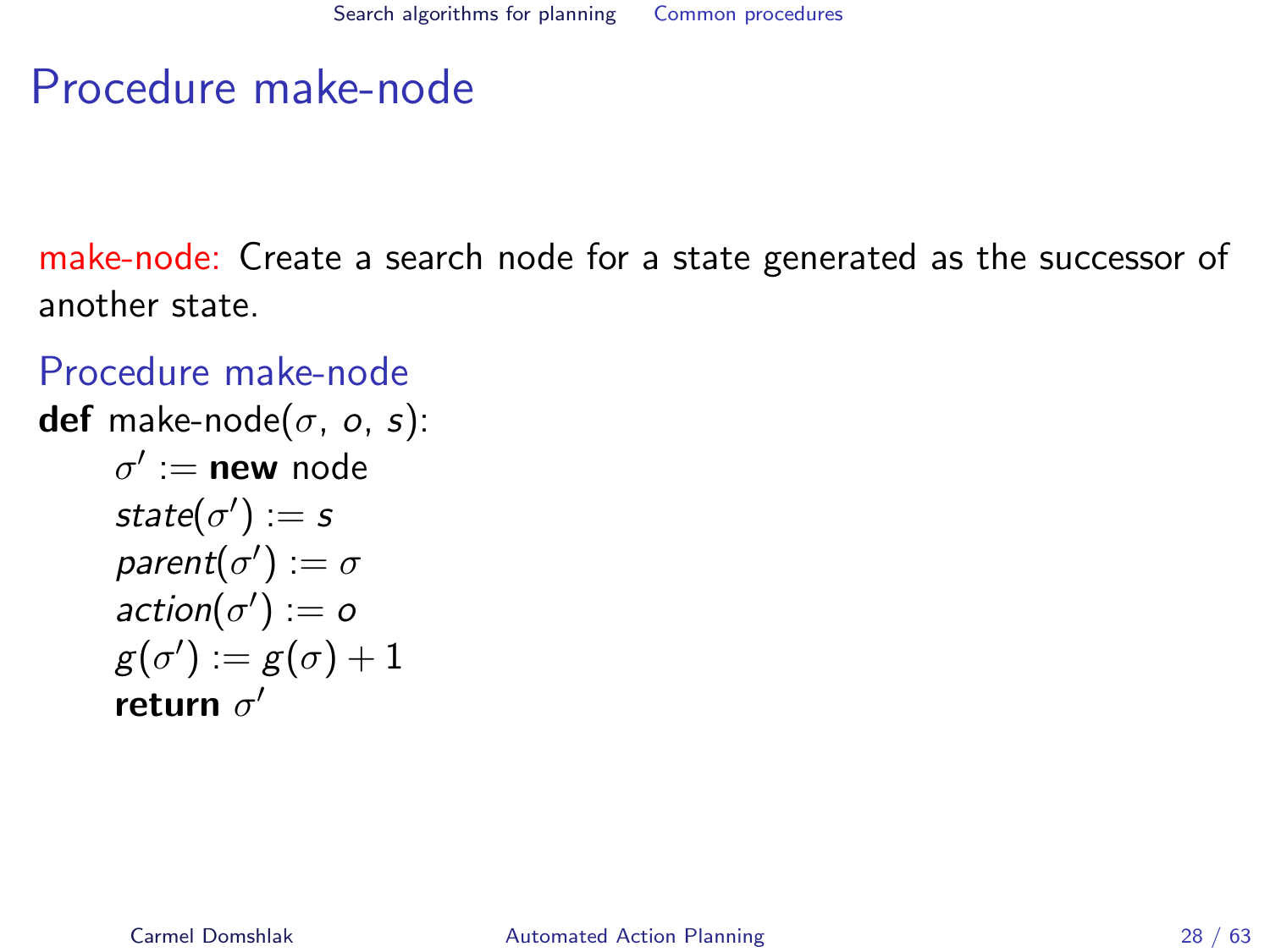# Procedure extract-solution

extract-solution: Extract a solution from a search node representing a goal state.

### Procedure extract-solution

```
def extract-solution(\sigma):
     solution := new list
     while parent(\sigma) is defined:
           solution.push-front(action(\sigma))
           \sigma := parent(\sigma)
     return solution
```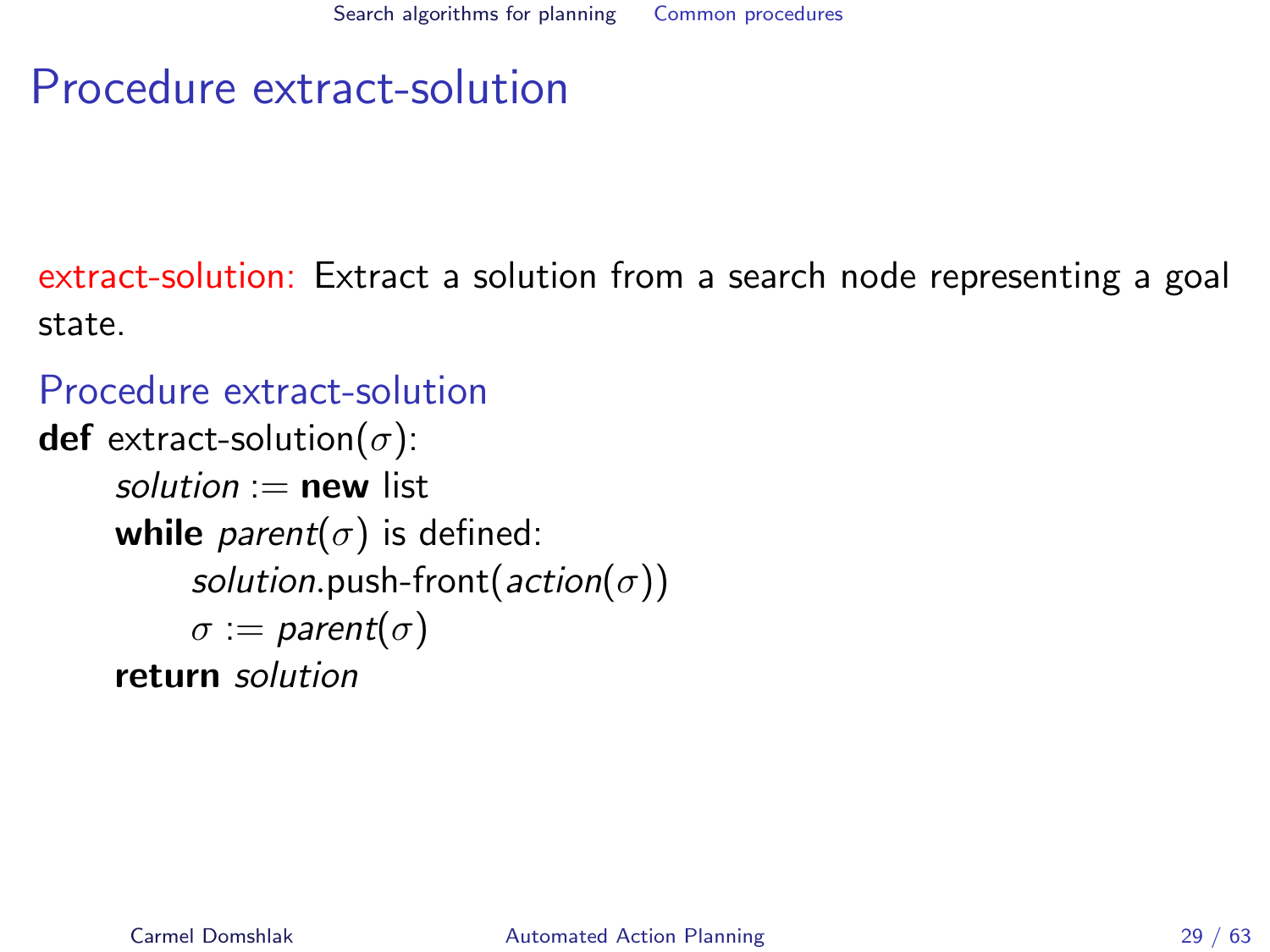# Uninformed search algorithms

Less relevant for planning, yet not irrelevant

Popular uninformed systematic search algorithms:

- $\blacktriangleright$  breadth-first search
- $\blacktriangleright$  depth-first search
- $\blacktriangleright$  iterated depth-first search

Popular uninformed local search algorithms:

<span id="page-29-0"></span> $\blacktriangleright$  random walk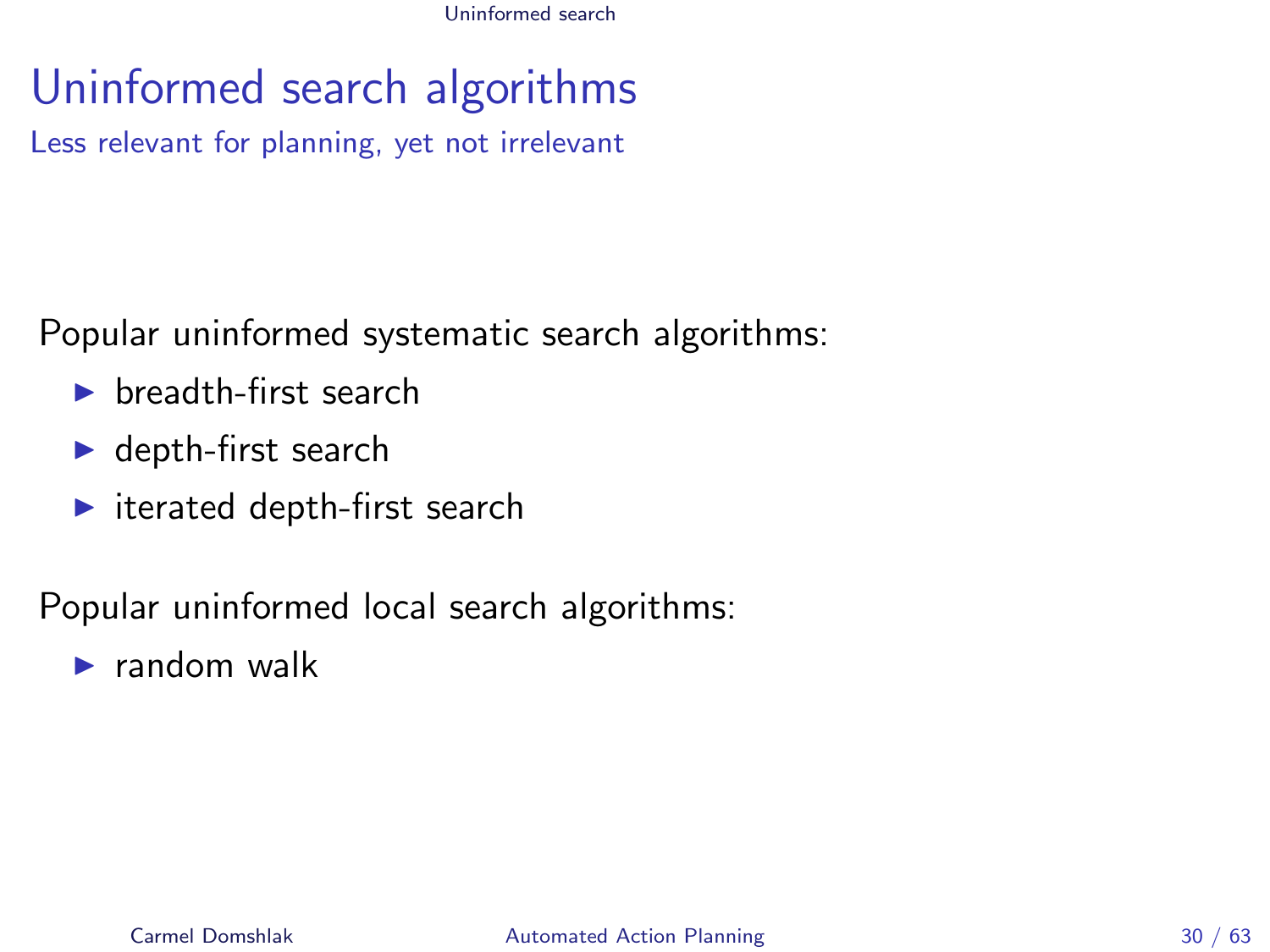# Breadth-first search without duplicate detection

```
Breadth-first search
queue := new fifo-queue
queue.push-back(make-root-node(init()))
while not queue.empty():
     \sigma = queue.pop-front()
     if is-goal(state(\sigma)):
           return extract-solution(\sigma)
     for each \langle o, s \rangle \in succ(state(\sigma)):
           \sigma' := \text{make-node}(\sigma, o, s)queue.push-back(\sigma')return unsolvable
```
- $\triangleright$  Possible improvement: duplicate detection (see next slide).
- Another possible improvement: test if  $\sigma'$  is a goal node; if so, terminate immediately. (We don't do this because it obscures the similarity to some of the later algorithms.)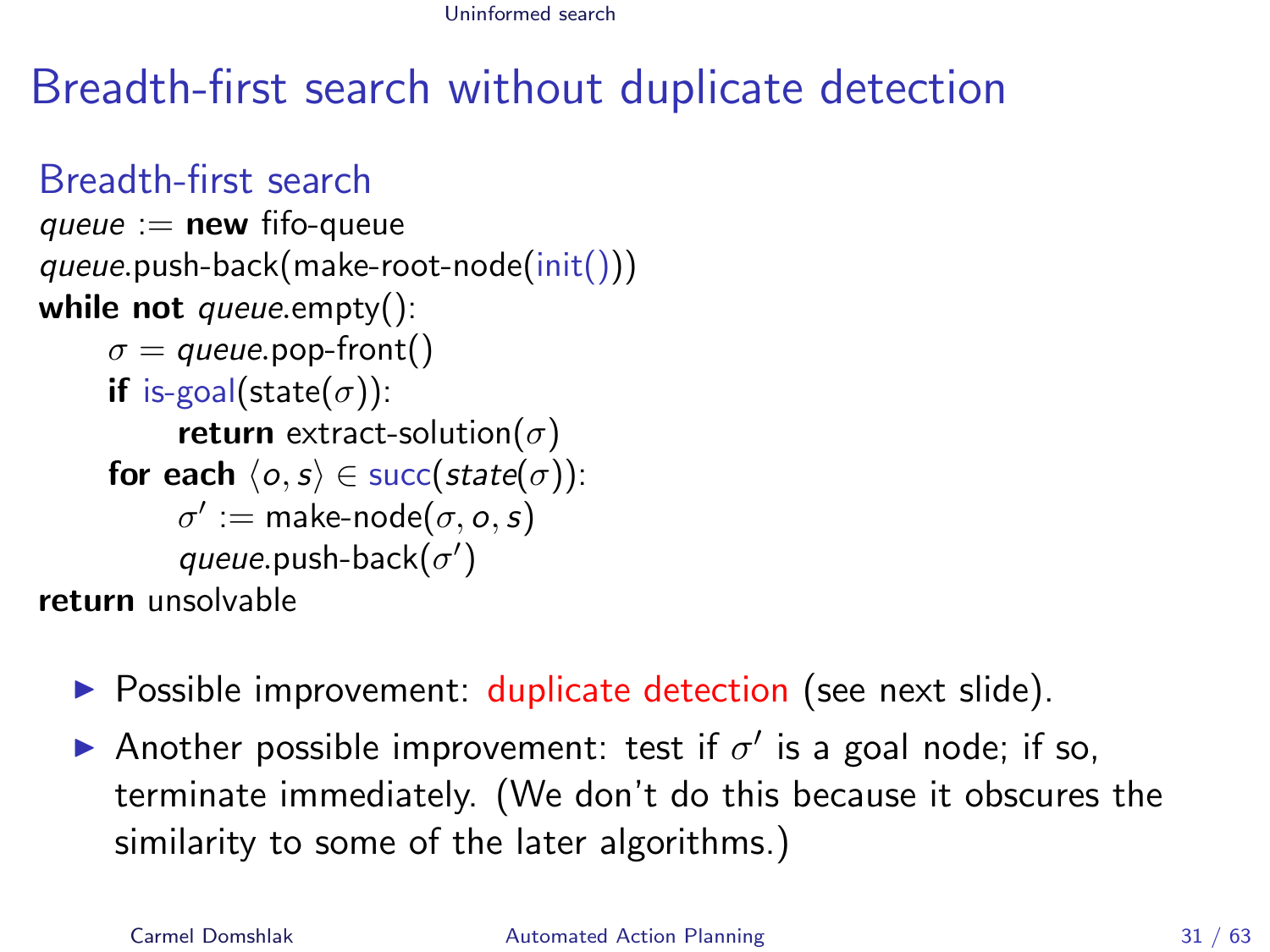# Breadth-first search with duplicate detection

### Breadth-first search with duplicate detection

```
queue := new fifo-queue
queue.push-back(make-root-node(init()))
close - \emptysetwhile not queue.empty():
     \sigma = queue.pop-front()
     if state(\sigma) \notin closed:
           closed := closed \cup \{state(\sigma)\}\if is-goal(state(\sigma)):
                 return extract-solution(\sigma)
           for each \langle o, s \rangle \in succ(state(\sigma)):
                 \sigma':= make-node(\sigma, o, s)queue.push-back(\sigma')return unsolvable
```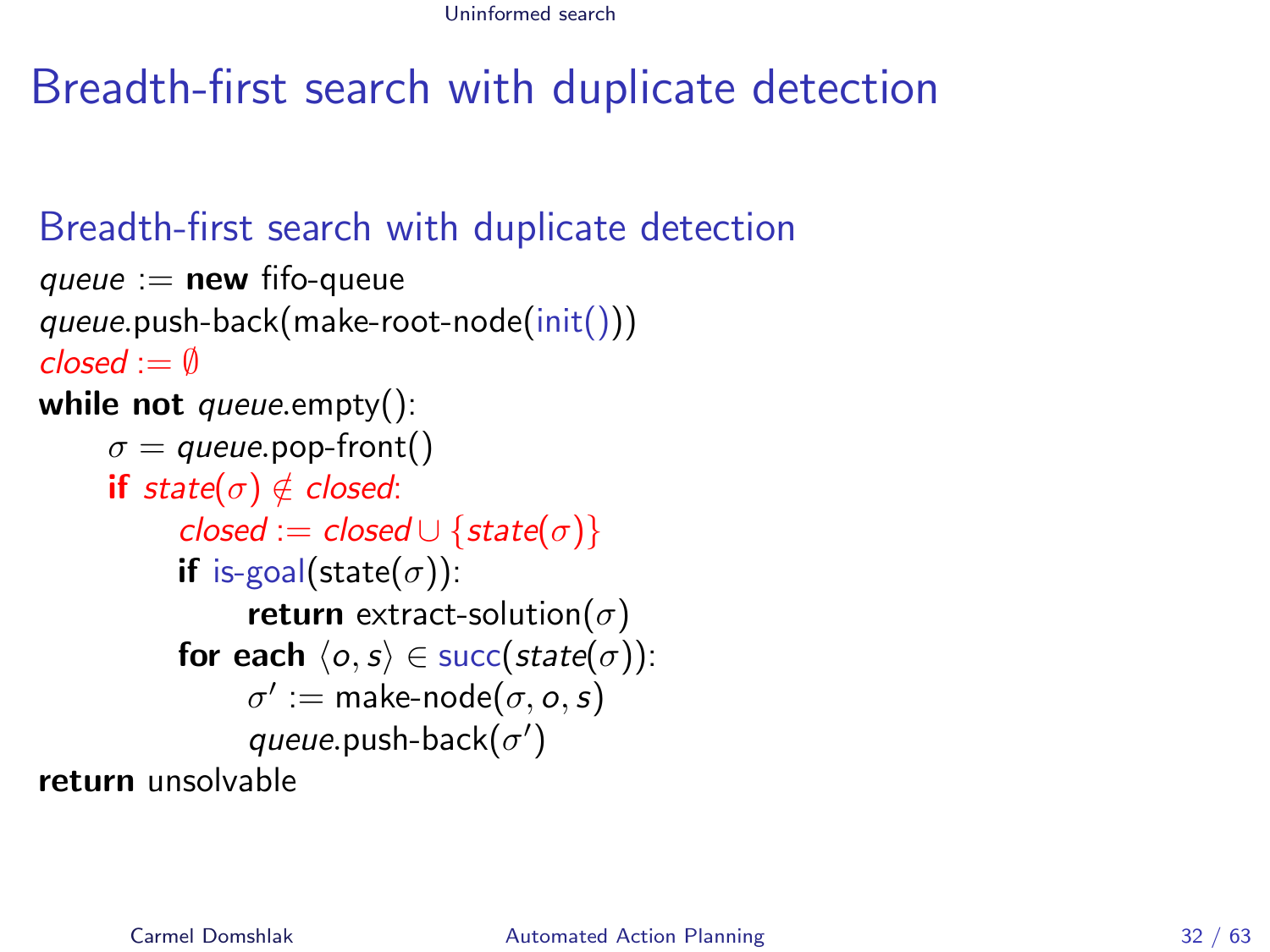# Breadth-first search with duplicate detection

### Breadth-first search with duplicate detection

```
queue := new fifo-queue
queue.push-back(make-root-node(init()))
closed := \emptysetwhile not queue.empty():
     \sigma = queue.pop-front()
     if state(\sigma) \notin closed:
           closed := closed \cup \{state(\sigma)\}\if is-goal(state(\sigma)):
                 return extract-solution(\sigma)
           for each \langle o, s \rangle \in succ(state(\sigma)):
                  \sigma':= make-node(\sigma, o, s)queue.push-back(\sigma')return unsolvable
```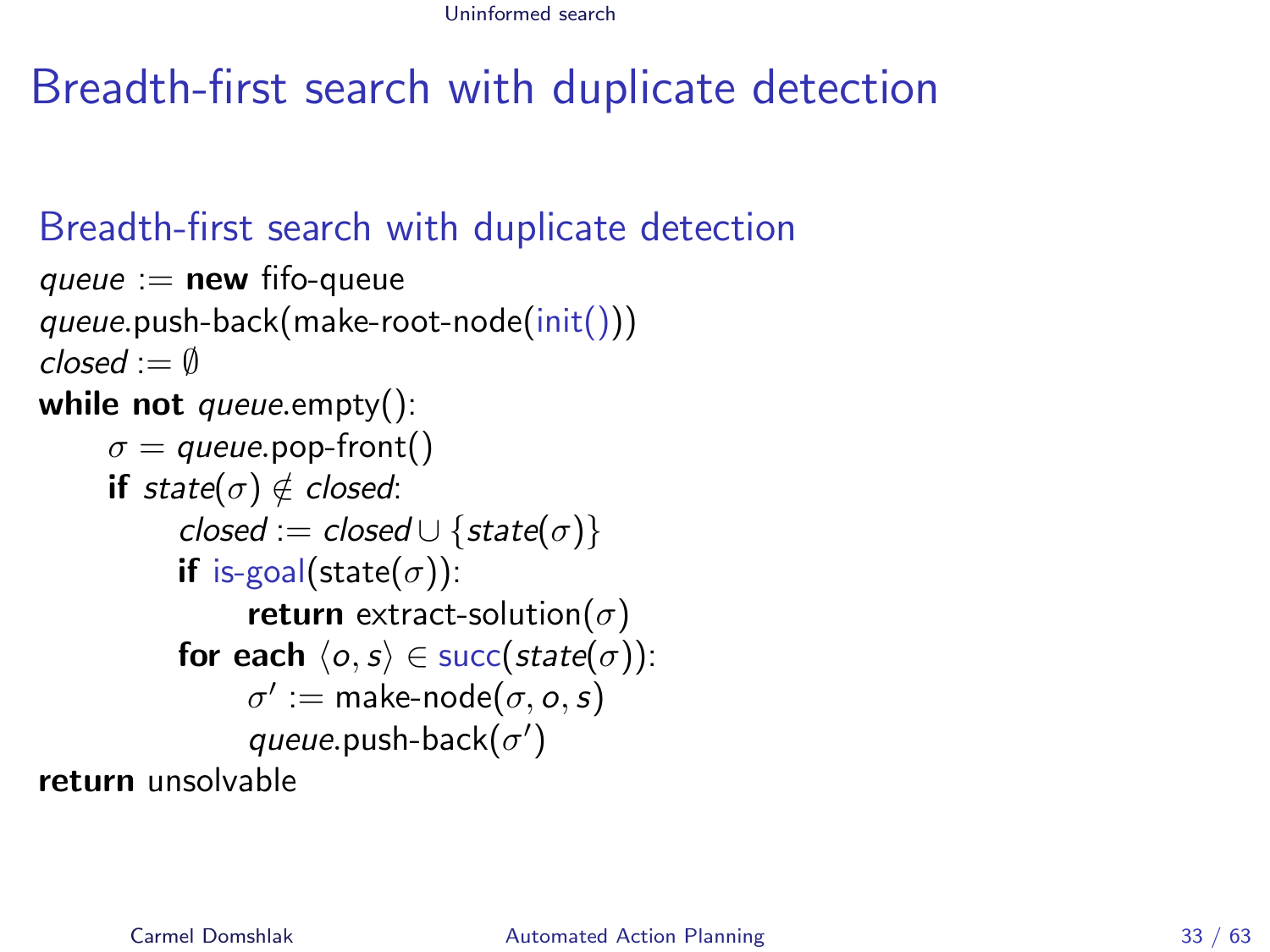# Random walk

```
Random walk
\sigma := make-root-node(init())
forever:
      if is-goal(state(\sigma)):
            return extract-solution(\sigma)Choose a random element \langle o, s \rangle from succ(state(\sigma)).
      \sigma := make-node(\sigma, \sigma, s)
```
- $\triangleright$  The algorithm usually does not find any solutions, unless almost every sequence of actions is a plan.
- $\triangleright$  Often, it runs indefinitely without making progress.
- It can also fail by reaching a dead end, a state with no successors. This is a weakness of many local search approaches.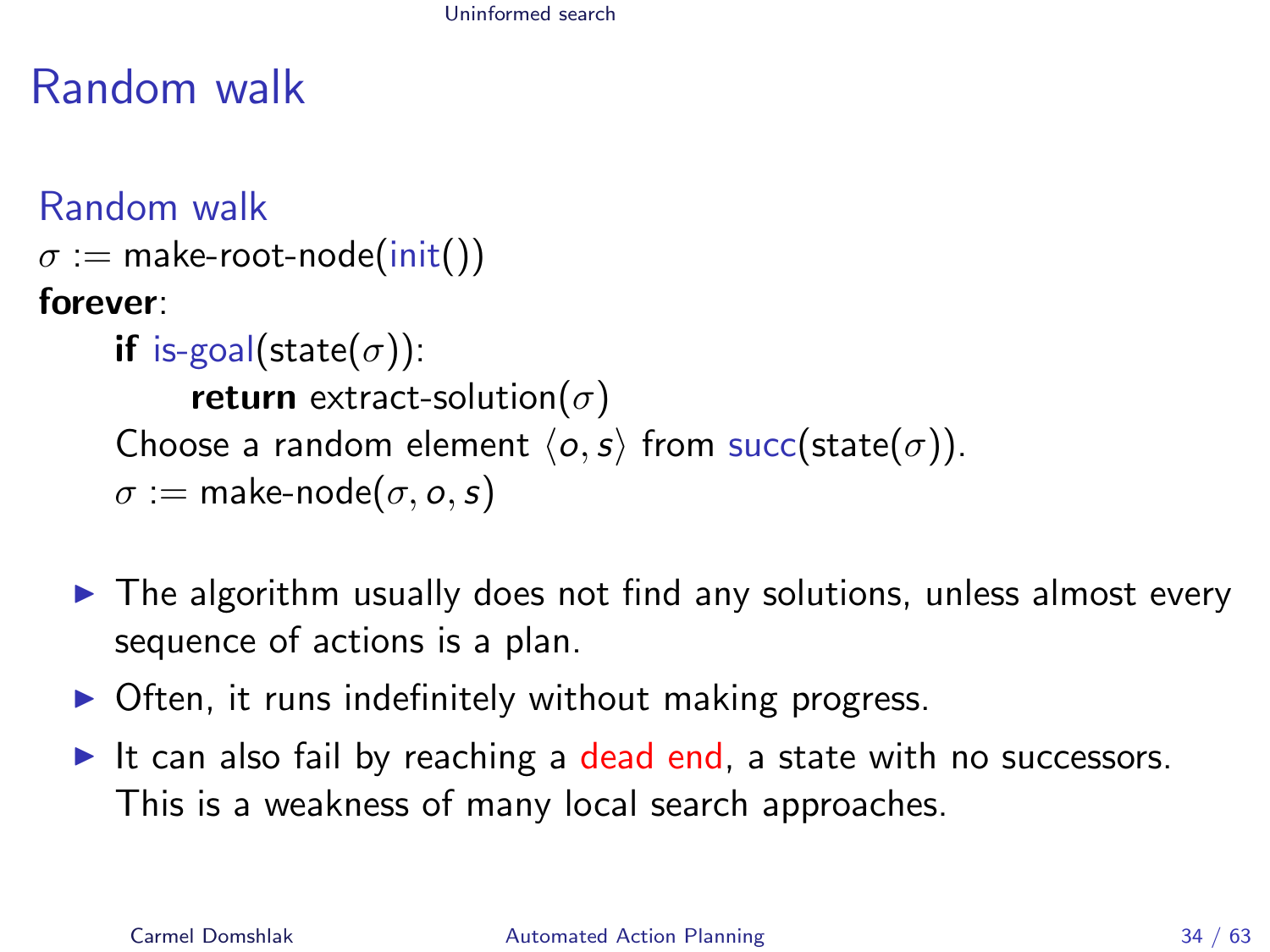# Heuristic search algorithms: systematic

 $\blacktriangleright$  Heuristic search algorithms are the most common and overall most successful algorithms for classical planning.

Popular systematic heuristic search algorithms:

- $\blacktriangleright$  greedy best-first search
- $\blacktriangleright$  A<sup>\*</sup>
- $\blacktriangleright$  weighted  $A^*$
- $\blacktriangleright$  IDA<sup>\*</sup>

<span id="page-34-0"></span> $\blacktriangleright$  ...

- $\blacktriangleright$  depth-first branch-and-bound search
- $\blacktriangleright$  breadth-first heuristic search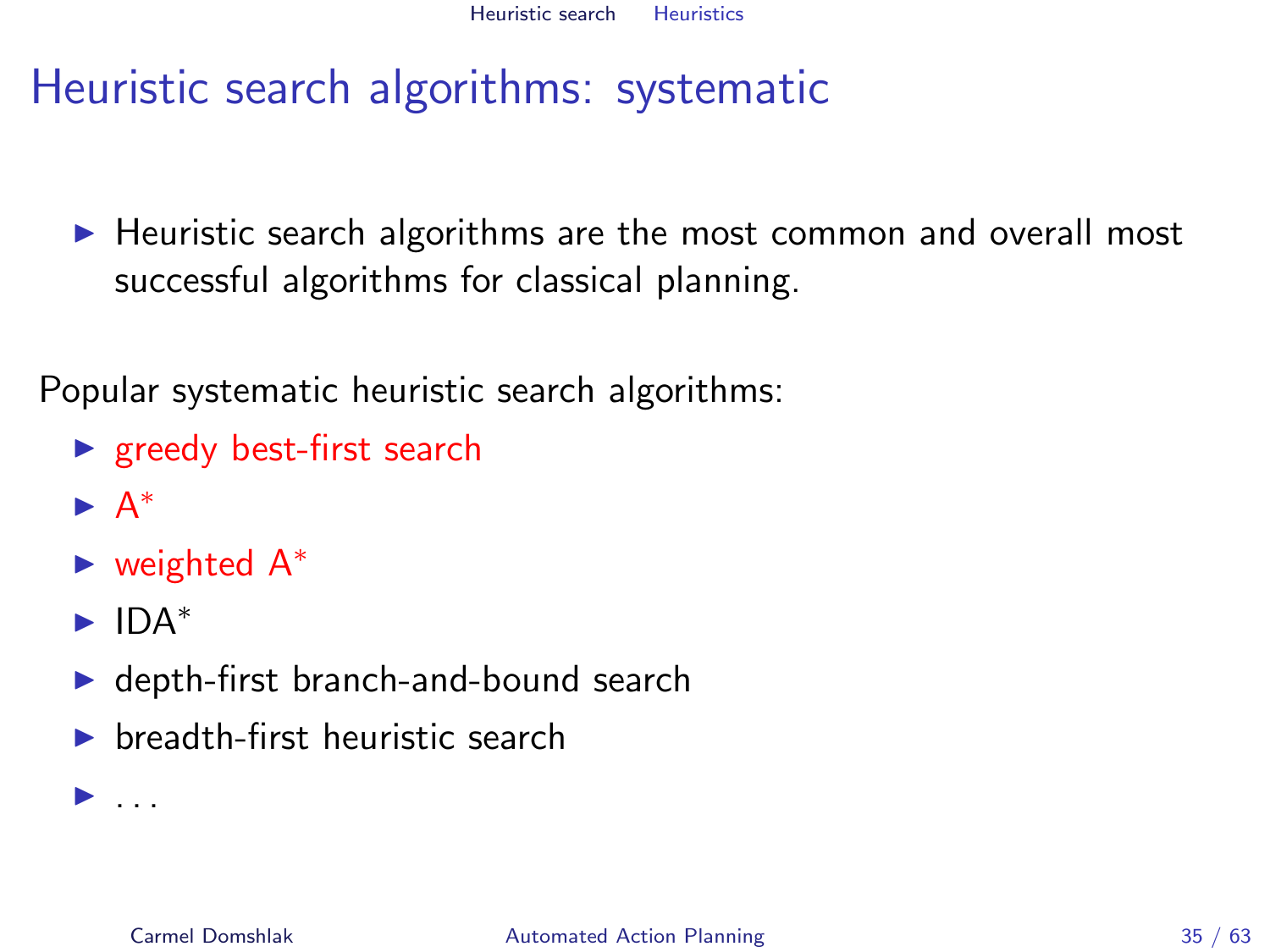# Heuristic search algorithms: local

 $\blacktriangleright$  Heuristic search algorithms are the most common and overall most successful algorithms for classical planning.

Popular heuristic local search algorithms:

- $\blacktriangleright$  hill-climbing
- $\blacktriangleright$  enforced hill-climbing
- $\blacktriangleright$  beam search
- $\blacktriangleright$  tabu search

 $\blacktriangleright$  ...

- $\blacktriangleright$  genetic algorithms
- $\blacktriangleright$  simulated annealing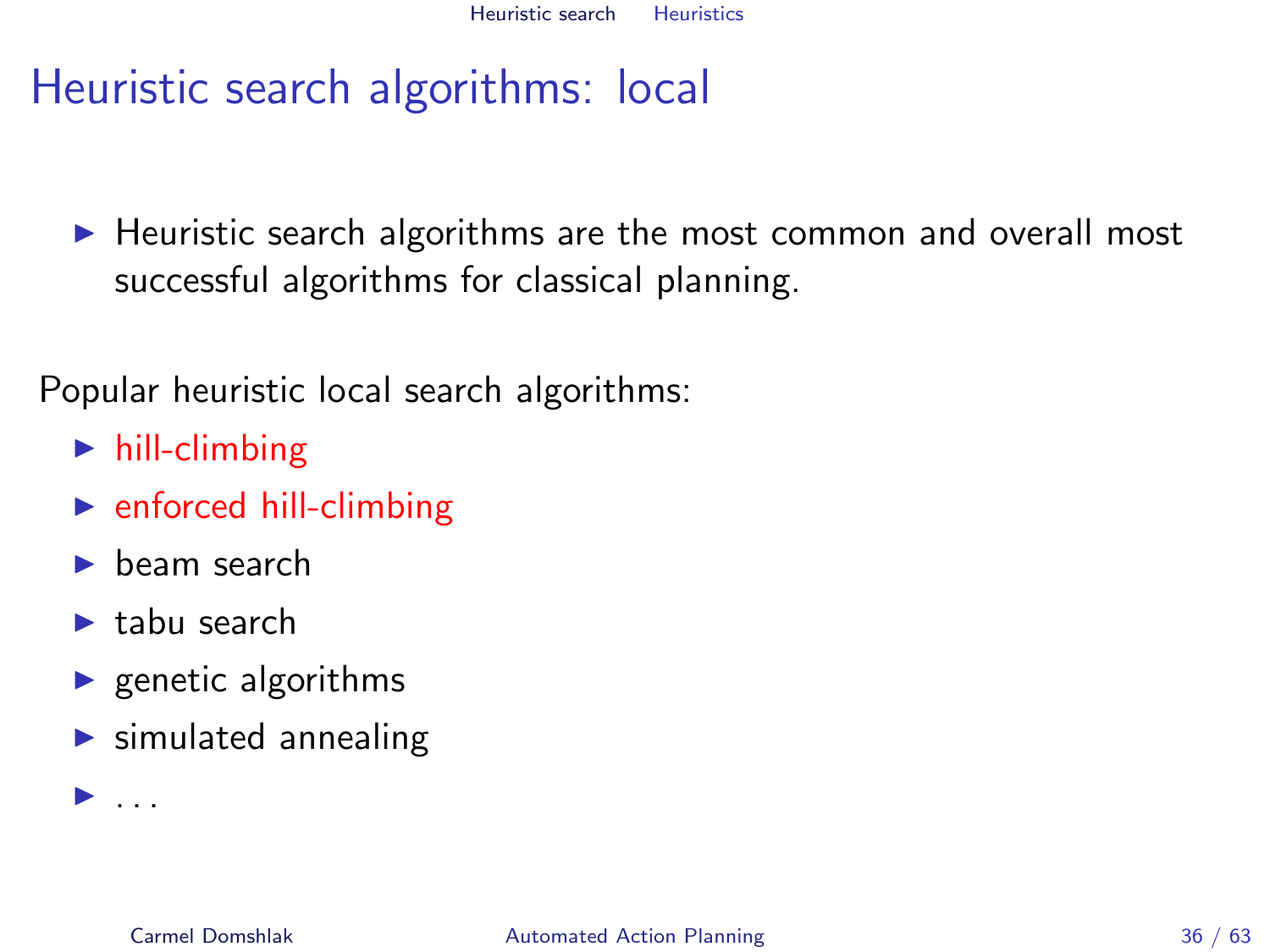# Heuristic search: idea

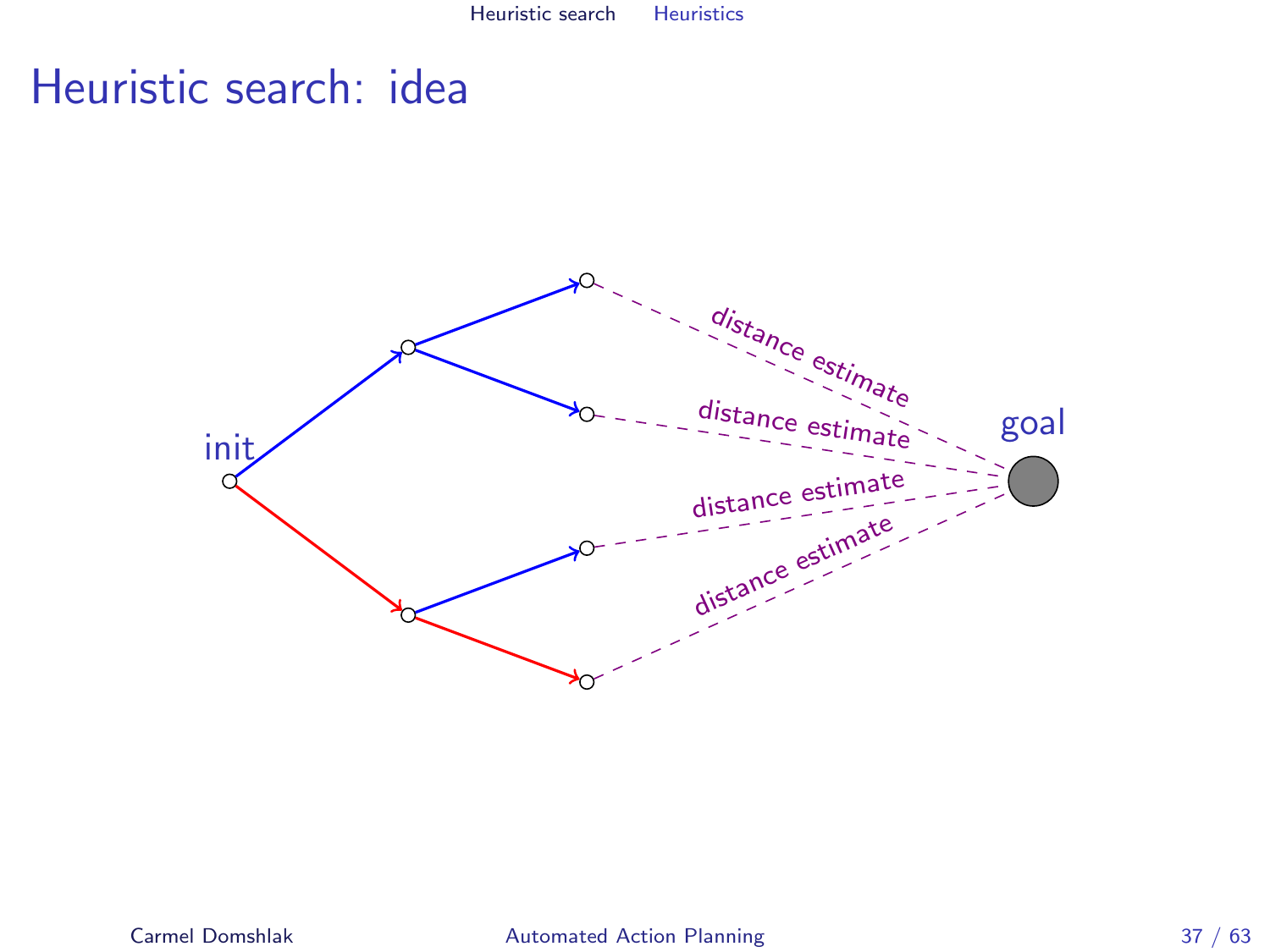# Required ingredients for heuristic search

A heuristic search algorithm requires one more operation in addition to the definition of a search space.

## Definition (heuristic function)

Let  $\Sigma$  be the set of nodes of a given search space. A heuristic function or heuristic (for that search space) is a function  $h: \Sigma \to \mathbb{N}_0 \cup \{\infty\}.$ 

The value  $h(\sigma)$  is called the heuristic estimate or heuristic value of heuristic h for node  $\sigma$ . It is supposed to estimate the distance from  $\sigma$  to the nearest goal node.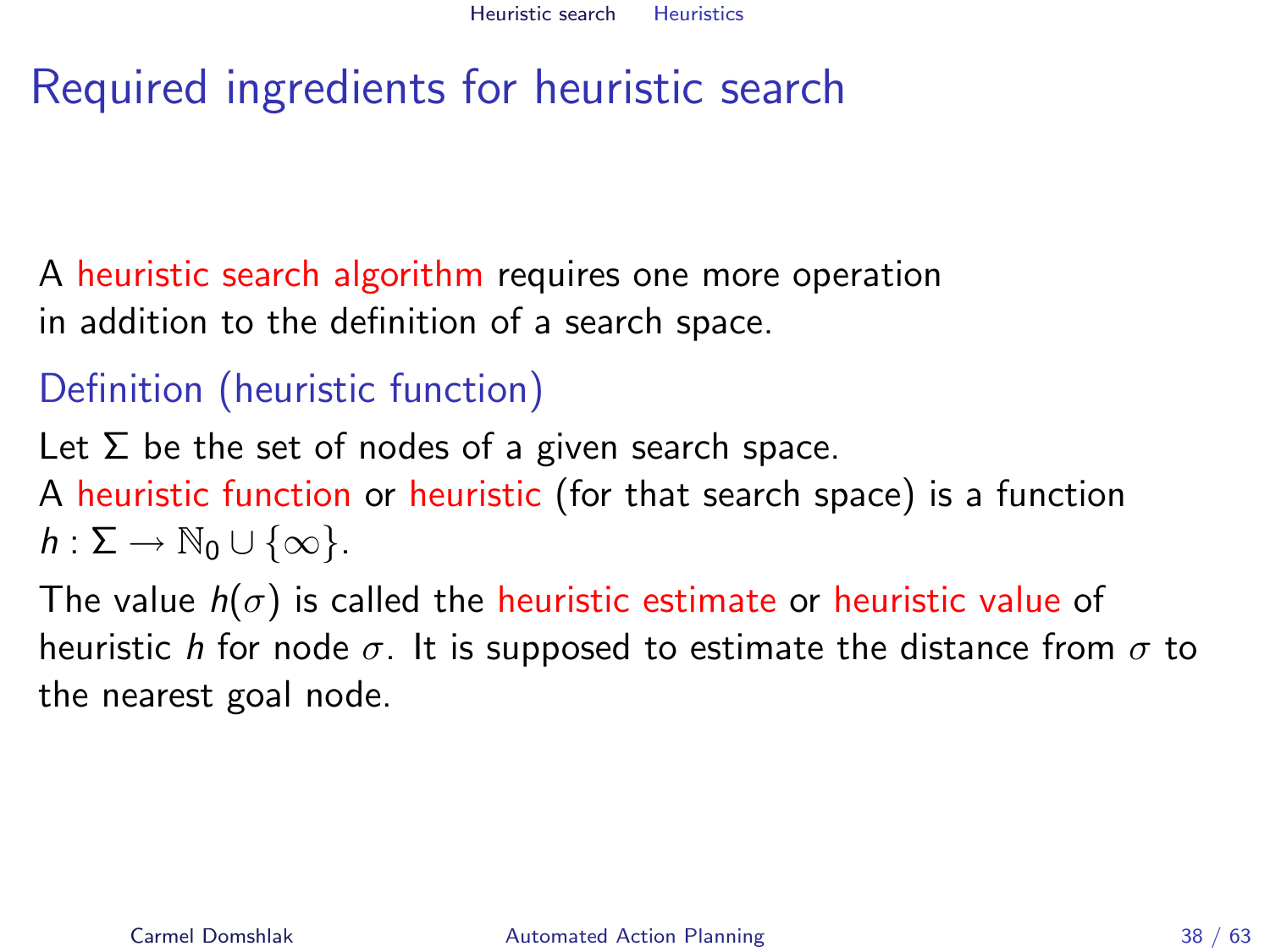# What exactly is a heuristic estimate?

What does it mean that  $h$  "estimates the goal distance"?

- $\triangleright$  For most heuristic search algorithms, h does not need to have any strong properties for the algorithm to work  $(=$  be correct and complete).
- $\blacktriangleright$  However, the efficiency of the algorithm closely relates to how accurately h reflects the actual goal distance.
- ► For some algorithms, like A<sup>\*</sup>, we can prove strong formal relationships between properties of h and properties of the algorithm (optimality, dominance, run-time for bounded error, . . . )
- $\triangleright$  For other search algorithms, "it works well in practice" is often as good an analysis as one gets.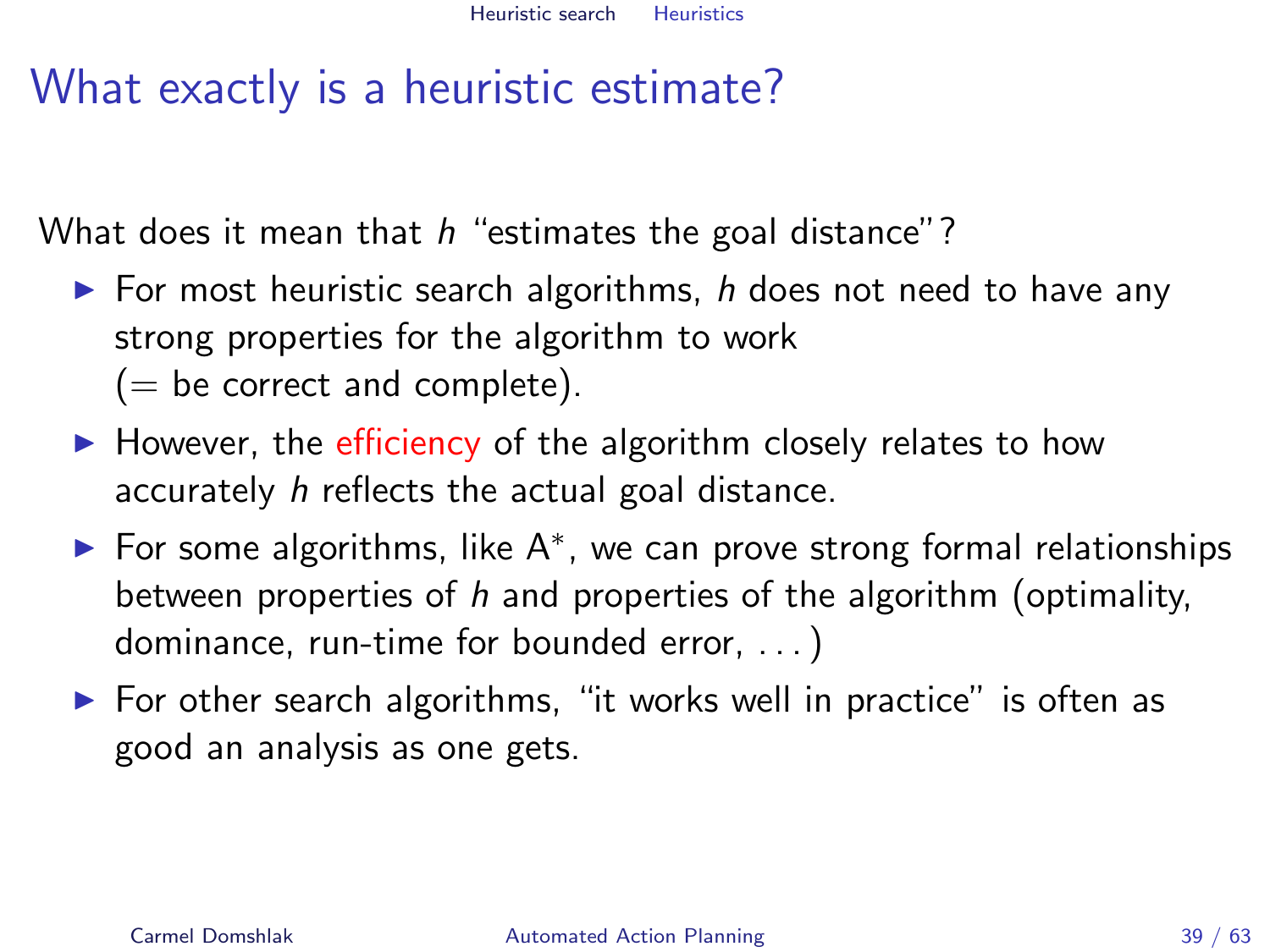# Heuristics applied to nodes or states?

- $\triangleright$  Most texts apply heuristic functions to states, not nodes.
- $\triangleright$  This is slightly less general than our definition:
	- $\triangleright$  Given a state heuristic h, we can define an equivalent node heuristic as  $h'(\sigma) := h(\text{state}(\sigma)).$
	- $\blacktriangleright$  The opposite is not possible. (Why not?)
- $\triangleright$  There is good justification for only allowing state-defined heuristics: why should the estimated distance to the goal depend on how we ended up in a given state s?
- $\triangleright$  We call heuristics which don't just depend on state( $\sigma$ ) pseudo-heuristics.
- $\blacktriangleright$  In practice there are sometimes good reasons to have the heuristic value depend on the generating path of  $\sigma$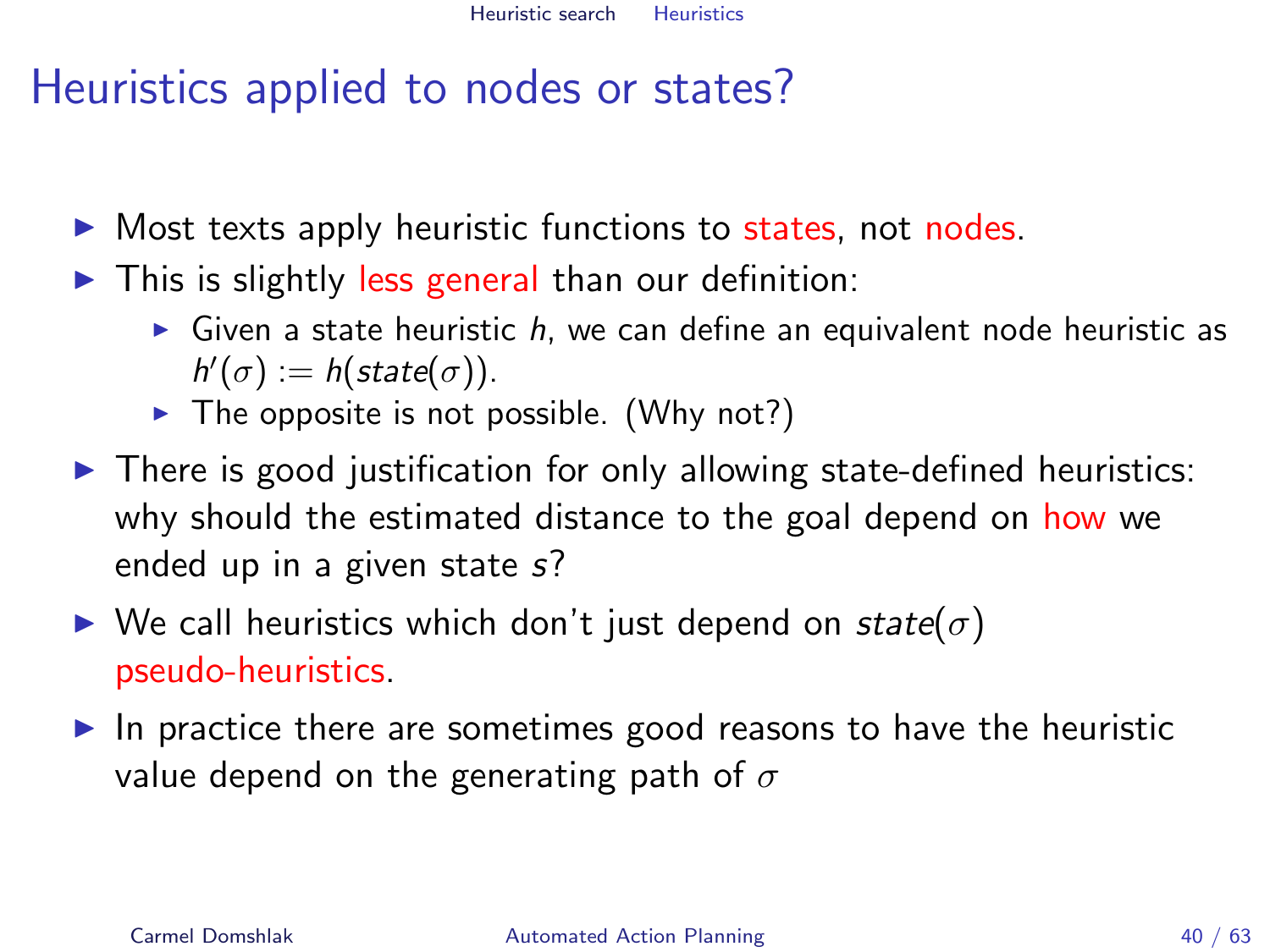# Perfect heuristic

Let  $\Sigma$  be the set of nodes of a given search space.

## Definition (optimal/perfect heuristic)

The optimal or perfect heuristic of a search space is the heuristic  $h^*$  which maps each search node  $\sigma$  to the length of a shortest path from state( $\sigma$ ) to any goal state.

Note:  $h^*(\sigma) = \infty$  iff no goal state is reachable from  $\sigma$ .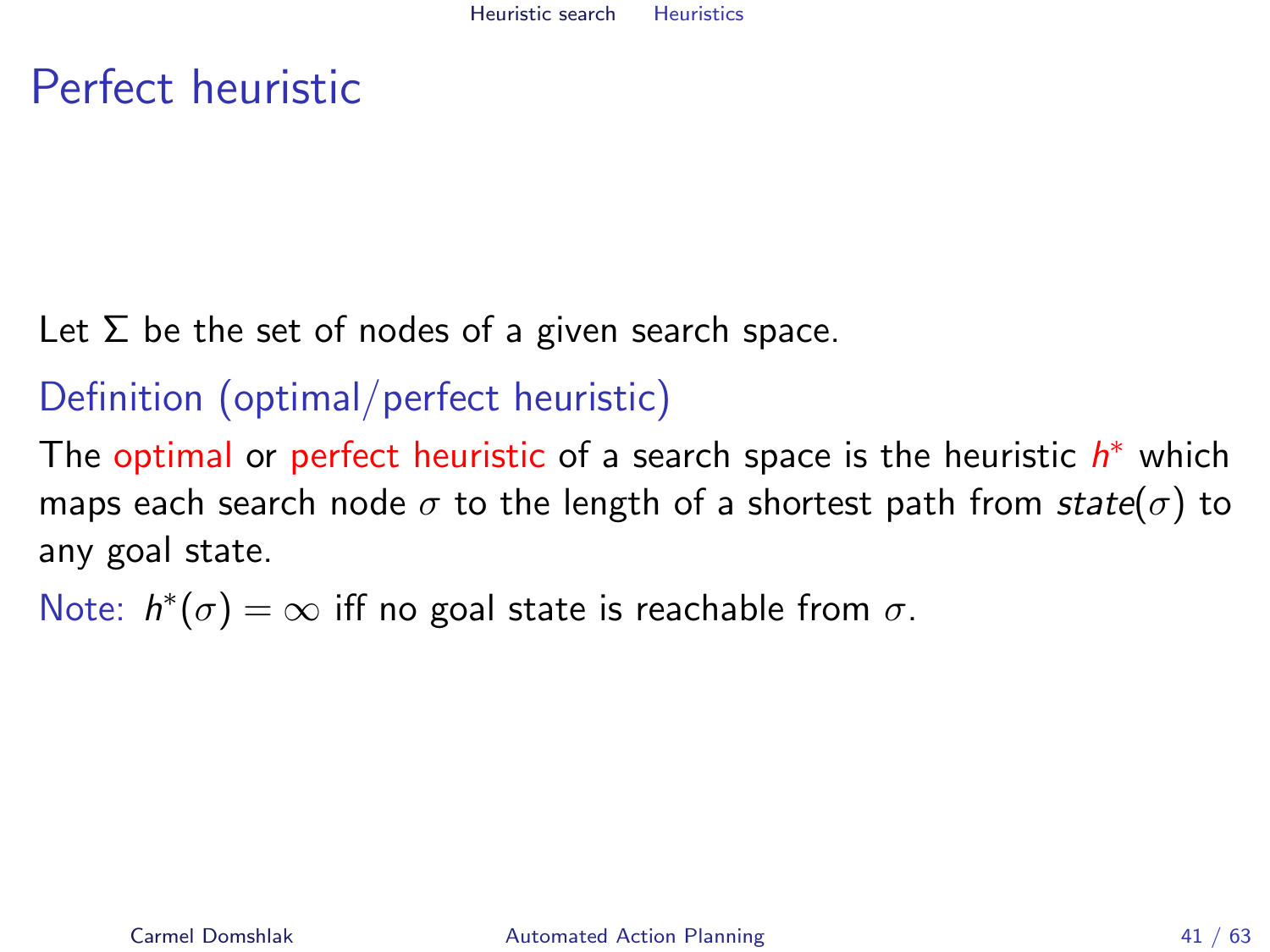# Properties of heuristics

A heuristic h is called

- ► safe if  $h^*(\sigma) = \infty$  for all  $\sigma \in \Sigma$  with  $h(\sigma) = \infty$
- **If** goal-aware if  $h(\sigma) = 0$  for all goal nodes  $\sigma \in \Sigma$
- ► admissible if  $h(\sigma) \leq h^*(\sigma)$  for all nodes  $\sigma \in \Sigma$
- $\blacktriangleright$  consistent if  $h(\sigma) \leq h(\sigma')+1$  for all nodes  $\sigma,\sigma' \in \Sigma$ such that  $\sigma'$  is a successor of  $\sigma$

Relationships?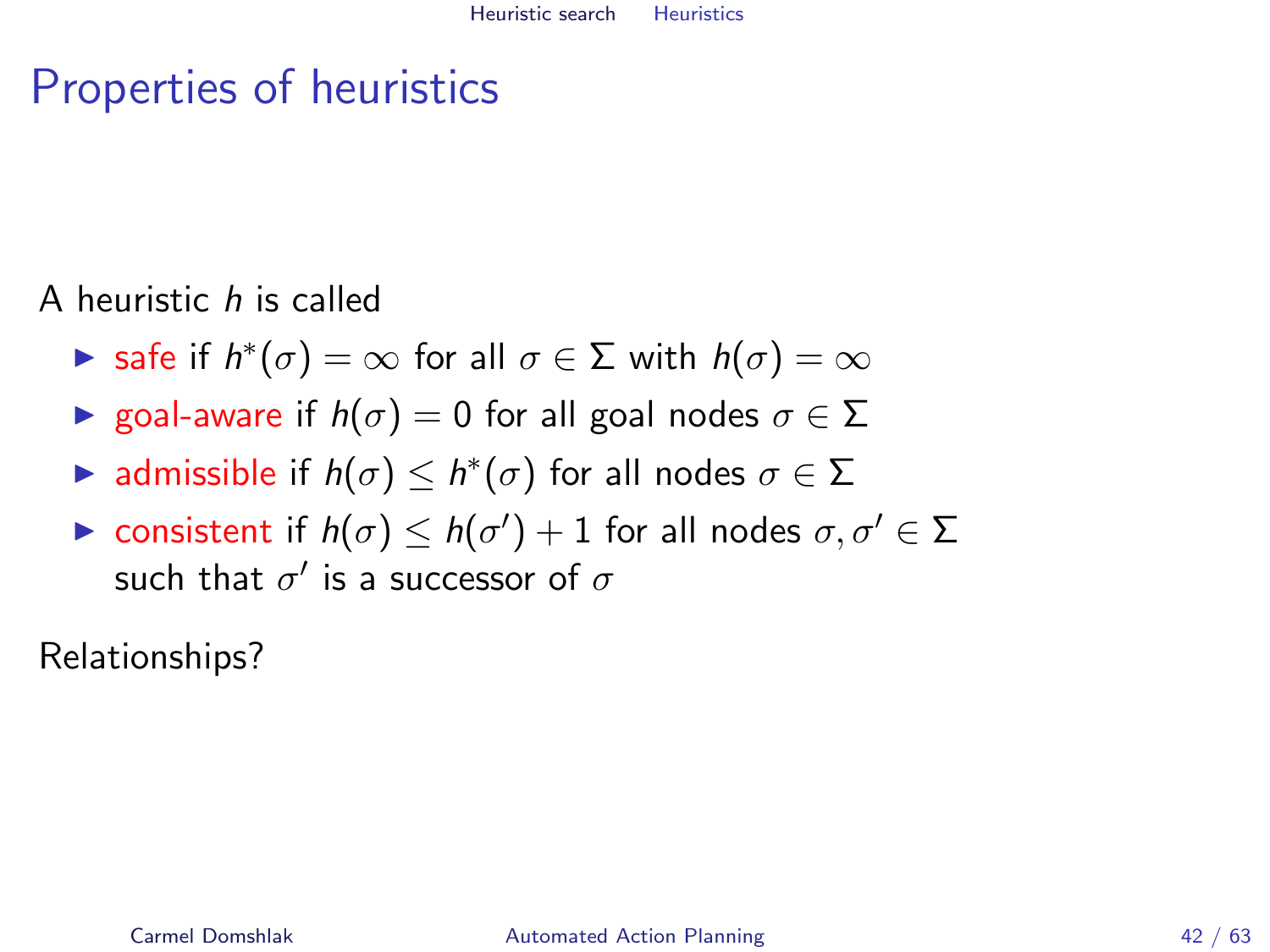# Greedy best-first search

### Greedy best-first search (with duplicate detection)

```
open := new min-heap ordered by (\sigma \mapsto h(\sigma))open.insert(make-root-node(init()))
closed := \emptysetwhile not open.empty():
      \sigma = open.pop-min()
      if state(\sigma) \notin closed:
            closed := closed ∪ {state(\sigma)}
            if is-goal(state(\sigma)):
                  return extract-solution(\sigma)
            for each \langle o, s \rangle \in succ(state(\sigma)):
                   \sigma' := \textsf{make-node}(\sigma, o, s)if h(\sigma') < \infty:
                         open.insert(\sigma')return unsolvable
```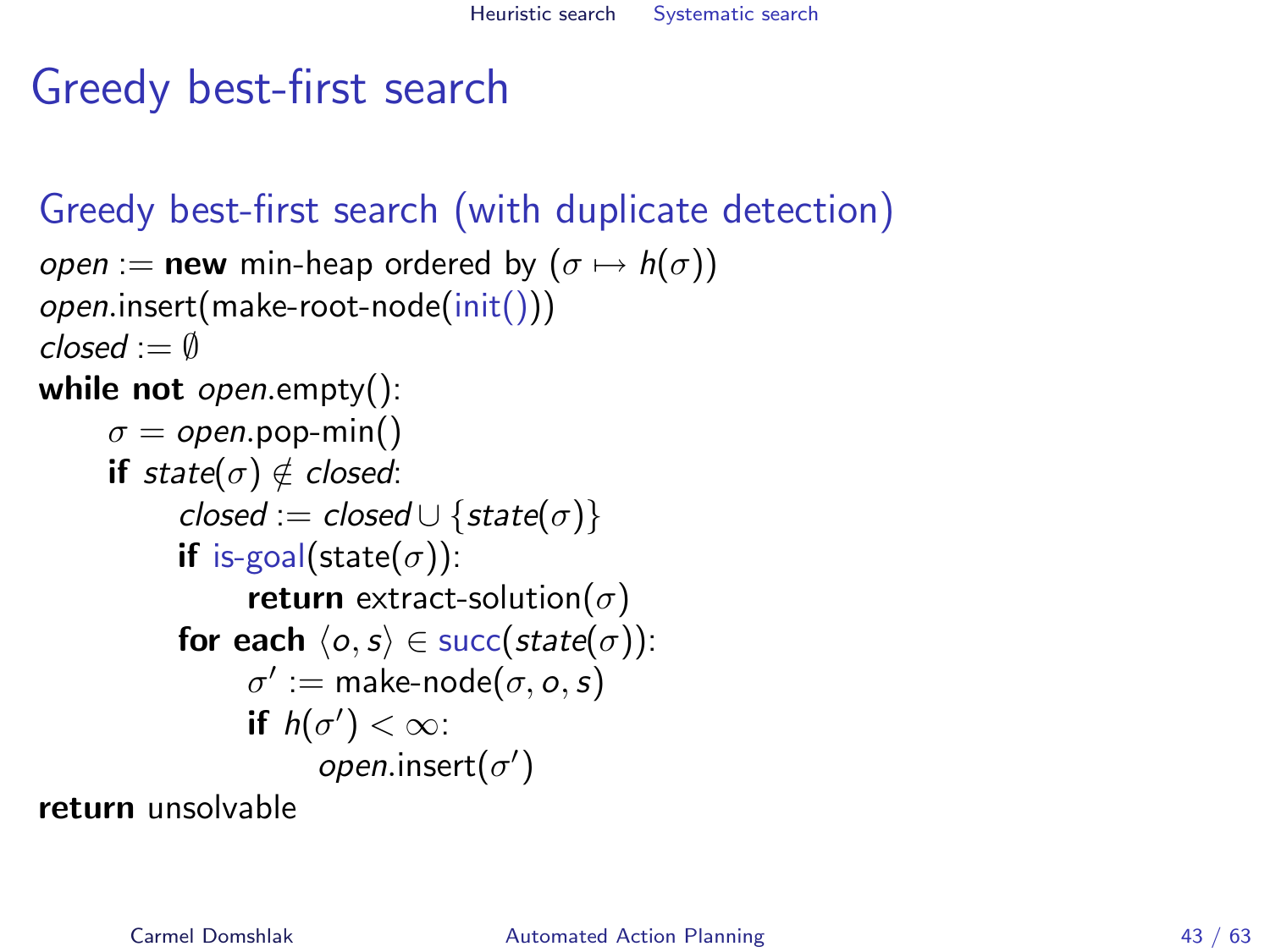# Properties of greedy best-first search

- $\triangleright$  one of the three most commonly used algorithms for satisficing planning
- $\triangleright$  complete for safe heuristics (due to duplicate detection)
- $\triangleright$  suboptimal unless h satisfies some very strong assumptions (similar to being perfect)
- invariant under all strictly monotonic transformations of  $h$  (e.g., scaling with a positive constant or adding a constant)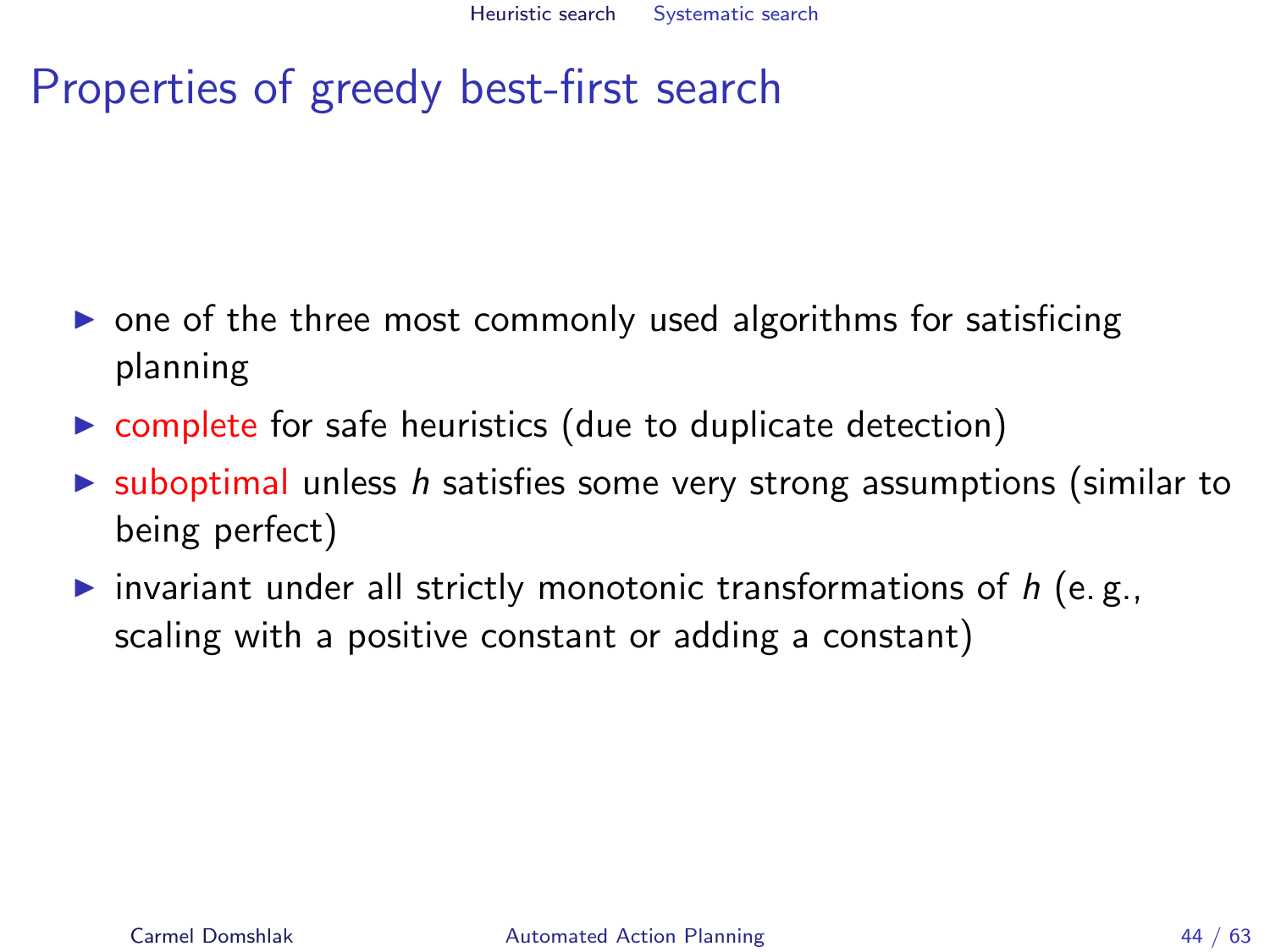# A ∗

# A ∗ (with duplicate detection and reopening)

```
open := new min-heap ordered by (\sigma \mapsto g(\sigma) + h(\sigma))open.insert(make-root-node(init()))
closed := \emptysetdistance := \emptysetwhile not open.empty():
      \sigma = open.pop-min()
      if state(\sigma) \notin closed or g(\sigma) < distance(state(\sigma)):
            closed := closed \cup \{state(\sigma)\}\distance(\sigma) := g(\sigma)if is-goal(state(\sigma)):
                   return extract-solution(\sigma)
            for each \langle o, s \rangle \in succ(state(\sigma)):
                   \sigma' := \text{make-node}(\sigma, o, s)if h(\sigma') < \infty:
                          open.insert(\sigma')
```
return unsolvable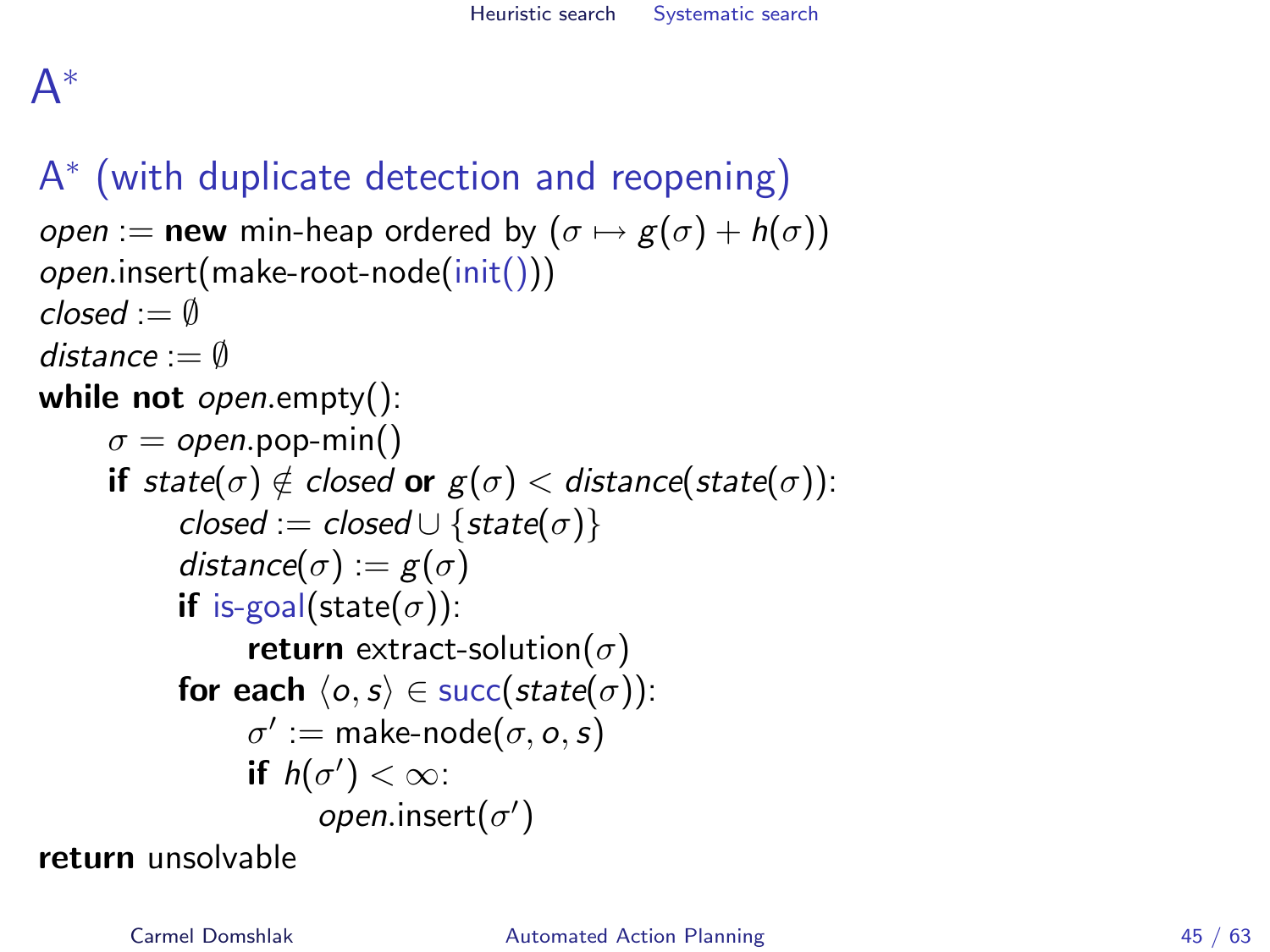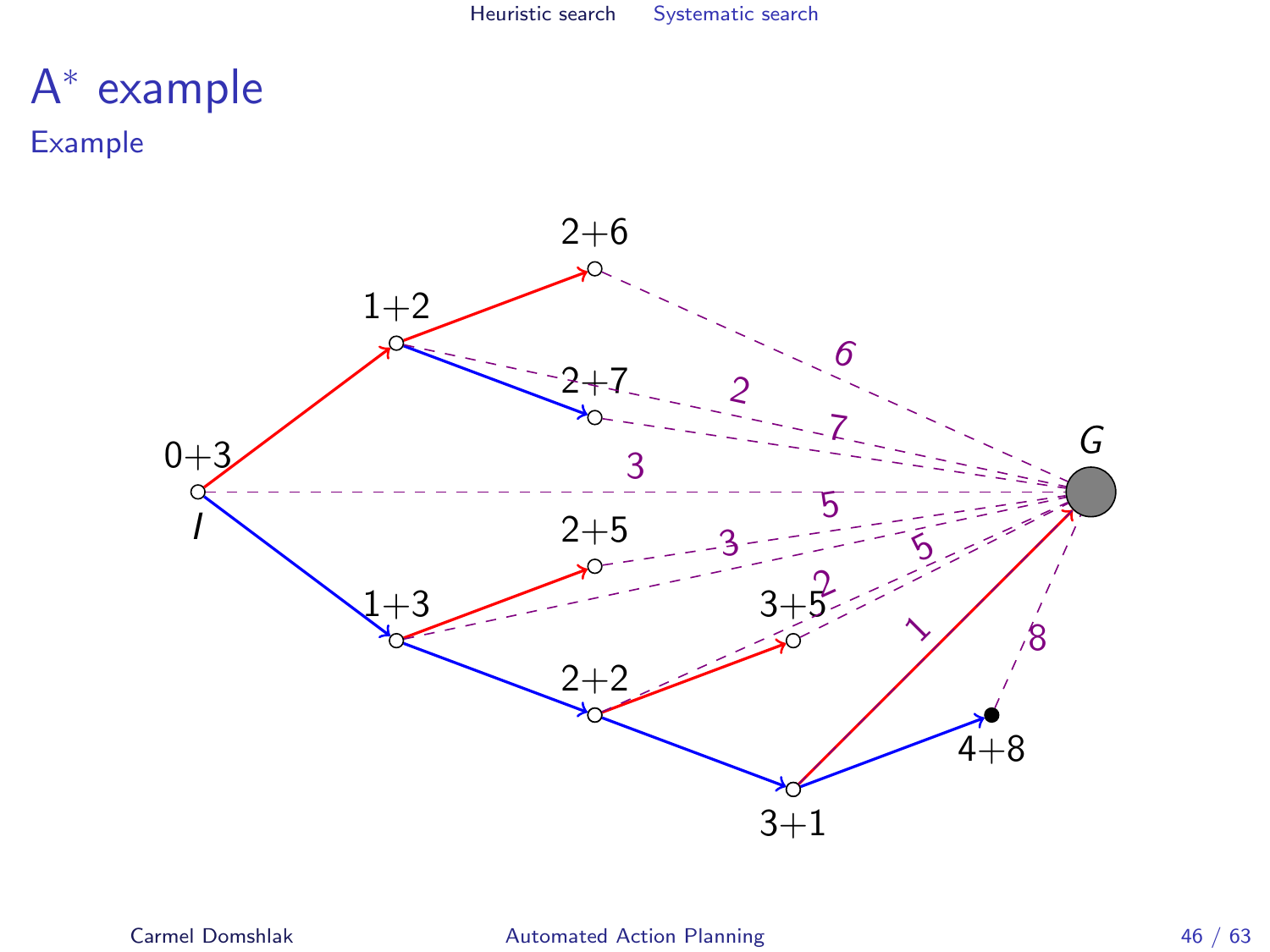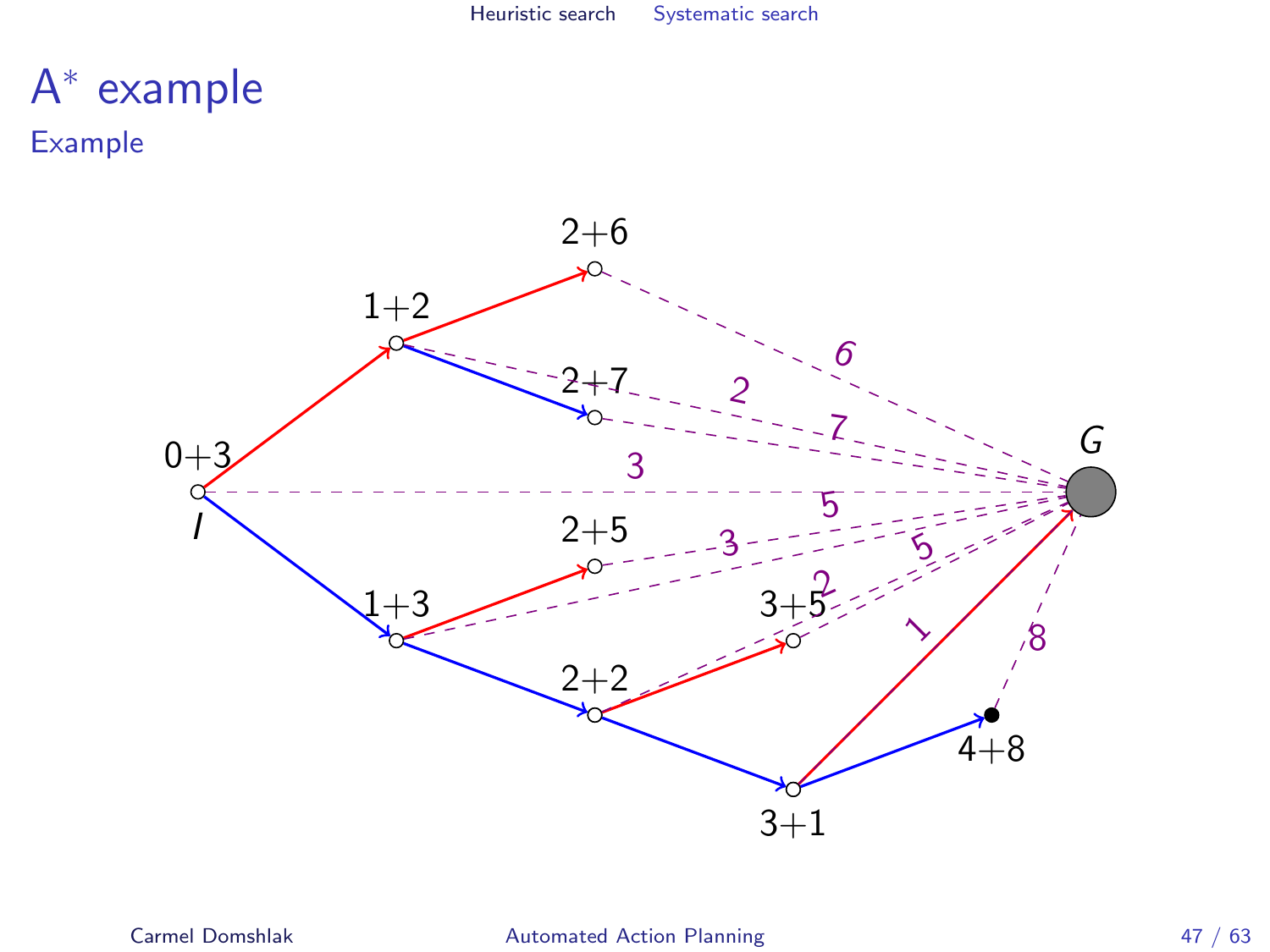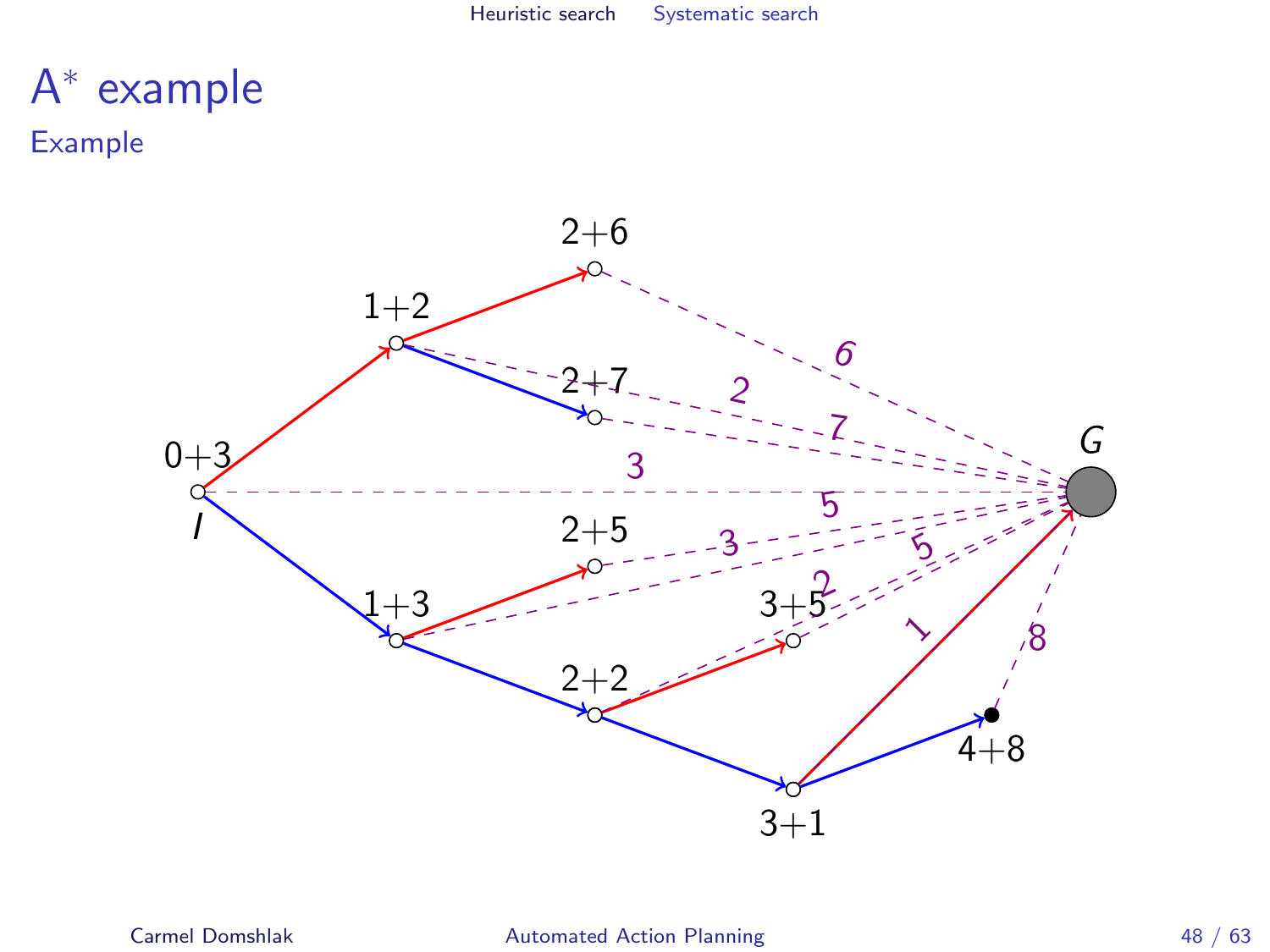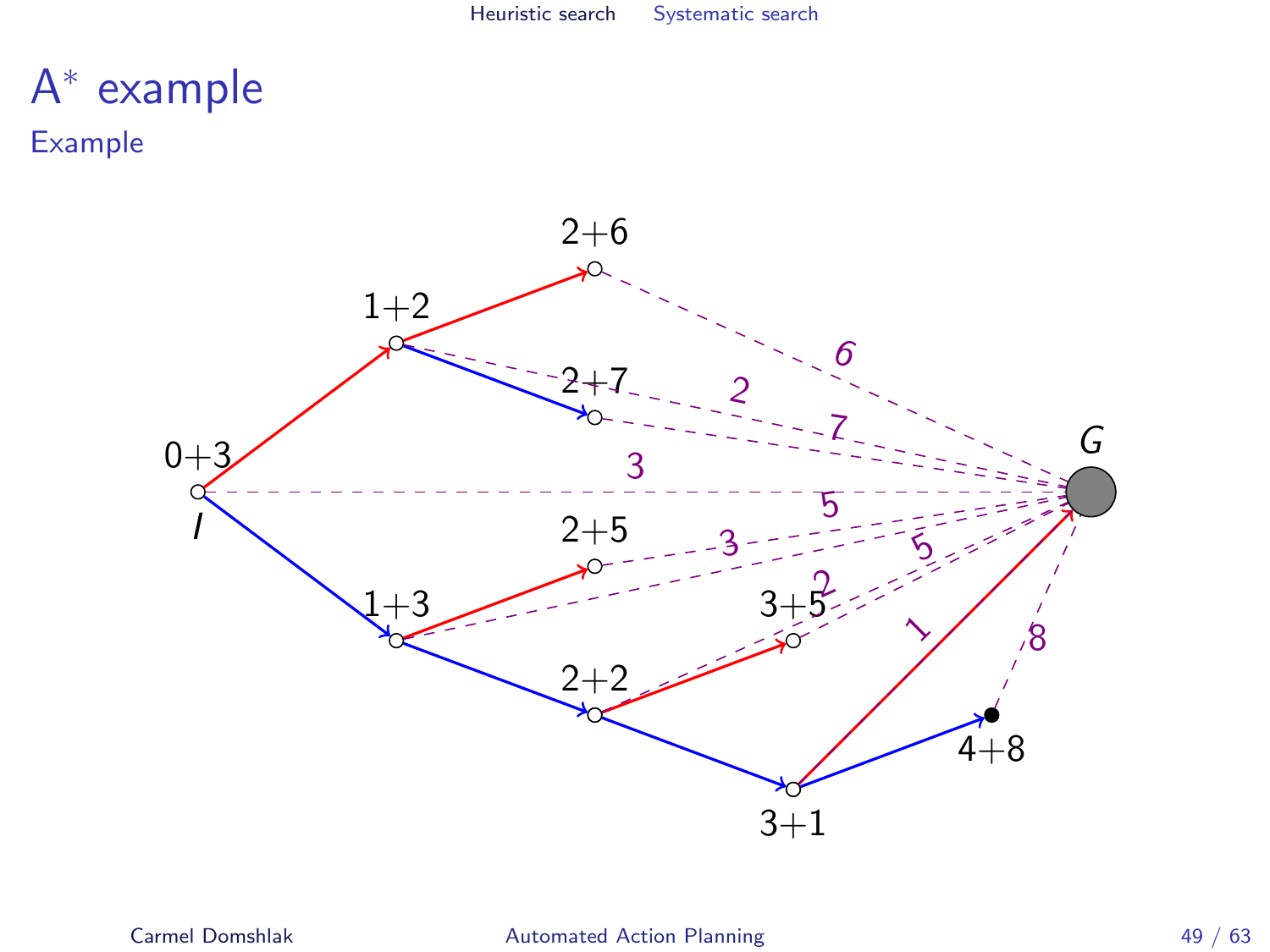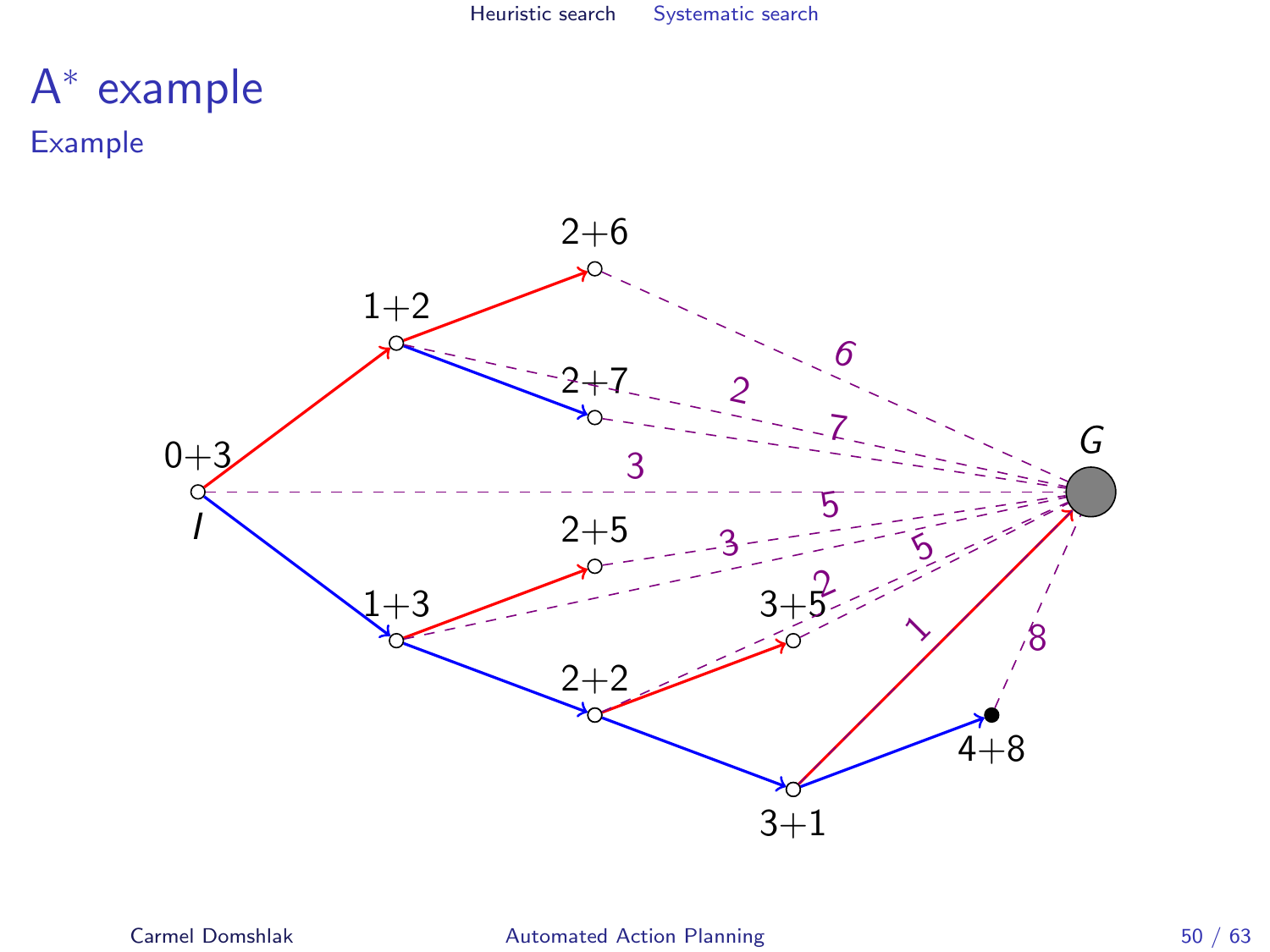# Terminology for A<sup>∗</sup>

- If f value of a node: defined by  $f(\sigma) := g(\sigma) + h(\sigma)$
- $\triangleright$  generated nodes: nodes inserted into open at some point
- Expanded nodes: nodes  $\sigma$  popped from open for which the test against *closed* and *distance* succeeds
- reexpanded nodes: expanded nodes for which state( $\sigma$ )  $\in$  closed upon expansion (also called reopened nodes)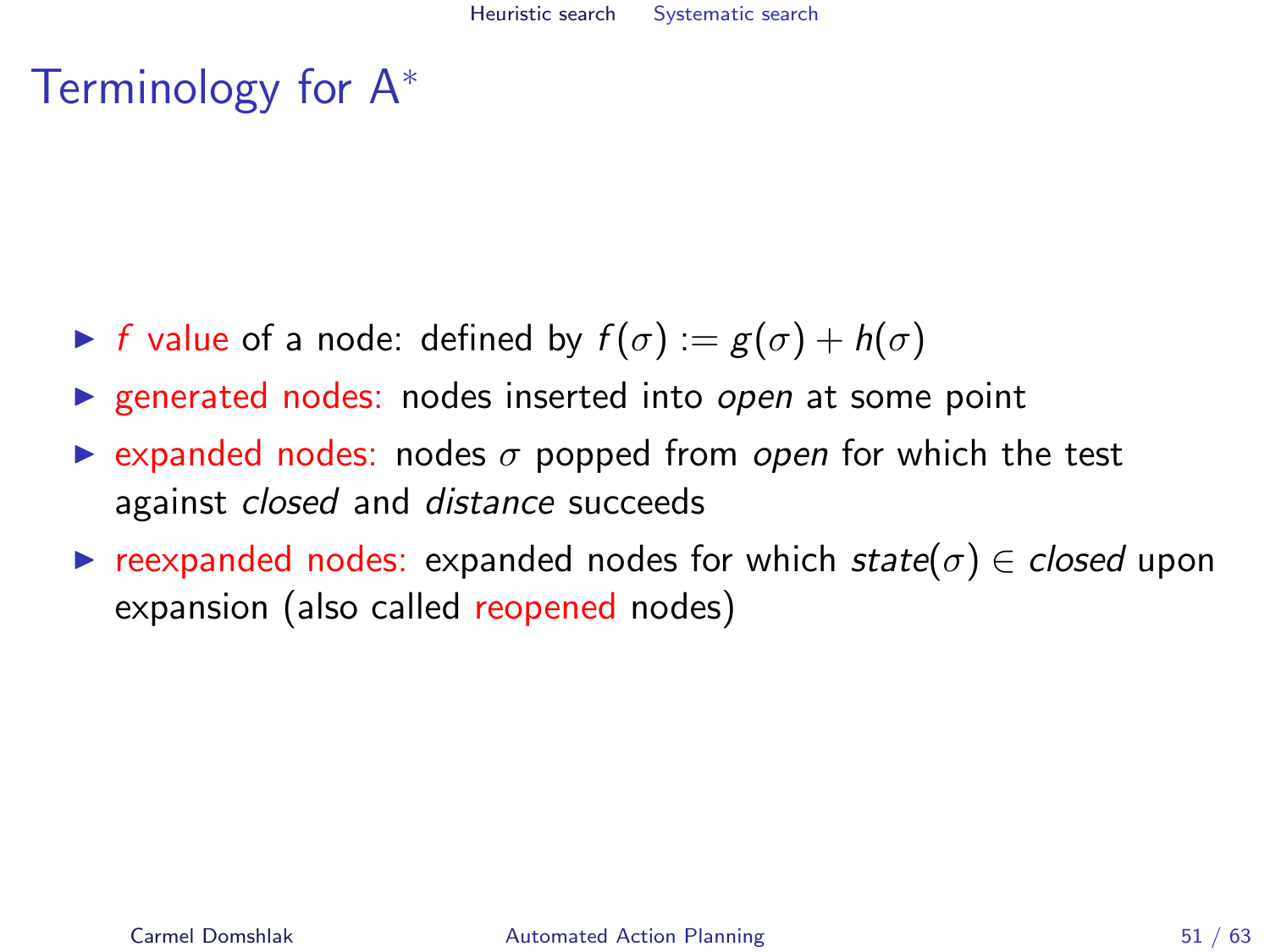# Properties of A<sup>∗</sup>

- $\triangleright$  the most commonly used algorithm for optimal planning
- $\blacktriangleright$  rarely used for satisficing planning
- $\triangleright$  complete for safe heuristics (even without duplicate detection)
- $\triangleright$  optimal if h is admissible and/or consistent (even without duplicate detection)
- rever reopens nodes if  $h$  is consistent

### Implementation notes:

- $\triangleright$  in the heap-ordering procedure, it is considered a good idea to break ties in favour of lower h values
- $\triangleright$  can simplify algorithm if we know that we only have to deal with consistent heuristics
- $\triangleright$  common, hard to spot bug: test membership in *closed* at the wrong time

### Carmel Domshlak [Automated Action Planning](#page-0-0) 52 / 63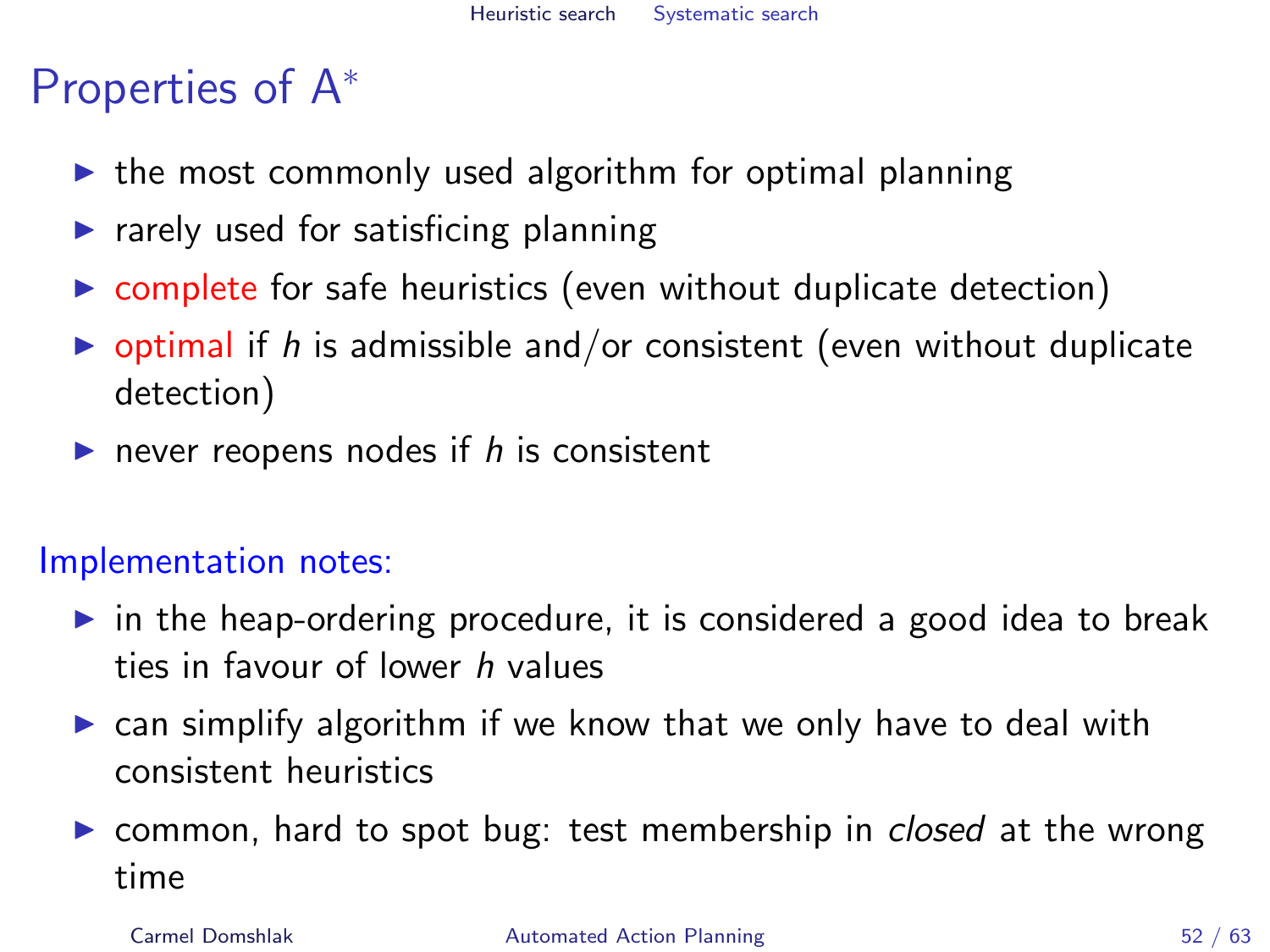# Weighted A<sup>∗</sup>

# Weighted A<sup>∗</sup> (with duplicate detection and reopening)

```
open := new min-heap ordered by (\sigma \mapsto g(\sigma) + W \cdot h(\sigma))open.insert(make-root-node(init()))
closed := \emptysetdistance := \emptysetwhile not open.empty():
      \sigma = open.pop-min()
      if state(\sigma) \notin closed or g(\sigma) < distance(state(\sigma)):
            closed := closed \cup \{state(\sigma)\}\distance(\sigma) := g(\sigma)if is-goal(state(\sigma)):
                   return extract-solution(\sigma)
            for each \langle o, s \rangle \in succ(state(\sigma)):
                   \sigma' := \text{make-node}(\sigma, o, s)if h(\sigma') < \infty:
                          open.insert(\sigma')
```
return unsolvable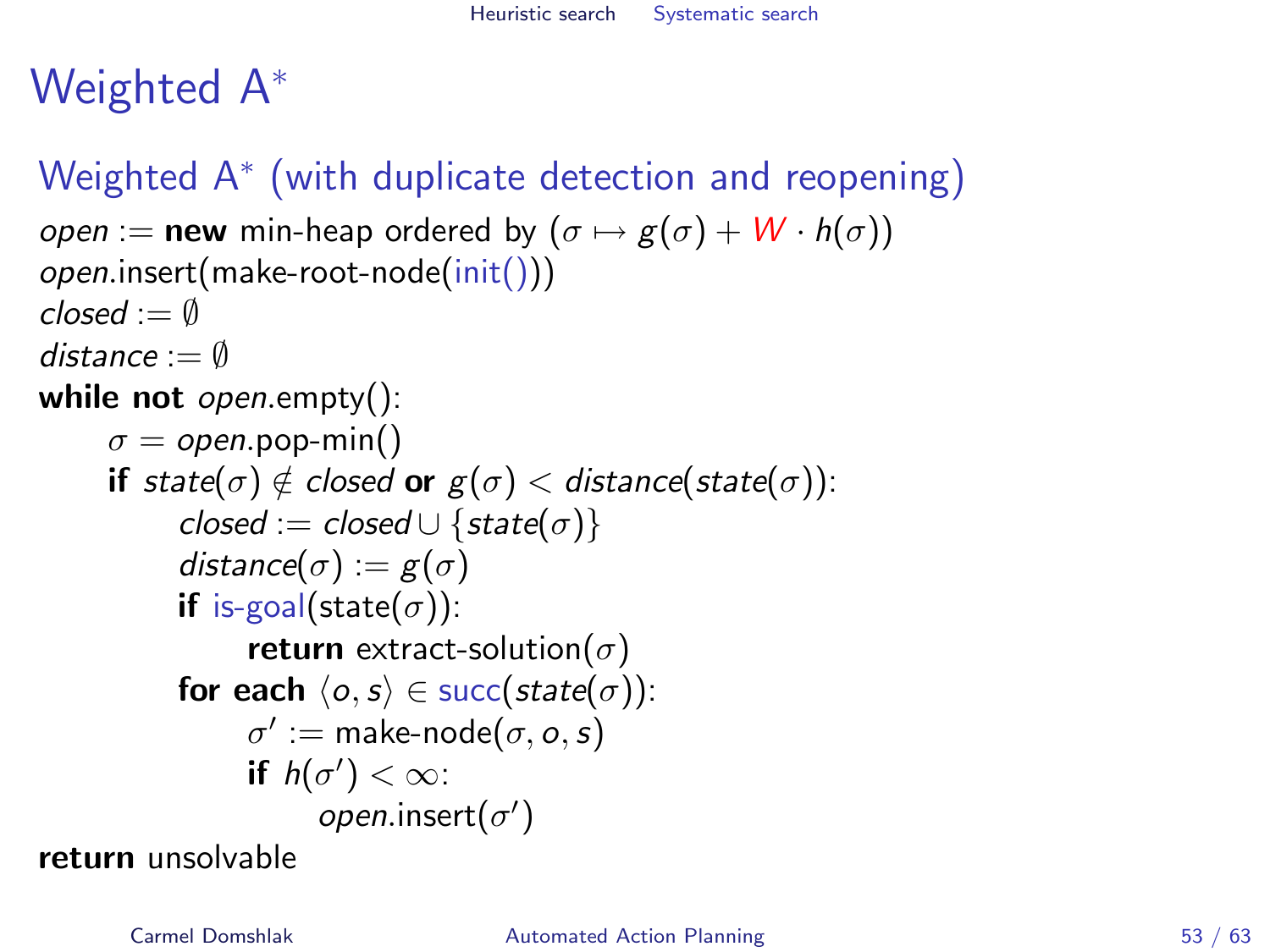# Properties of weighted A<sup>∗</sup>

The weight  $W \in \mathbb{R}^+_0$  is a parameter of the algorithm.

- $\triangleright$  for  $W = 0$ , behaves like breadth-first search
- $\triangleright$  for  $W = 1$ , behaves like A<sup>\*</sup>
- $\triangleright$  for  $W \to \infty$ , behaves like greedy best-first search

Properties:

- $\triangleright$  one of the three most commonly used algorithms for satisficing planning
- ► for  $W > 1$ , can prove similar properties to A\*, replacing optimal with bounded suboptimal: generated solutions are at most a factor W as long as optimal ones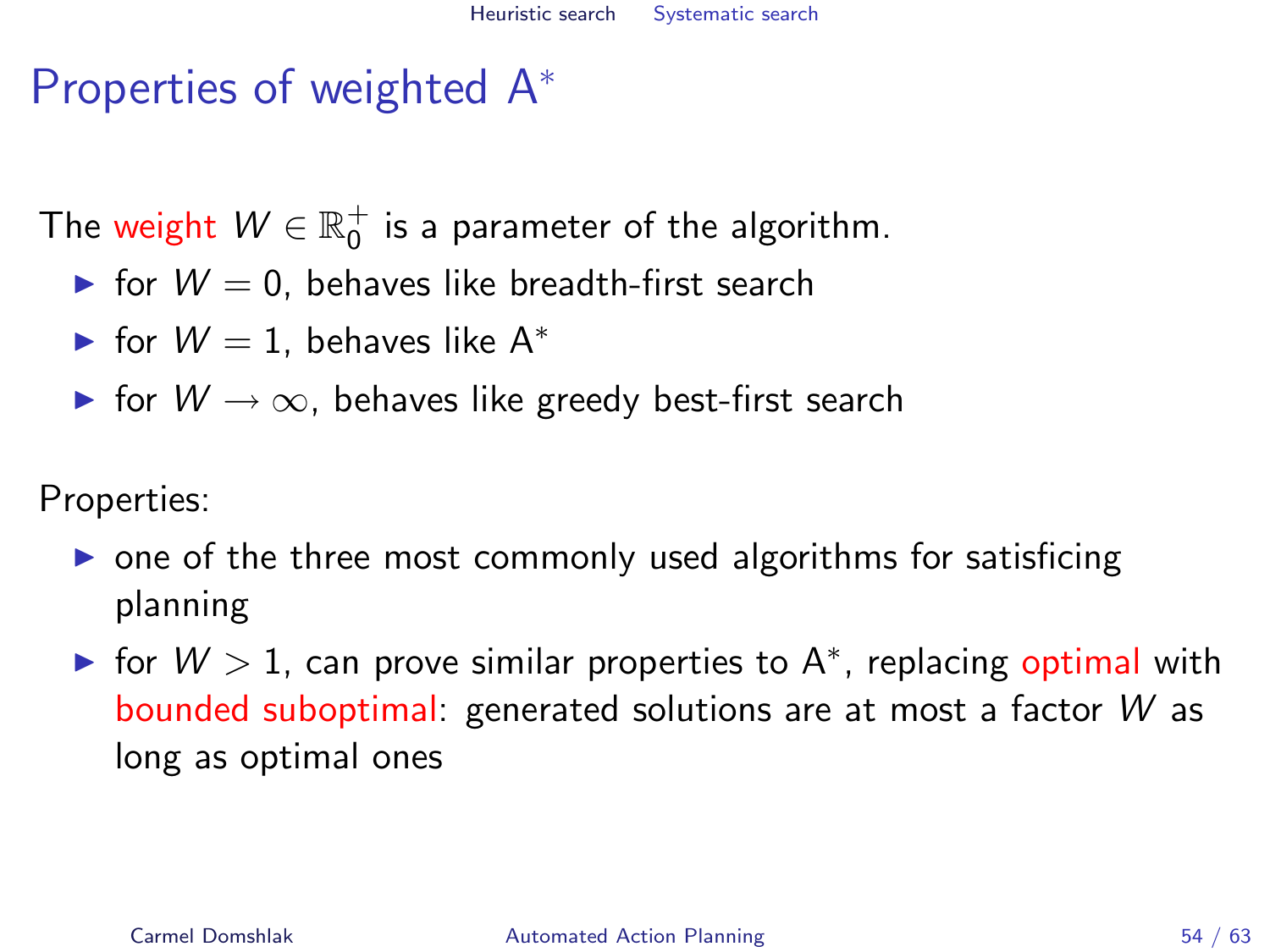# Hill-climbing

# Hill-climbing

```
\sigma := make-root-node(init())
```
forever:

- if is-goal(state( $\sigma$ )): return extract-solution $(\sigma)$  $\Sigma':=\{$  make-node $(\sigma,o,s)\mid \langle o,s\rangle \in \mathsf{succ}(\mathsf{state}(\sigma))\,\}$  $\sigma :=$  an element of  $\Sigma'$  minimizing h (random tie breaking)
- $\triangleright$  can easily get stuck in local minima where immediate improvements of  $h(\sigma)$  are not possible
- <span id="page-54-0"></span> $\triangleright$  many variations: tie-breaking strategies, restarts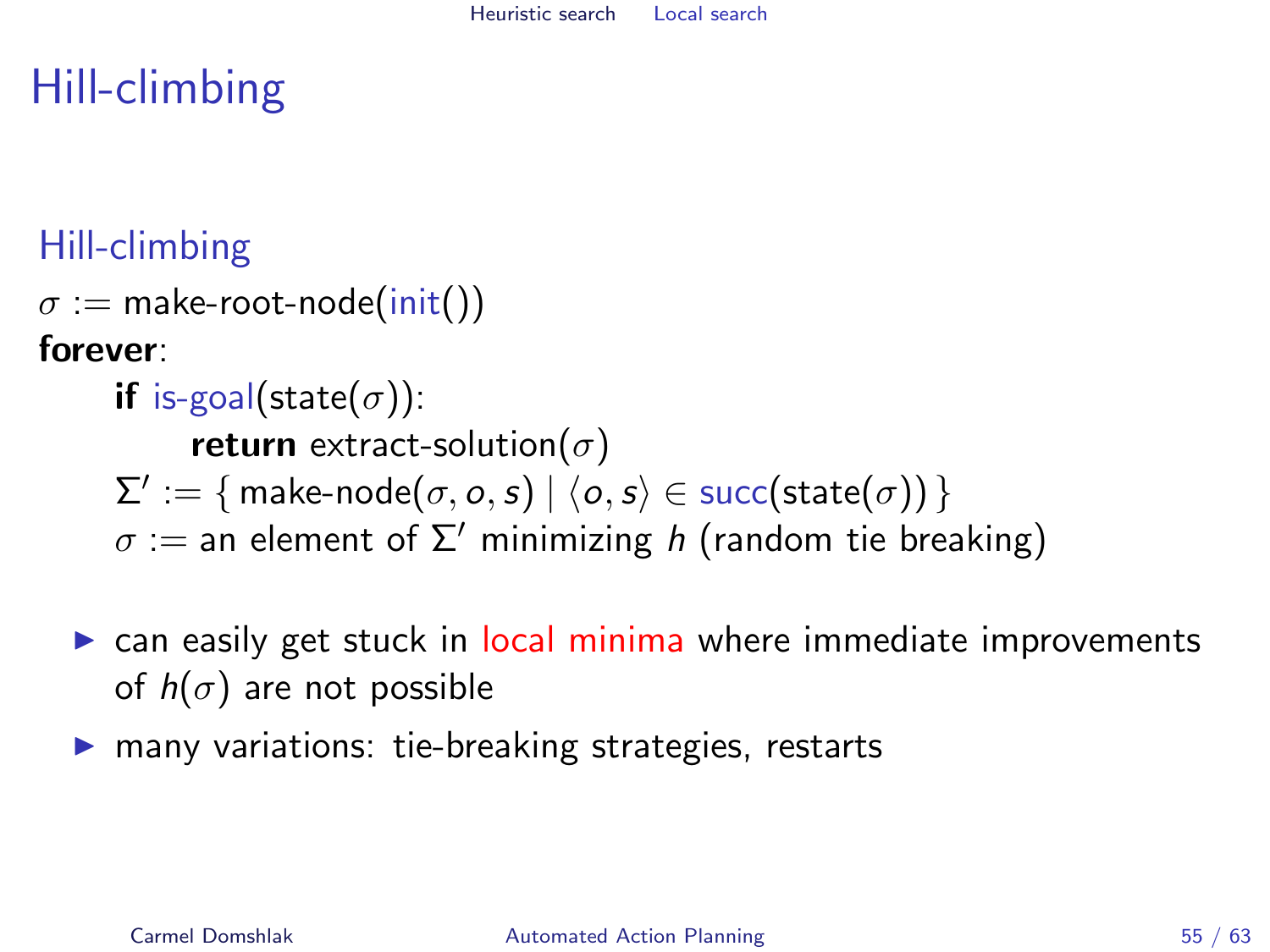# Enforced hill-climbing

### Enforced hill-climbing: procedure improve **def** improve $(\sigma_0)$ : queue  $:=$  new fifo-queue queue.push-back( $\sigma_0$ )  $closed := \emptyset$ while not queue.empty():  $\sigma =$  queue.pop-front() if state( $\sigma$ )  $\notin$  closed: closed := closed ∪ {state( $\sigma$ )} if  $h(\sigma) < h(\sigma_0)$ : return  $\sigma$ for each  $\langle o, s \rangle \in succ(state(\sigma))$ :  $\sigma':=$  make-node $(\sigma, o, s)$ queue.push-back $(\sigma')$

### fail

 $\rightarrow$  breadth-first search for more promising node than  $\sigma_0$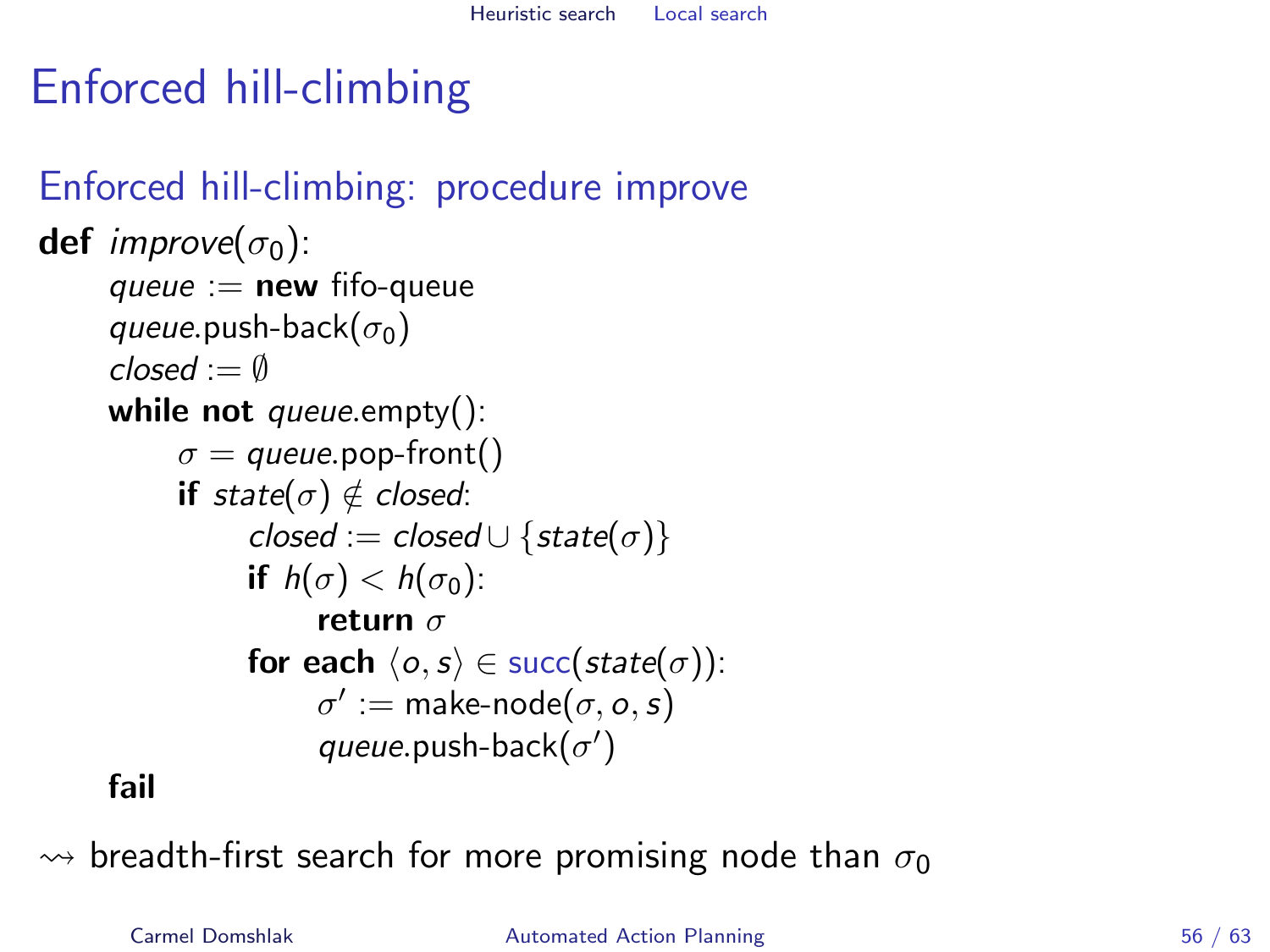# Enforced hill-climbing (ctd.)

## Enforced hill-climbing

 $\sigma :=$  make-root-node(init()) while not is-goal(state( $\sigma$ )):  $\sigma := \text{improve}(\sigma)$ return extract-solution( $\sigma$ )

- $\triangleright$  one of the three most commonly used algorithms for satisficing planning
- $\triangleright$  can fail if procedure improve fails (when the goal is unreachable from  $\sigma_0$ )
- $\triangleright$  complete for undirected search spaces (where the successor relation is symmetric) if  $h(\sigma) = 0$  for all goal nodes and only for goal nodes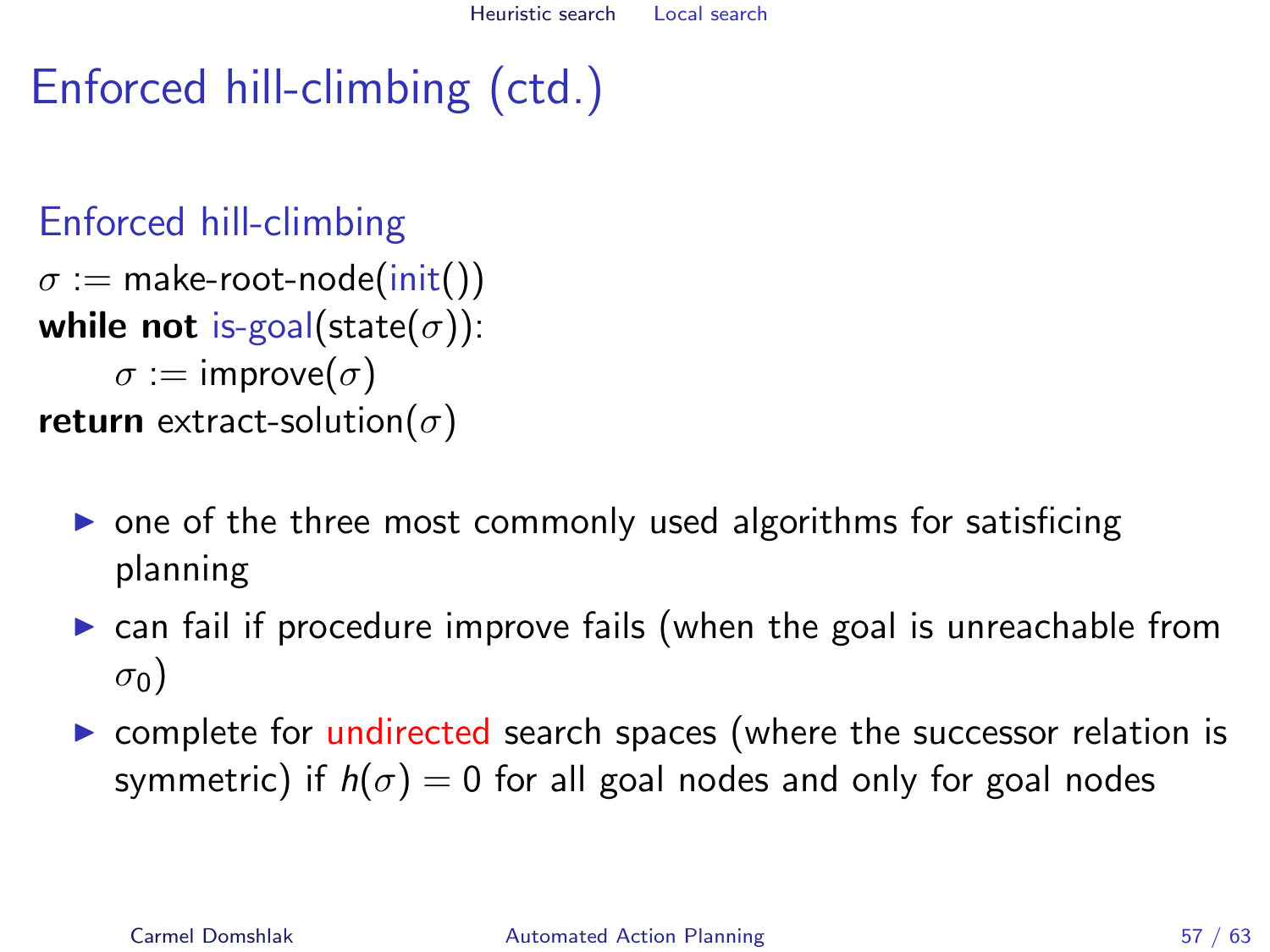Propositional logic

# Logical representations of state sets

- In state variables with m values induce a state space consisting of  $m<sup>n</sup>$ states  $(2^n$  states for n Boolean state variables)
- $\triangleright$  a language for talking about sets of states (valuations of state variables): propositional logic
- <span id="page-57-0"></span> $\triangleright$  logical connectives  $\approx$  set-theoretical operations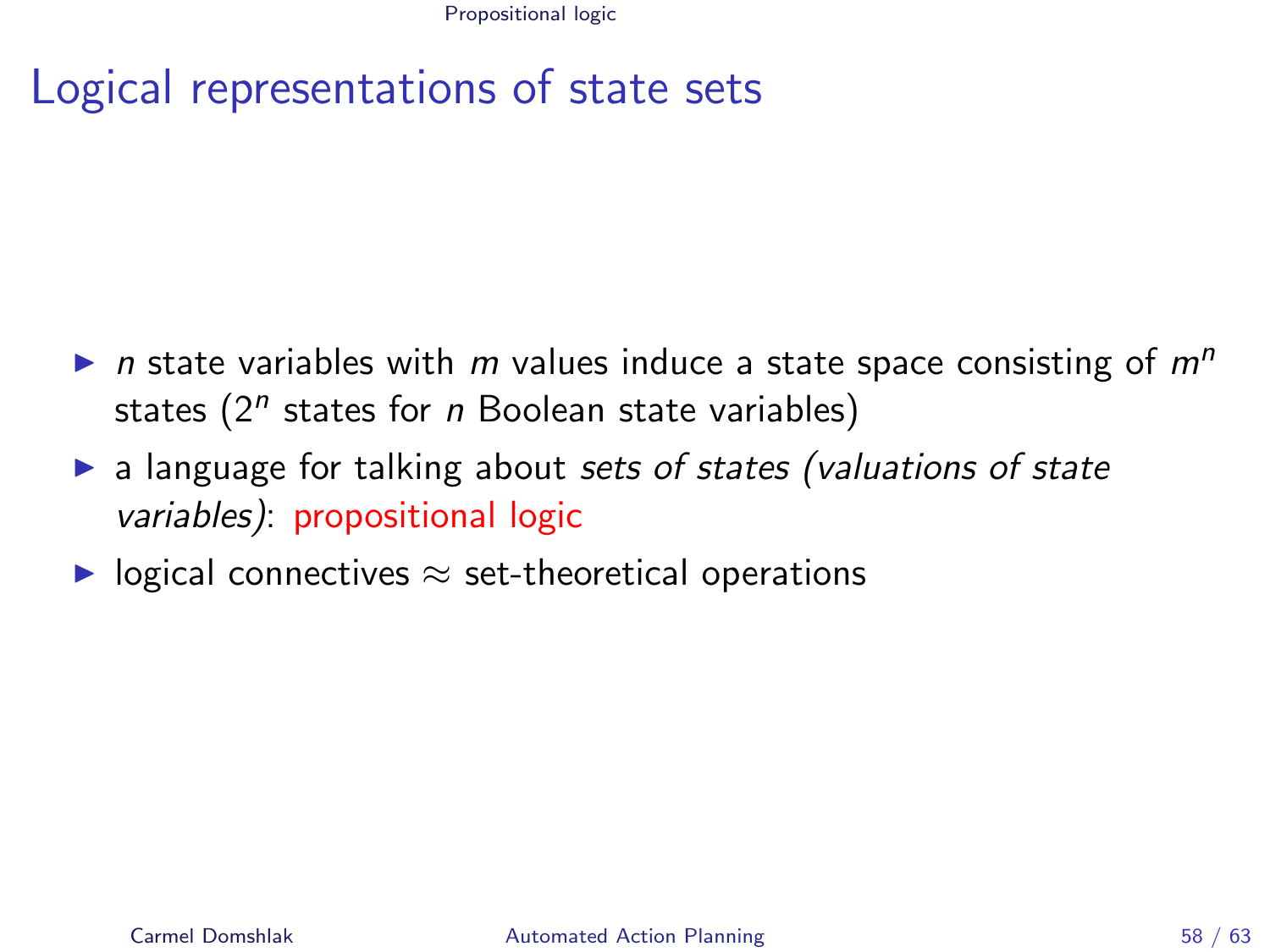# Syntax of propositional logic

Let P be a set of atomic propositions ( $\sim$  state variables).

- 1. For all  $p \in P$ , p is a propositional formula.
- 2. If  $\phi$  is a propositional formula, then so is  $\neg \phi$ .
- 3. If  $\phi$  and  $\phi'$  are propositional formulae, then so is  $\phi \vee \phi'$ .
- 4. If  $\phi$  and  $\phi'$  are propositional formulae, then so is  $\phi \wedge \phi'.$
- 5. The symbols  $\perp$  and  $\top$  are propositional formulae.

The implication  $\phi \to \phi'$  is an abbreviation for  $\neg \phi \lor \phi'.$ The equivalence  $\phi \leftrightarrow \phi'$  is an abbreviation for  $(\phi \rightarrow \phi') \land (\phi' \rightarrow \phi)$ .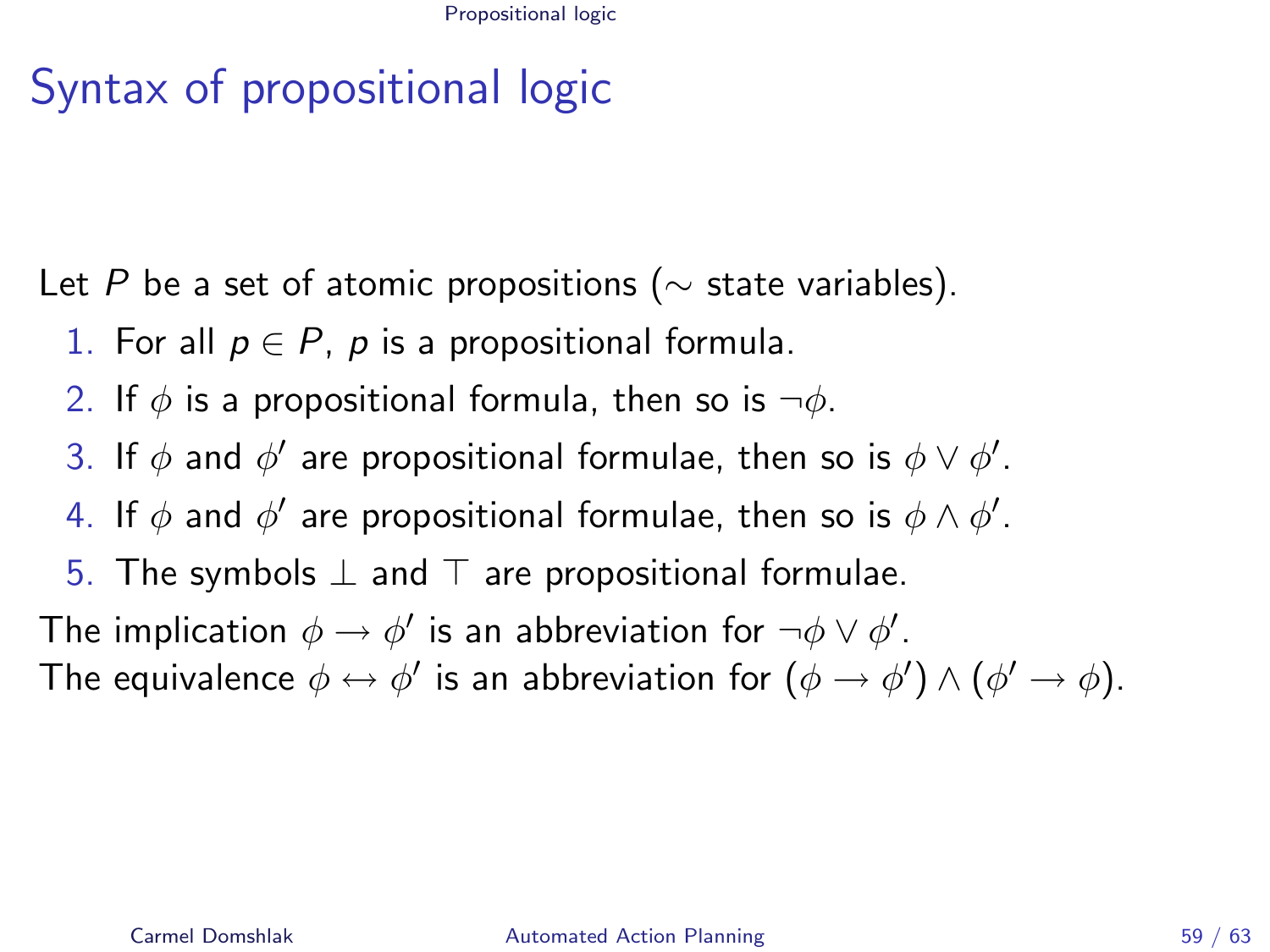Propositional logic

# Semantics of propositional logic

A valuation of P is a function  $v : P \to \{0,1\}$ . Define the notation  $v \models \phi$ for valuations v and formulae  $\phi$  by

1. 
$$
v \models p
$$
 if and only if  $v(p) = 1$ , for  $p \in P$ .

2. 
$$
v \models \neg \phi
$$
 if and only if  $v \not\models \phi$ 

3. 
$$
v \models \phi \lor \phi'
$$
 if and only if  $v \models \phi$  or  $v \models \phi'$ 

4. 
$$
v \models \phi \land \phi'
$$
 if and only if  $v \models \phi$  and  $v \models \phi'$ 

5. 
$$
v \models T
$$

6. 
$$
v \not\models \bot
$$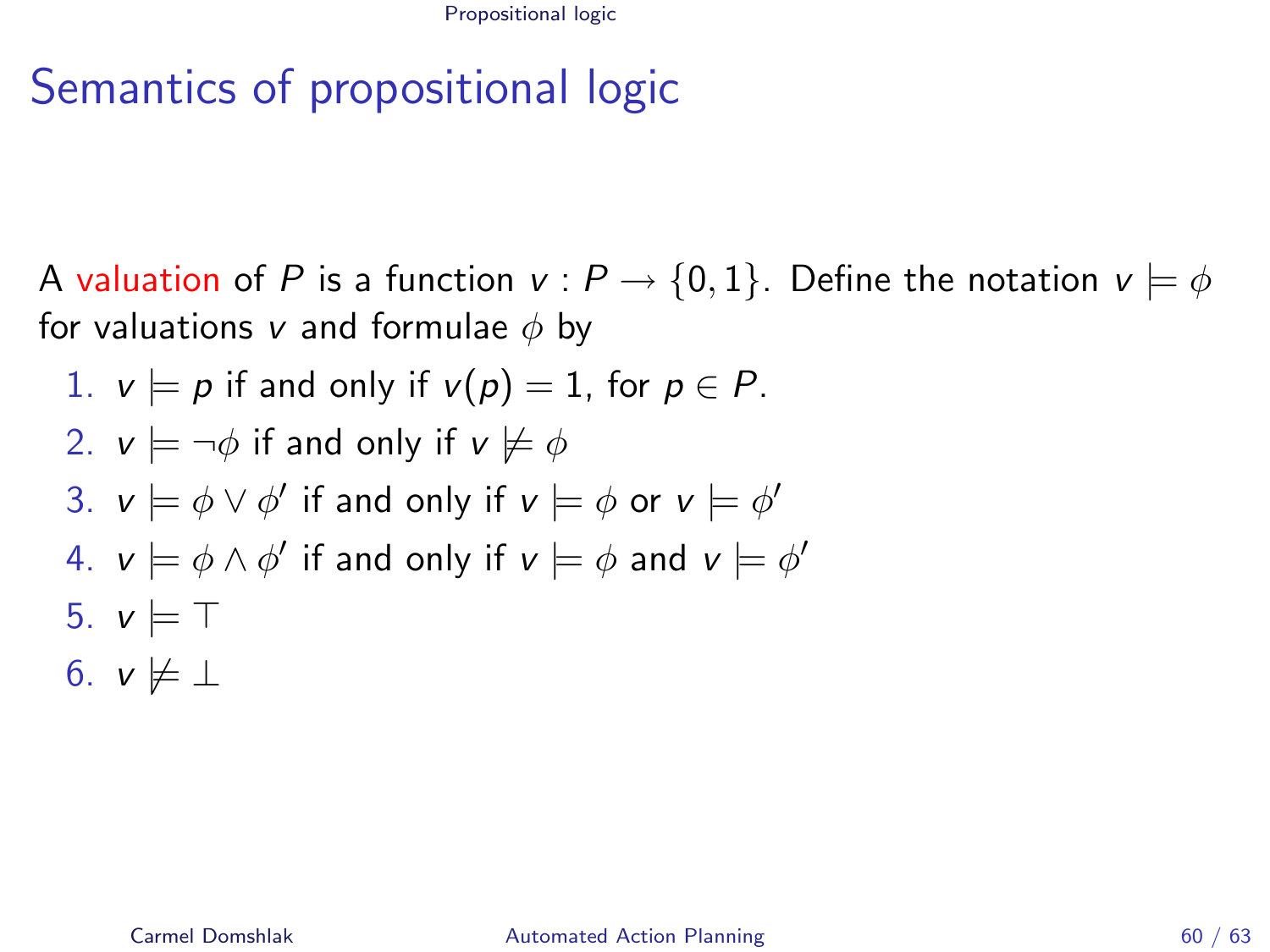# Propositional logic terminology

- A propositional formula  $\phi$  is satisfiable if there is at least one valuation v so that  $v \models \phi$ . Otherwise it is unsatisfiable.
- A propositional formula  $\phi$  is valid or a tautology if  $v \models \phi$  for all valuations v. We write this as  $= \phi$ .
- A propositional formula  $\phi$  is a logical consequence of a propositional formula  $\phi'$ , written  $\phi' \models \phi$  if  $\mathsf{v} \models \phi$  for all valuations  $\mathsf{v}$  with  $\mathsf{v} \models \phi'.$
- Two propositional formulae  $\phi$  and  $\phi'$  are logically equivalent, written  $\phi \equiv \phi'$ , if  $\phi \models \phi'$  and  $\phi' \models \phi$ .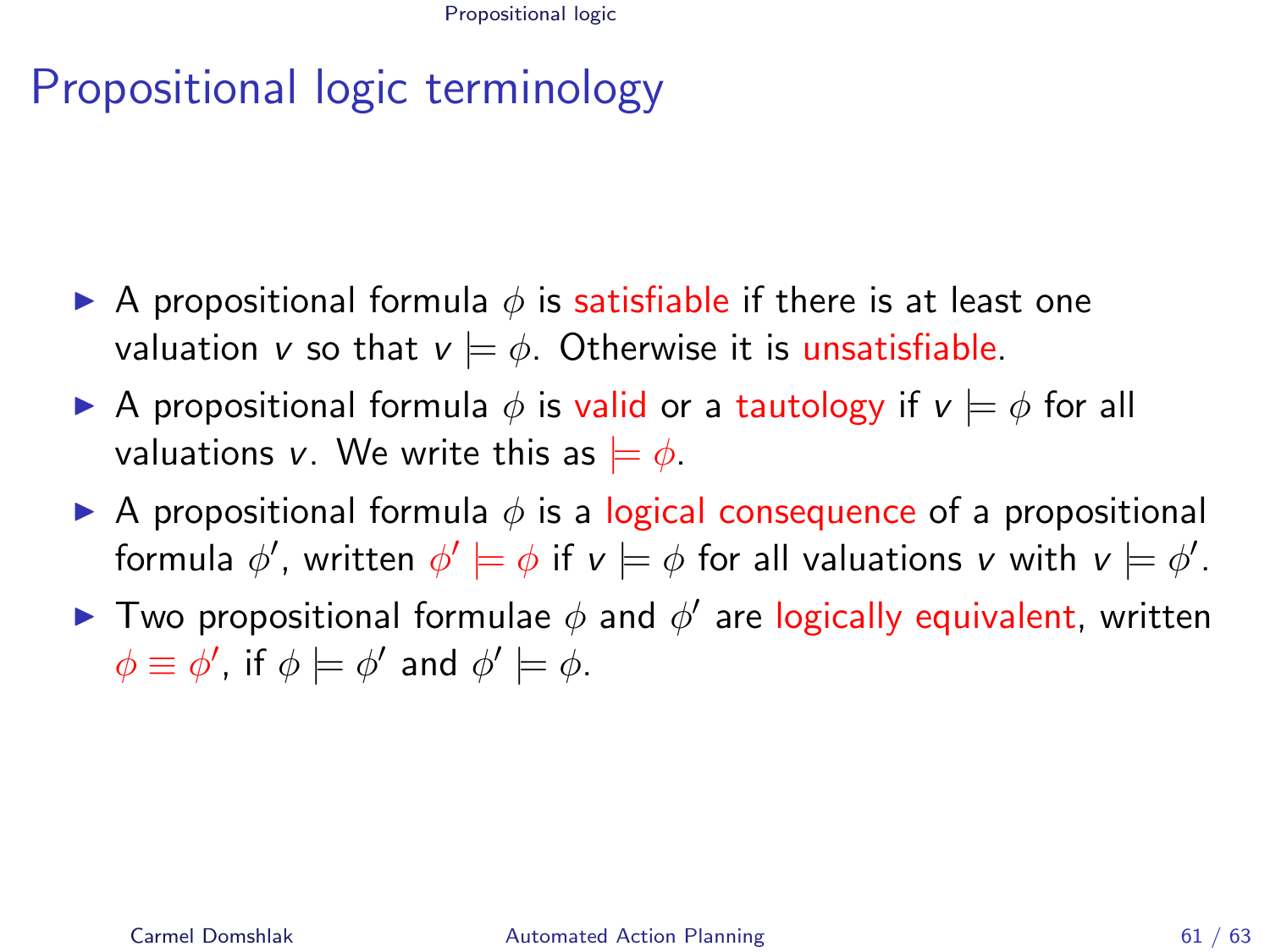Propositional logic

# Propositional logic terminology (ctd.)

- $\triangleright$  A propositional formula that is a proposition p or a negated proposition  $\neg p$  for some  $p \in P$  is a literal.
- $\triangleright$  A formula that is a disjunction of literals is a clause. This includes unit clauses *l* consisting of a single literal, and the empty clause  $\perp$  consisting of zero literals.

Normal forms: NNF, CNF, DNF